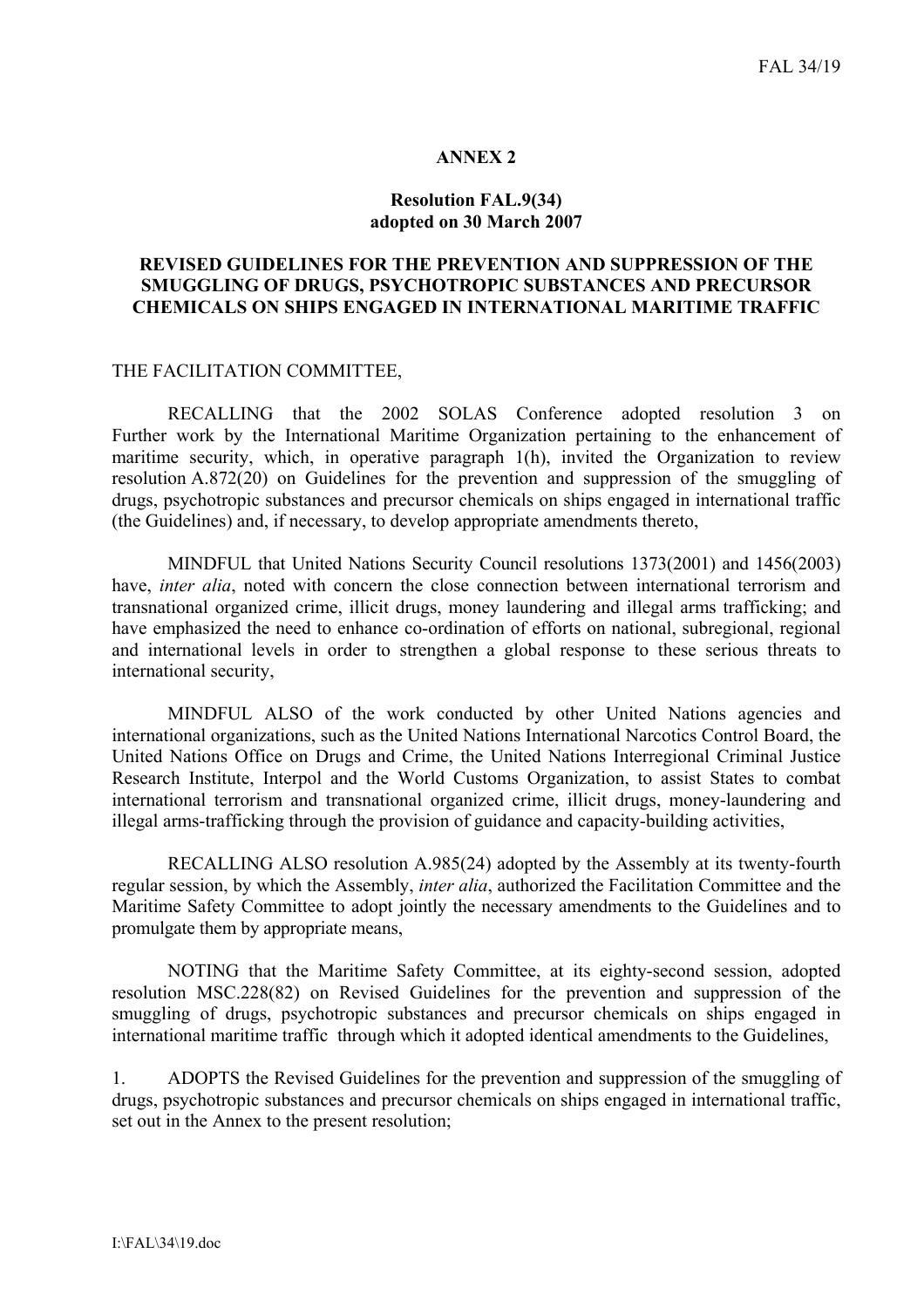2. URGES Member Governments to implement the Revised Guidelines as from 1 April 2007;

3. INVITES ALSO Member Governments and non-governmental organizations in consultative status with IMO to circulate the Revised Guidelines as widely as possible in order to ensure their widespread promulgation and implementation and to bring them in particular to the attention of harbour masters, shipping companies, ship operators and managers, shipmasters and other parties concerned;

4. FURTHER INVITES, where appropriate, Member Governments to consider amending their national legislation to give full and complete effect to the Revised Guidelines;

5. REQUESTS ALSO the Assembly to endorse the action taken by the Maritime Safety Committee and the Facilitation Committee and to revoke resolution A.872(20).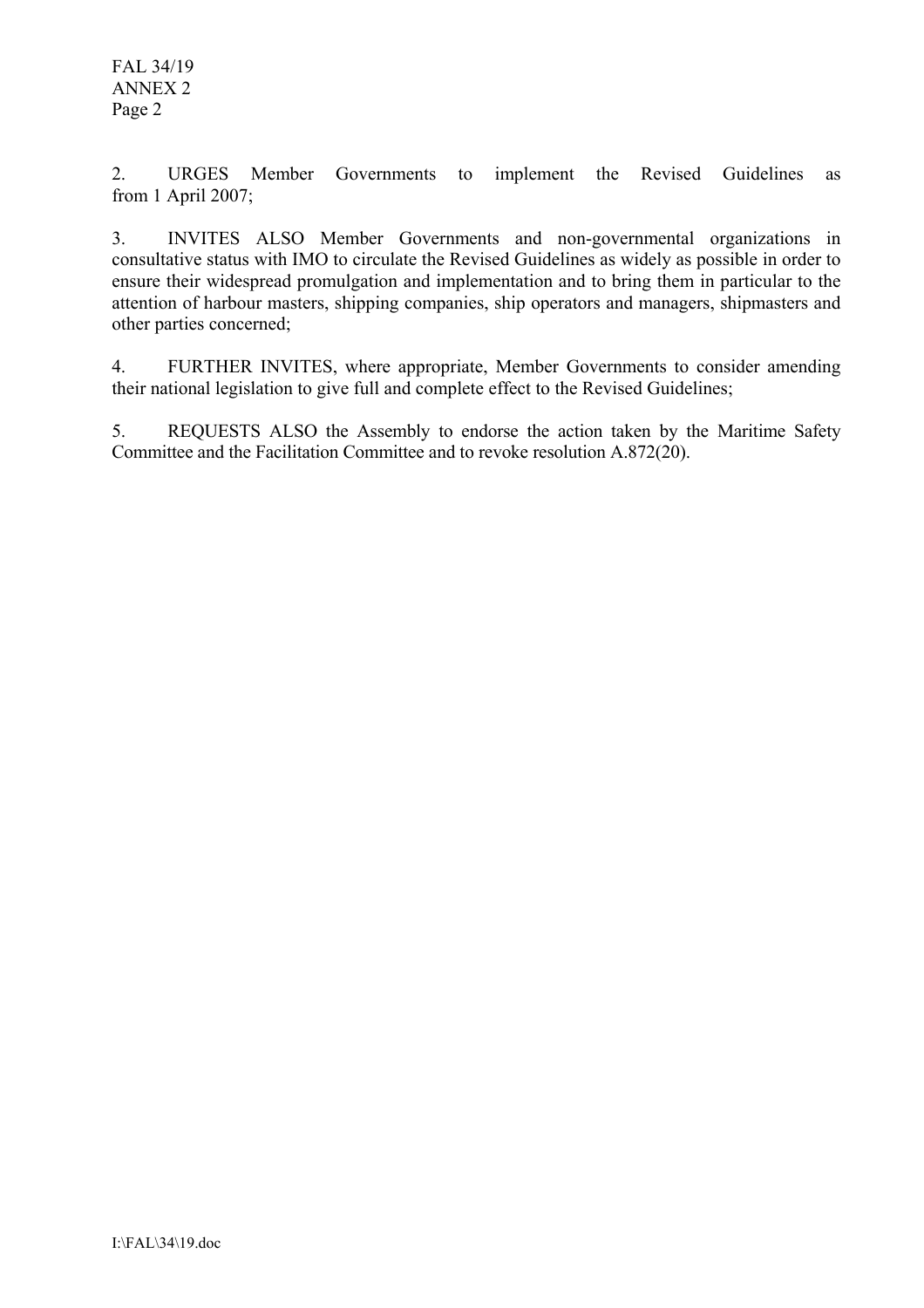### ANNEX

# **REVISED GUIDELINES FOR THE PREVENTION AND SUPPRESSION OF THE SMUGGLING OF DRUGS, PSYCHOTROPIC SUBSTANCES AND PRECURSOR CHEMICALS ON SHIPS ENGAGED IN INTERNATIONAL MARITIME TRAFFIC**

# **CONTENTS**

## PREAMBLE

# CHAPTER 1 – PREVENTION OF ILLICIT TRAFFICKING OF DRUGS AND PSYCHOTROPIC SUBSTANCES

## 1 COMPETENT AUTHORITY PROCEDURES

- 1.1 Action by officers of the competent Authorities
- 1.2 Information about the crew
- 1.3 Action by Companies
- 1.4 Cargo security
- 1.5 Security in the port facility
- 1.6 General security
- 1.7 Personnel security
- 1.8 General

### 2 POSSIBILITY OF ILLICIT LOADING ONTO SHIPS

- 2.1 Overt or covert entry and concealment of drugs within the ship
- 2.2 Indirect entry and concealment of drugs within the ship
- 2.3 Conspiracy to insert and conceal drugs within the ship
- 2.4 Concealment of drugs on the outside of the ship

### 3 COMPANY ROLES IN OVERALL SHIP SECURITY

- 3.1 Education and training of crew
- 3.2 Liaison between competent Authorities at the port and the Company
- 3.3 Awareness of the risk of illicit trafficking
- 3.4 Review of ship security
- 3.5 Personnel available for ship security
- 3.6 Special care with cargo in containers

## 4 MEASURES AND PROCEDURES FOR OVERALL SHIP SECURITY

- 4.1 Port facility security
- 4.2 Security on board ship
- 4.2.1 Control of access to the ship and identification
- 4.2.2 Precautions while ships are in port
- 4.2.3 Access by persons other than crew members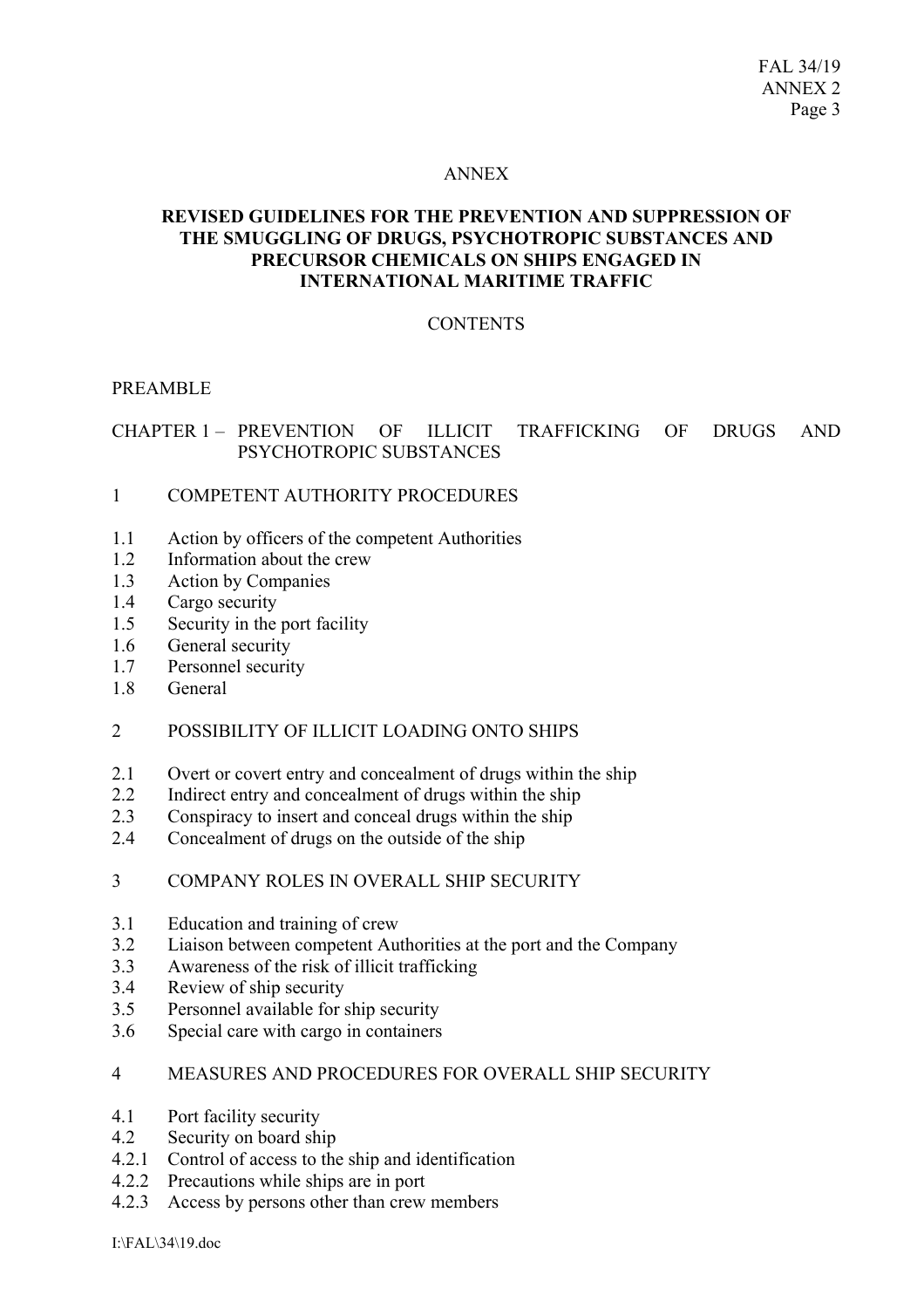FAL 34/19 ANNEX 2 Page 4

- 4.3 General precautions on ships
- 4.4 Measures to provide protection against external concealment
- 4.4.1 Lighting
- 4.4.2 Watch from on board
- 4.4.3 Searches below the waterline
- 4.5 Personnel control
- 4.6 Forms of involvement of on-board personnel in drug trafficking
- 4.6.1 Individually
- 4.6.2 The organized conspiracy

# 5 DETECTION OF CONCEALED DRUGS

- 5.1 Shipboard searches
- 5.2 Shipboard search planning
- 5.3 Types of shipboard search
- 5.3.1 Reactive search
- 5.3.2 Fast search
- 5.3.3 Preventive search
- 5.4 Methods of searching
- 5.4.1 Physical searching
- 5.4.2 X-ray systems and detection technology
- 5.4.3 Use of dogs
- 5.4.4 Additional considerations

### 6 CONCEALMENT OF DRUGS ON BOARD SHIPS AND TELL-TALE SIGNS

- 6.1 On board ship
- 6.2 Places of concealment on board ship
- 6.3 Suspicious circumstances on board
- 6.4 Suggested checks for masters and ships' officers
- 6.5 Observation of behaviour patterns
- 6.6 Suspicious circumstances at sea
- 6.7 Suspicious circumstances on shore
- 7 ACTION WHEN DRUGS ARE FOUND
- 7.1 General guidance
- 7.2 Personal safety considerations
- 7.3 Specific guidance
- 8 MEDICAL SUBSTANCES PERMITTED ON BOARD
- 8.1 Medical substances used on board
- 8.2 Medical substances for trade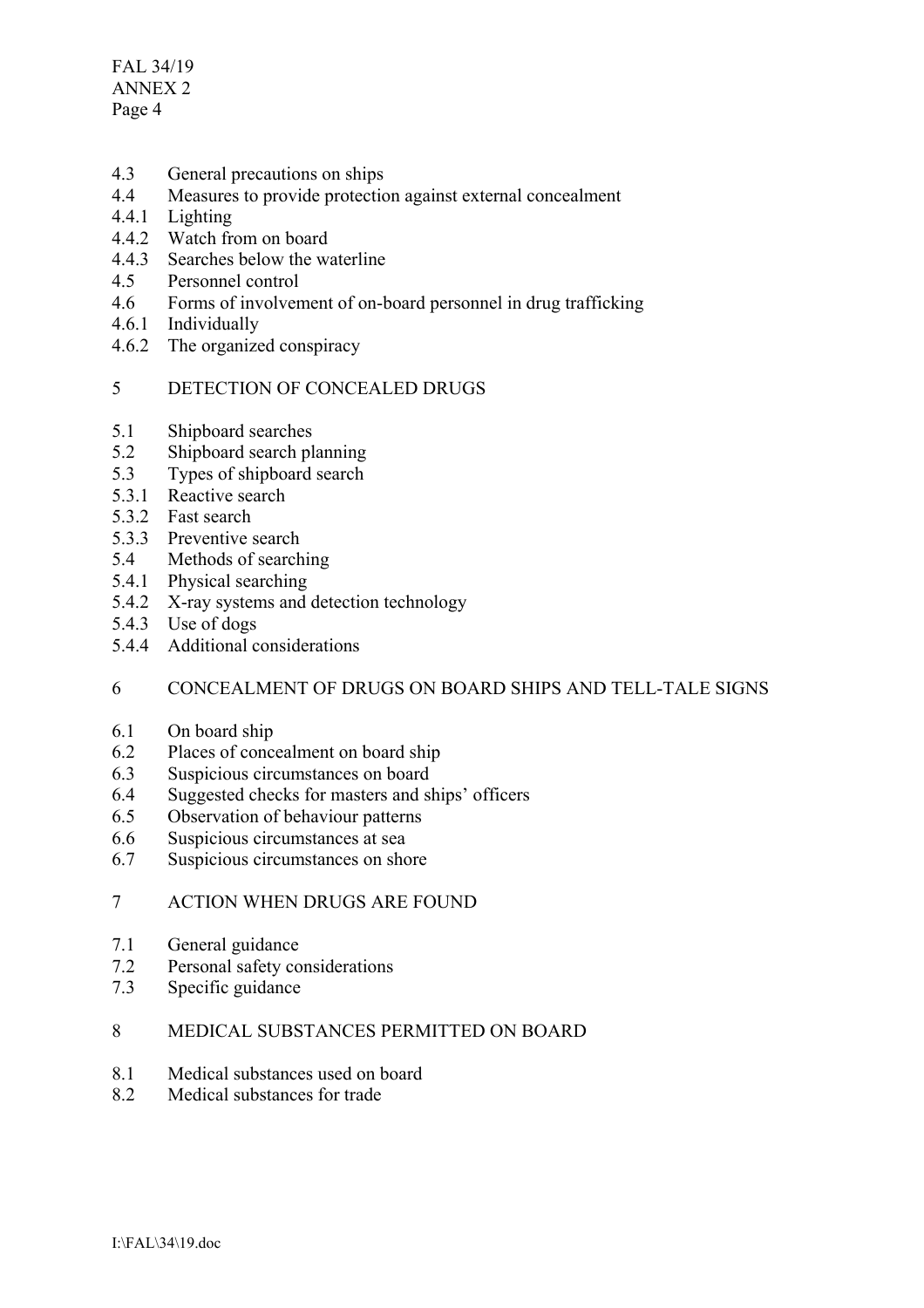## CHAPTER 2 – CONTROL OF THE TRANSPORT OF PRECURSORS AND CHEMICAL PRODUCTS

- 1 Precursors and essential chemical products used in the illicit manufacture of narcotic drugs and psychotropic substances
- 2 Precautions for the transport of precursors or essential chemical products used in the manufacture of narcotic drugs
- 3 Recommendations to countries which produce, distribute and supply precursor chemicals

## ANNEXES

- Annex 1 List of essential chemicals and precursors frequently used in the manufacture of narcotic drugs and psychotropic substances (under the United Nations Convention against Illicit Traffic in Narcotic Drugs and Psychotropic Substances, signed in Vienna on 19 December 1988)
- Annex 2 The balance between security and facilitation
- Annex 3 Internet sites providing information relating to international and national legislation, statistics on consumption and seizures and situations involving illicit trafficking of drugs, psychotropic substances and chemical products
- Annex  $4 -$  Drugs and drug addiction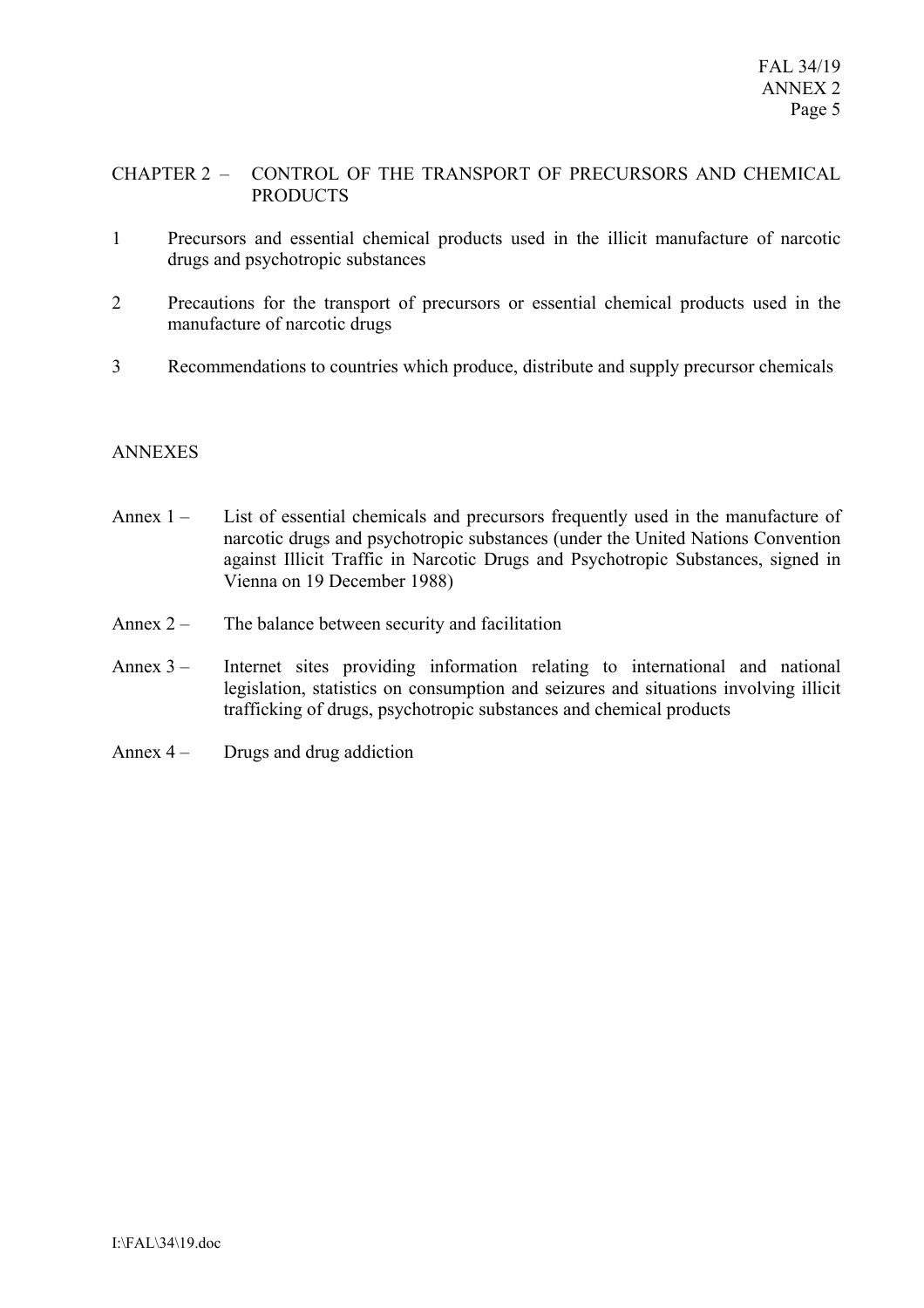## **REVISED GUIDELINES FOR THE PREVENTION AND SUPPRESSION OF THE SMUGGLING OF DRUGS, PSYCHOTROPIC SUBSTANCES AND PRECURSOR CHEMICALS ON SHIPS ENGAGED IN INTERNATIONAL MARITIME TRAFFIC**

# **PREAMBLE**

The International Maritime Organization (IMO) proposes the following "Revised Guidelines for the prevention and suppression of the smuggling of psychotropic substances and precursor chemicals on ships engaged in international maritime traffic", harmonized with international instruments and recommendations issued by various international bodies such as IMO, the World Customs Organization (WCO) and the International Labour Organization (ILO), their purpose being to strike a balance between facilitation of international trade and management of security, thus helping to prevent drug-trafficking activities.

The ultimate aim is to comply with United Nations Security Council resolution 1373(2001), whose paragraph 4 refers to the close connection between international terrorism and transnational organized crime, illicit drugs, money laundering and illicit arms trafficking, and highlights the need for closer co-operation at national, subregional, regional and international levels so as to strengthen the international response to terrorism and serious threats to international security, and also with resolution 1456(2003), which reaffirms the duty to prevent terrorists from making use of other criminal activities such as transnational organized crime, illicit drugs and drug trafficking, and other criminal activities.

The purpose of these Guidelines is thus to establish basic procedures, not only for detecting drugs on board, but also for making prevention the principal means of ensuring that the scourge of drug trafficking does not damage the world's economy and wellbeing through attacks on international maritime trade.

In this regard, it is worthwhile recalling the work done by States and international organizations to tackle drug trafficking, which is reflected in international instruments that are now gaining unequivocal international acceptance.

To illustrate this point, there follows a brief summary of the various international efforts to tackle drug trafficking, some of which address the close links with international maritime transport.

In general terms, the most important of these are the International Opium Conventions (The Hague, 1912, and Geneva, 1925), the Convention for Limiting the Manufacture and Regulating the Distribution of Narcotic Drugs (Geneva, 1931), the Convention for the Suppression of Illicit Traffic in Dangerous Drugs (Geneva, 1936), the New York Protocol of 1946 amending most of the above-mentioned instruments, the Single Convention on Narcotic Drugs (New York, 1961) and its amending Protocol of 1972, the Convention on Psychotropic Substances (Vienna, 1971) and the United Nations Convention against Illicit Traffic in Narcotic Drugs and Psychotropic Substances (Vienna, 1988; this shows how the legal treatment of this matter has developed over time, as well as the international response to an activity that has a direct impact on society).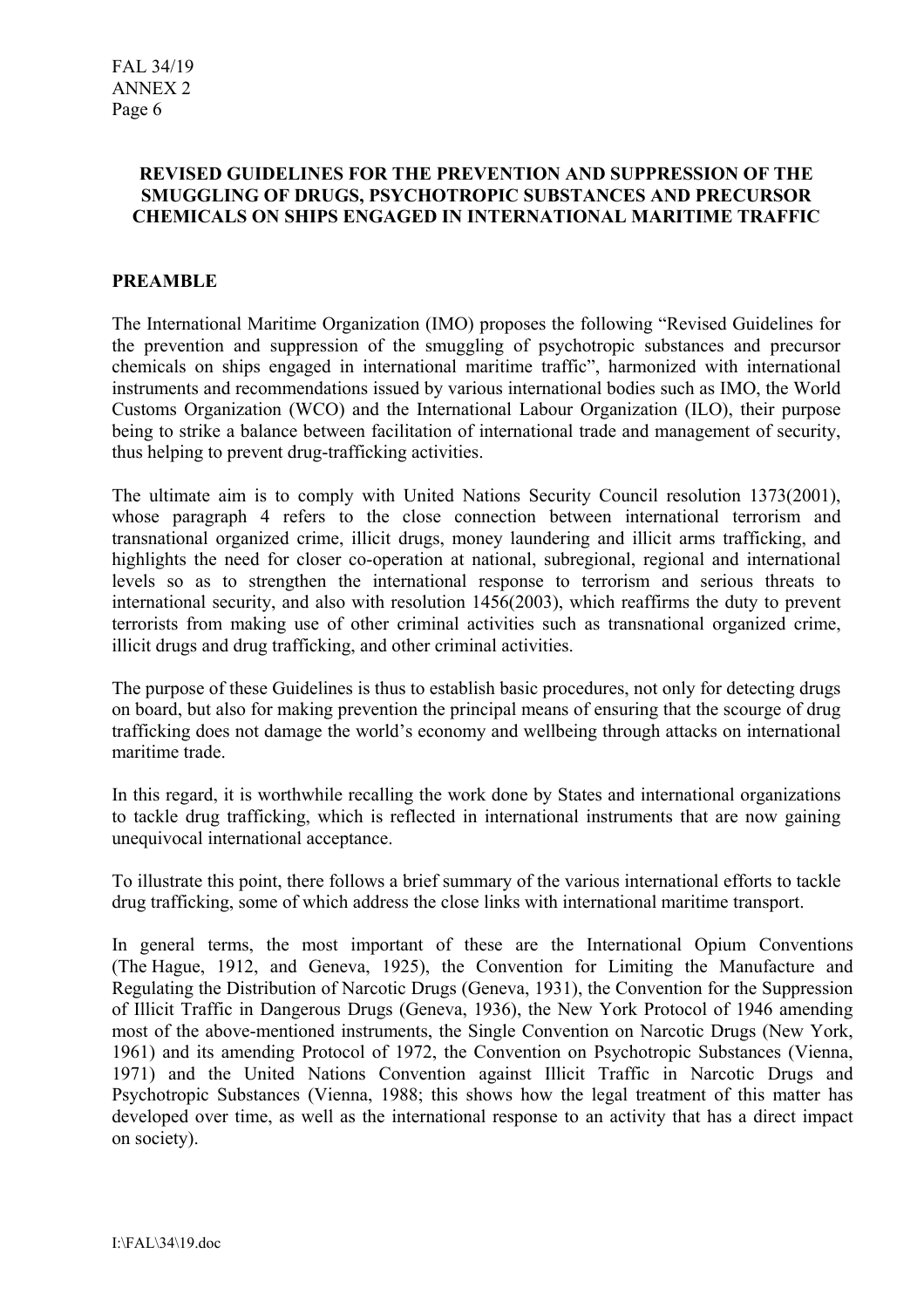The latter – the Vienna Convention of  $1988<sup>1</sup>$  – can now be said to have gained a large measure of acceptance in the international community, following a full examination and review of its provisions to take into account the prevention and eradication of illicit drug trafficking. Implementation of these Guidelines will thus require a general knowledge of the Vienna Convention. In this regard, special attention should be paid to the following articles of the Convention: 3. Offences and sanctions; 5. Confiscation; 9. Other forms of co-operation and training; 12. Substances frequently used in the manufacture of narcotic drugs and psychotropic substances; 13. Materials and equipment; 15. Commercial carriers; 16. Commercial documents and labelling of exports; 17. Illicit traffic by sea; 18. Free trade zones and free ports; 20. Information to be furnished by the Parties.

It is also important to bear in mind the bilateral agreements concluded between States on the subject of preventing and controlling illicit drug trafficking, many of which draw on the international agreements mentioned above.

Furthermore, the 1982 United Nations Convention on the Law of the Sea  $(UNCLOS)^2$  is fundamentally important to application of the Guidelines, especially its emphasis on the principle of co-operation as the prerequisite for achieving common objectives on the basis of shared responsibility, since action against drugs is ultimately a joint responsibility requiring an integrated and balanced approach.

However, as stated at the outset, mankind is today confronted with a set of variables which radically affect development, trade and world economies, and factors such as drug trafficking and terrorism threaten the facilitation of global maritime trade. It is pertinent to highlight the direct link between these factors and positive responses such as the new provisions in chapter XI-2 of SOLAS, the ISPS Code developed by IMO, the "ILO/IMO Code of Practice on Security in Ports" and the "WCO Framework of Standards to Secure and Facilitate Global Trade" (SAFE Framework of Standards).

Familiarity with the content of these documents is advisable for implementing the Guidelines; they should be regarded as complementing and extending the Guidelines when dealing with the areas of harmonization of procedures, flexible dealings in maritime transport, and security for seafarers, shore-based personnel, port facilities and ships; their ultimate aim is to help achieve the balance between security and facilitation.

It is likewise worth recalling that at a diplomatic conference convened by IMO in 2002 new provisions to the SOLAS Convention were adopted, together with the ISPS Code, for the sole and specific purpose of significantly enhancing maritime security through the efforts of governments and private companies. The new provisions in the Code undoubtedly provide a solid basis for international co-operation between ships and port facilities to prevent and identify acts that threaten the security of maritime transport. The new chapter XI-2 of SOLAS and the ISPS

 $\overline{a}$ 

<sup>1</sup> The Vienna Convention of 20 December 1988 came into international force on 11 December 1990. By January 2006 it had 179 States Parties, including 87 signatories.

<sup>2</sup> UNCLOS, 1982, article 108: "1. All States shall co-operate in the suppression of illicit traffic in narcotic drugs and psychotropic substances engaged in by ships on the high seas contrary to international conventions.

<sup>2.</sup> Any State which has reasonable grounds for believing that a ship flying its flag is engaged in illicit traffic in narcotic drugs or psychotropic substances may request the co-operation of other States to suppress such traffic."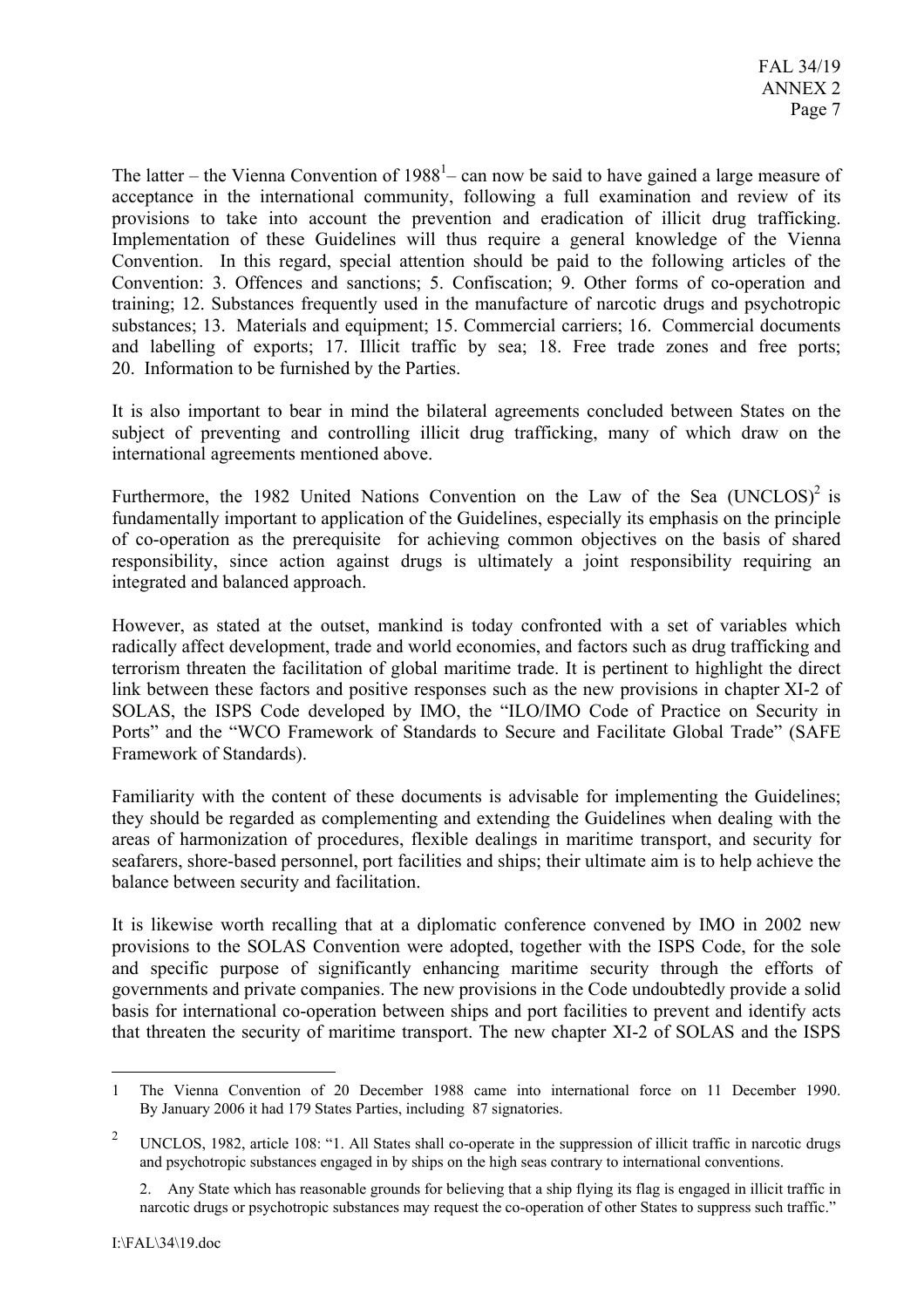FAL 34/19 ANNEX 2 Page 8

Code require ships, companies and port facilities to comply with provisions for enhancing maritime safety and security, and above all to protect those persons engaged in maritime activities, whether on land or at sea.

Because the ISPS Code provides for effective co-operation and understanding between all the actors involved in maritime transport, namely the authorities and national, regional and local governments, and thus also masters, crews, passengers, shipowners, shipping agents and port administrations, it may be regarded as another element supporting application of the Guidelines, since co-operation among the various actors and among those for whom they are responsible can contribute to effective application. Here, it is worthwhile mentioning the threat to security posed by drug smuggling. Although the Code makes no mention of terms such as drug trafficking, drugs or narcotics, it is not difficult to see illicit drug trafficking in terms of a genuine threat to security. One has only to imagine what lies behind this trade: arms, easy money, illicit goods, robbery, kidnapping and terrorist attacks to name only some aspects.

The "ILO/IMO Code of Practice on Security in Ports", seeks to integrate aspects of security, safety and health in ports and terminals. The Code of Practice complements the international efforts to support IMO's work on maritime security, by offering a method for identifying weaknesses in port security, so as to establish security measures designed to prevent, detect and respond to illicit acts against ports used for international maritime traffic; however, it is equally the case that the recommendations can be used as the basis for action designed to protect maritime operations and ports in the national context.

In this respect, the Code of Practice elaborates on issues relating to security, beyond the scope of port facilities to the port as a whole; the provisions of the ISPS Code set out the requirements relating only to ship security and the direct interface between the ship and the port facility, but are still compatible with the Code of Practice. This is why it is stipulated that the port facility security assessment and the port facility protection plan must take into account the security measures in place at port facilities - the importance of a link between each facility and the rest of the port is therefore emphasized.

Equally, emphasis is placed on training and awareness in relation to security, as basic factors for effectively carrying out an adequate port security strategy.

With regard to integrating the Code of Practice and these Guidelines, it is emphasized that any security measures brought into effect must focus on preventing the fraudulent introduction of contraband, medicines, narcotics, other illegal substances and prohibited materials, with the overall objective of maintaining an acceptable standard at all security levels.

The recommendations in the Code of Practice are not concerned solely with defining the factors to take into account in evaluating and implementing security plans; they also draw attention to the fact that Member States must prepare a "policy statement on port safety", which should be reviewed and updated periodically to reflect changes in these and related activities that take place in them. This statement must specify the measures taken by the Member State to promote regional and international co-operation, acknowledgement of the importance of the human element, and interdependence between security and public safety, economic development and marine environment protection.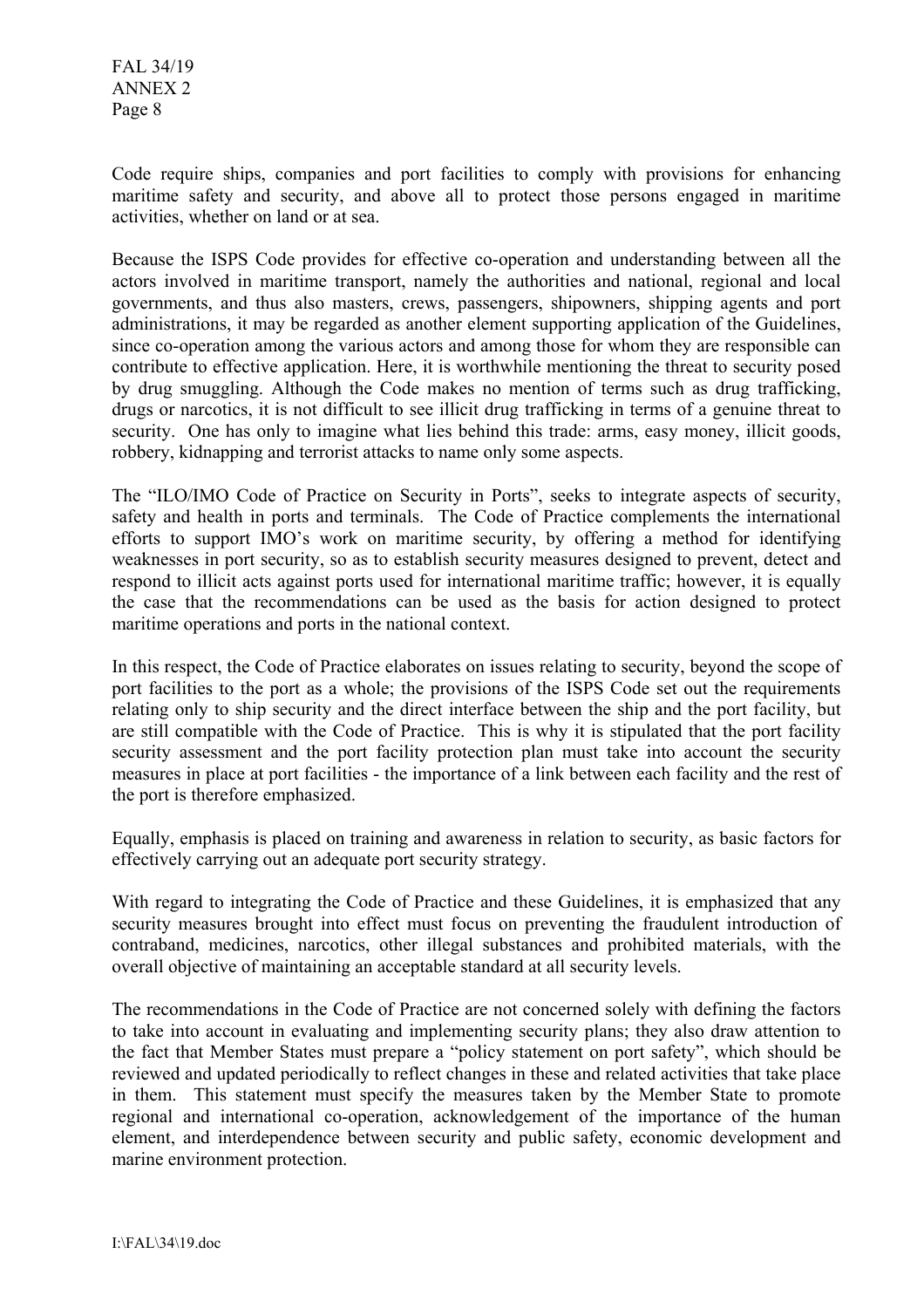Last, but no less important, is the "SAFE Framework of Standards", which begins by stating that world trade is the basis for economic prosperity but is also vulnerable to being used for terrorist acts that can disrupt the global economy. Accordingly, the document sets forth basic minimum principles and standards for action by WCO Members aimed at securing the flow of global trade and facilitating the movement of goods.

The SAFE Framework of Standards describes the work of customs services as an important contribution to safety and the facilitation of world trade and emphasizes their importance in developing integrated management of the logistical chain, facilitating trade, enhancing reliability and predictability, tackling the challenges of the twenty-first century, strengthening co-operation between customs services and companies, and reforming internal co-operation so as to enhance capacity.

The SAFE Framework of Standards provides a scheme made up of four basic elements which are fully complementary with IMO's work on facilitation of international maritime traffic. These are harmonization of requirements relating to electronic information, a consistent focus on risk analysis in safety matters, inspection of high-risk containers and cargo destined for abroad using non-intrusive methods as far as possible, and a focus on the commercial benefits to be obtained from applying and complying with minimum standards of safety in the logistical chain.

The basic aim of the SAFE Framework of Standards is to see how, using methods built around two pillars of collaboration, the basic elements can be brought to bear in order to benefit world trade. These two types of collaboration are described as Customs-Customs and Customs- Business; if these are developed to the full, they can stimulate world trade, ensure greater security against terrorism, improve the contribution that customs services and commercial partners make to the economic and social wellbeing of States, strengthen the ability of customs services to detect, dispatch and manage high-risk consignments through more efficient handling of goods, and eliminate duplication and multiple requests for submission of reports.

It is thus important to revise the "Guidelines for the Prevention and Suppression of the Smuggling of Psychotropic Substances and Precursor Chemicals on Ships engaged in International Maritime Traffic" in the light of the WCO Framework of Standards as well, because the Framework emphasizes the IMO theme of facilitation on principle, in particular the notion of co-operation and prevention, and also establishes criteria for granting companies within the logistical chain official status as collaborators in security-related tasks. These criteria concern analysis of risk assessment, security plans adjusted to risk assessments, communication plans, measures to prevent irregular or undocumented goods from entering the international logistical chain, physical security of buildings and premises used for loading or storage, cargo and container security, security of means of transport, control of personnel, and security of information systems.

Finally, it is important to bear in mind that most drug seizures worldwide and a considerable proportion of drug smuggling occurs by sea. For this reason, all efforts to prevent illicit trafficking on board any kind of ship and to monitor routinely for diversion of chemical products must ensure that risks are reduced and that, at all costs, difficult situations for ship, master, crew and cargo do not arise. Three principal factors should be borne in mind when considering the implications of illicit drug trafficking for commercial means of transport: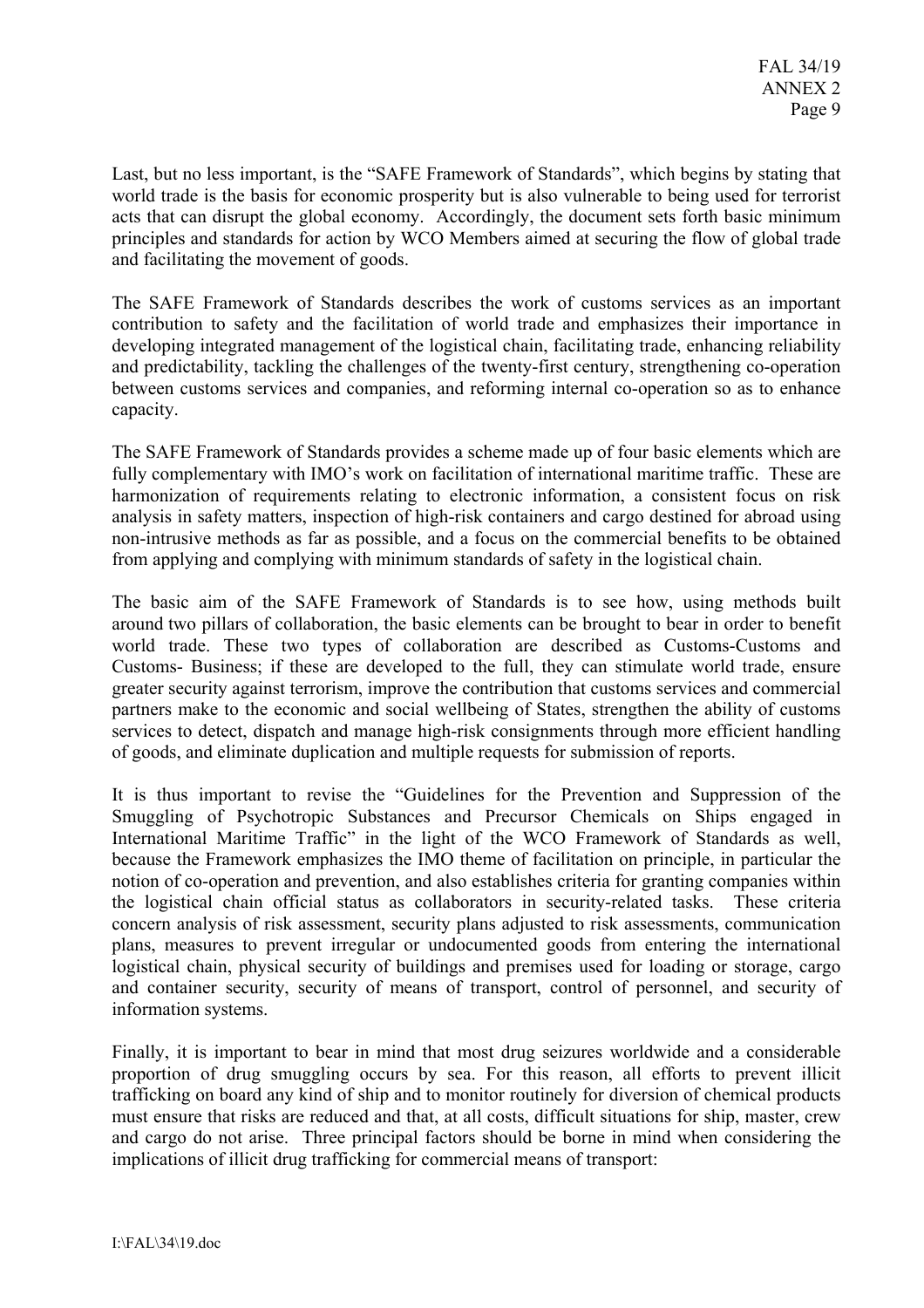- (i) The very high value of drugs when smuggled in large quantities has attracted the major international criminal organizations and terrorist groups. The possibility of violent incidents, including armed assault, on discovering any sizeable quantity of drugs should not be overlooked and, consequently, due precautions should always be taken.
- (ii) The professional trafficker rarely carries the drugs himself and usually finds an accomplice to do so. Merchant seamen are frequently targeted by drug traffickers anxious to get their products from producing to consuming countries. Often the seafarers are not fully aware of the risks involved, which include long prison sentences and, in some countries, the death penalty.
- (iii) There are no "safe" shipping routes where operators can be quite certain that there are no illicit substances on their ships. Direct sailings from countries of supply to countries of consumption are clearly considered as a risk and receive special attention from customs authorities. However, increasing quantities of drugs are being moved by roundabout and circuitous routes, using ports in countries which are not drug producers which drug traffickers believe invite less risk of interception in countries of destination.

These Guidelines provide general advice that may give guidance to shipowners, seafarers and others closely involved with the operation of ships. Their aim is to help shipping companies, operators and managers, ships' masters and officers to prevent and combat illicit drug trafficking and to recognize the main symptoms of drug dependence among crew members. On the basis of these Guidelines, shipowners may wish to examine the possibility of adopting or improving procedures aimed at preventing drug trafficking offences and the diversion of chemical products aboard their ships. Such procedures will necessarily vary from one ship to another, depending on the types of ship, their cargo and the routes they serve.

Shipping is vulnerable to drug trafficking on two fronts. First, the threat of drugs being concealed on vessels means that law enforcement efforts by the competent Authorities of each State may result in long delays to the departure of ships, especially cargo ships. Secondly, the possible involvement of crew members in drug use threatens the safety of the vessel.

The essential and basic way to create a united front against drug trafficking and drug dependence on ships and among their crews is education, training, appropriate personnel selection, and assistance for ships' crews. Without these, it is impossible to create awareness among the crew and achieve the genuine commitment from the company and the ship that will ensure transparency and fairness in the ship's operations.

Finally, it is important to acknowledge the invaluable information obtained from the Internet sites and written documents of the International Narcotics Control Board, the United Nations Office on Drugs and Crime, the International Criminal Police Organization (Interpol), the European Union, the Organization of American States (OAS), and the records of the inter-American courses on port security held by the OAS, which provided the raw material for preparation of these Guidelines.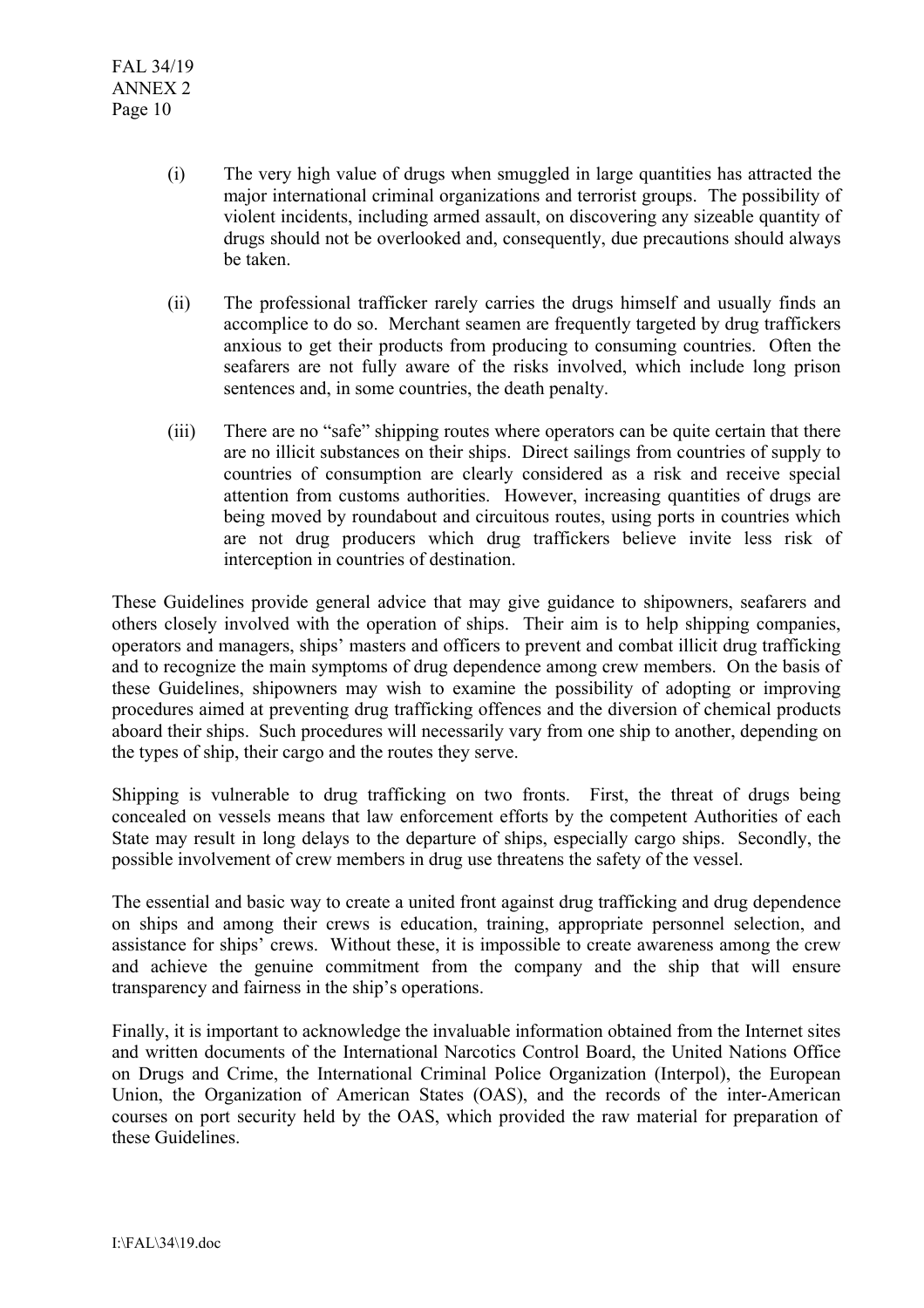# **CHAPTER 1 – PREVENTION OF ILLICIT TRAFFICKING OF DRUGS AND PSYCHOTROPIC SUBSTANCES**

Prevention is one of the most important aspects where illicit trafficking of narcotic drugs is concerned; it should involve all who belong to the maritime sector, increasing their awareness of the scale of the global drug-trafficking problem and encouraging them to contribute to the international efforts to detect and eliminate narcotic drugs trafficking and psychotropic substances.

Likewise, part of prevention involves enhancing the safety and security arrangements for boarding points, ports, port facilities and ships, and supporting co-ordinated action among the competent authorities in port, particularly those operating at the ship-port interface. This is an area in which it is becoming even more important to develop the mentality, based on facilitation, co-operation and training needed to inform relations between those authorities, the shipping companies and the crews, if the best possible overall outcome of a protected port, including control of illicit trafficking, is to be achieved.

However, it is important to strike a balance between control and facilitation, as too much control would hamper normal international trading of legal cargoes, causing unnecessary delays for both ships and port facilities, and insufficient control would lead to increased drug trafficking.

# **1 COMPETENT AUTHORITY PROCEDURES**

# **1.1 Action by officers of the competent Authorities**

Officers of the competent Authorities have certain duties to fulfil with respect to all vessels arriving from and departing for foreign countries and normally seek to establish friendly co-operation with ships' officers and crews. Their training should prepare them to respect the ship as the seafarer's home, and to recognize that crew members wish to do their work without interference and without shipboard life being disturbed more than necessary.

It is important that the officers of the competent Authorities receive any co-operation and information that any crew member can provide to eliminate drug trafficking. Information provided will be treated in the strictest confidence and will be investigated without delay.

Some Authorities of the coastal State are empowered by law to board3 without the permission of the flag State any ships not entitled to sovereign immunity within their ports or transiting or remaining in its territorial sea and to inspect and examine any part and open any closed place or container suspected of concealing contraband whether or not keys are available. Some Authorities may also be empowered to exercise, in the contiguous zone, the control necessary to prevent, *inter alia*, infringement of the coastal States customs, laws and regulations within its territory or territorial sea. Such procedures vary according to the legislation in different countries. The Authorities of the coastal State may also be empowered to board and search foreign flag suspect ships located seaward of the territorial sea/contiguous zone with the permission of the flag State.

 $\overline{a}$ 

<sup>&</sup>lt;sup>3</sup> See MSC/Circ.1156: Guidance on the access of public authorities, emergency response services and pilots on board ships to which SOLAS chapter XI-2 and the ISPS Code apply.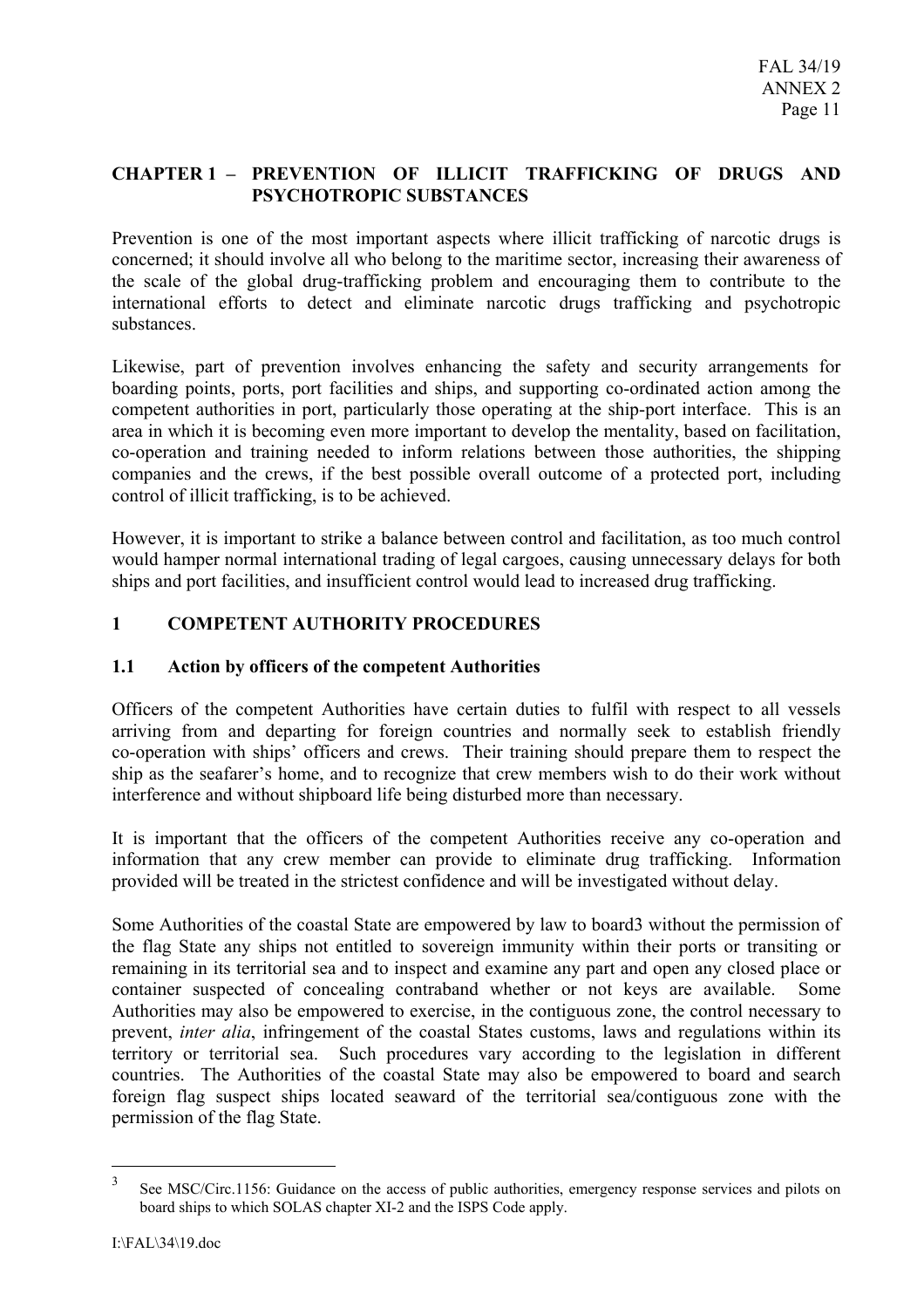FAL 34/19 ANNEX 2 Page 12

Questions asked about possible actions by officers of the competent Authorities in relation to the ship include the following:

Can officers of the competent Authorities board the vessel?

Most national legislation provides that any officer of the competent Authorities may board the ship at any time while it is within the limits of a port or within territorial waters. Ship security plans may not be used by the competent Authorities as grounds for access to the ship or to any place in it.

Can officers of the competent Authorities search the ship?

Most national legislation allows specified officers of the competent Authorities to search any part of the ship. They are also permitted, by law, to remain on the ship while the necessary searches are made. In certain areas of the vessel for example cargo spaces*,* void cargo spaces, sensitive electronic equipment, etc., where they will need advice, crew assistance, it may be necessary to use special clothing or equipment to conduct a search. Officers of the competent Authorities are to be informed of such areas on boarding. Such officers should respect the need to comply with the requirements of the ship security plan where this does not conflict with their operational tasks and legal right of access.

Can ships on which illicit drugs are found be seized by officers of the competent Authorities?

Under certain national legislation, some ships used to carry goods subject to seizure may also be seized under the relevant legislation. Sanctions may be imposed on a vessel whose responsible officers (i.e. the master, officers and engineers, manager or owner of a vessel) are involved, either through their acts or through failure to take reasonable precautions to avoid any member of the crew under their supervision engaging in illicit drug trafficking.

Does a proper gangway have to be provided for access to the vessel?

Most legislation requires officers of the competent Authorities to be provided with safe means of access to and exit from the vessel. These officers' requirements must be complied with immediately, provided that they are reasonable in the circumstances.

What power does an officer of the competent Authority have when searching a vessel?

The law may permit subject to the powers of individual authorities within national law an officer of the competent Authority to have free access to every part of the ship and its cargo. Additionally he may:

- .1 mark, or cause to be marked, any goods before loading;
- .2 lock up, seal, mark or secure any goods carried in the ship, or in any place, or in any container;
- .3 break open any place or container which is locked if the keys are withheld or otherwise unavailable.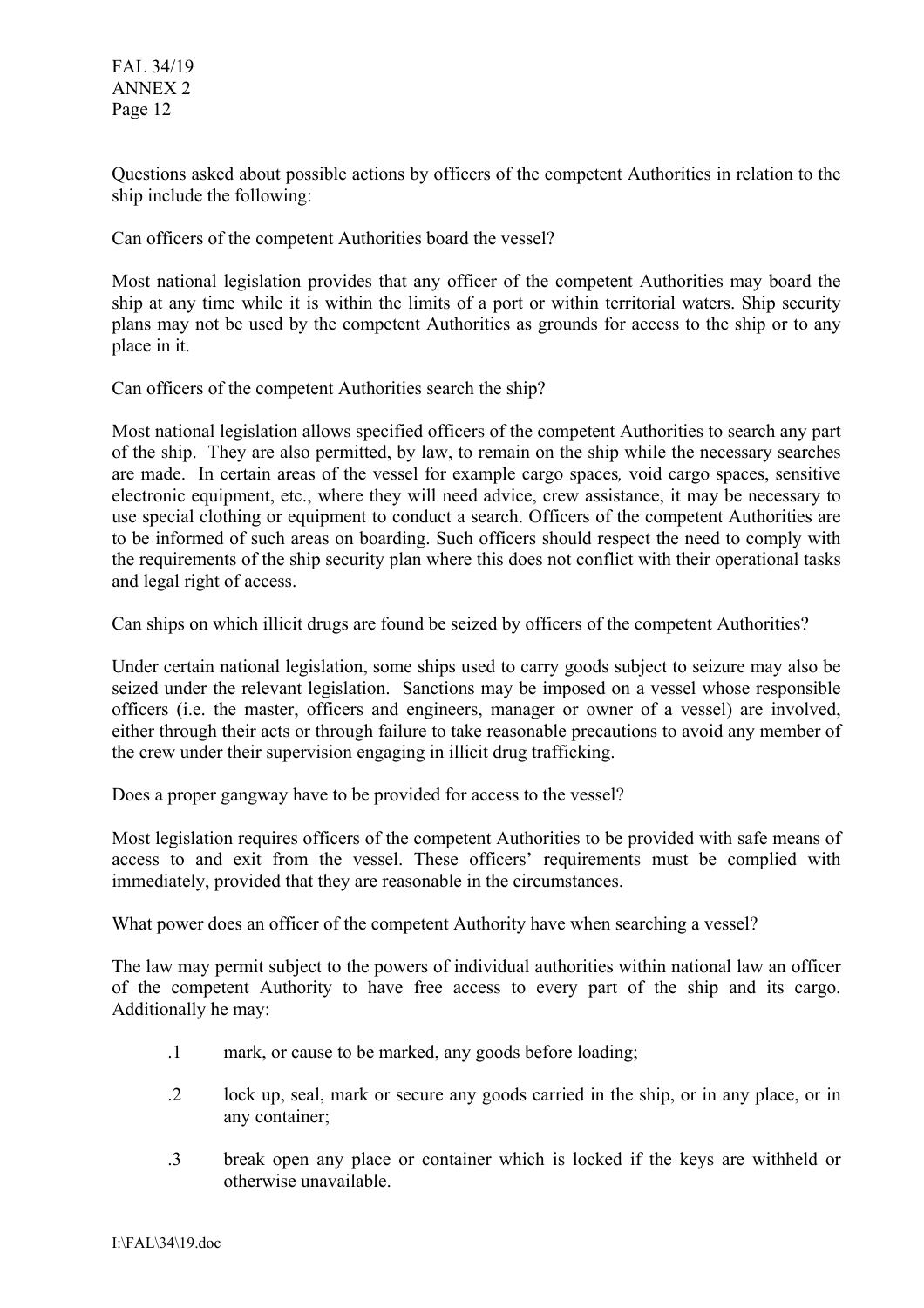Such officers of the competent Authorities may have authority to:

- .1 board or search ships when these actions are necessary to suppress illicit trafficking by sea;
- .2 arrest any offender and may impose sanctions or fines, and order arrest, unless otherwise laid down in the legislation of the country.

When officers of the competent Authorities take legal proceedings, the master and other responsible parties may be held criminally liable, as appropriate under national law.

## **1.2 Information about the crew**

Ships' masters may be asked to comply with any reasonable request by the competent Authority for important information which may be available concerning one or more individual crew members. Although there may be criminal liability, co-operation and the value of the information supplied by the master may be mitigating factors with regard to the ship's liability.

On the arrival of the vessel, officers of the competent Authority should, where practicable, be notified of the fact that one or more crew members have left or joined the ship in that port. It is important to bear in mind that prior to a "free pratique" visit, where applicable, no crew member may leave the ship.

Officers of the competent Authorities should be provided with any information on the cargo and the crew before the ship's arrival<sup>4</sup>.

IN NO CIRCUMSTANCES SHOULD THE OFFICERS OF THE COMPETENT AUTHORITIES ABUSE THE POWERS CONFERRED UPON THEM BY THE LEGISLATION THAT GOVERNS THEIR FUNCTIONS. ANY INSTANCE OF LACK OF INTEGRITY ON THE PART OF SUCH OFFICERS ANYWHERE IN THE WORLD SHOULD BE REPORTED TO THE NATIONAL AUTHORITIES AND THE FLAG STATES.

On request, the competent Authorities will advise shipowners and masters of high risk ports. Customs authorities should designate specific contact points in ports for reporting drug-related incidents.

### **1.3 Action by Companies**

Whenever practicable, Companies should be prepared to assist the competent Authorities in suitable training on methods of searching the type of ships operated by the company.

Details including drawings of any recent structural repair, major remodelling or refit of the vessel (interior or exterior) should be made available in case they are required by the competent Authorities.

 $\overline{a}$ 

See MSC/Circ.1130: Guidance to masters, Companies and duly authorized officers on the requirements relating to the submission of security-related information prior to the entry of a ship into port.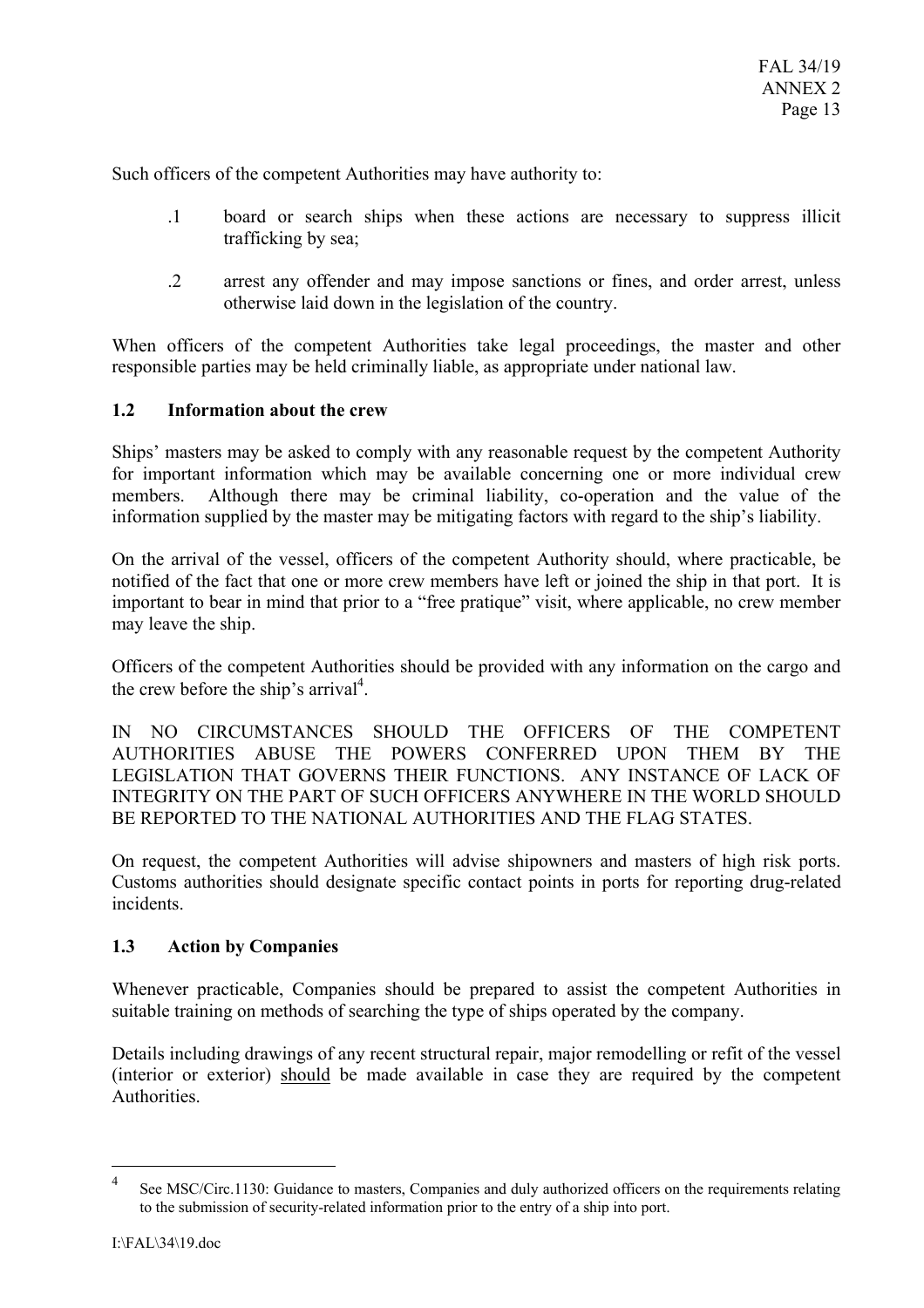Companies should normally allow competent Authorities access to commercial information on ships and their cargo, especially changes of destination, consignee, etc.

Companies should assist in training officers of the competent Authorities on the use of container routes, cargo and information systems or provide the competent Authorities with appropriate access to such systems.

# **1.4 Cargo security**

In preparing the cargo handling procedures and their security plans, Companies and port facilities may request the competent Authorities for assistance in providing information and expert advice to their staff responsible for security, cargo handling and documentation, in order to train them to recognize and report cases where the circumstances are suspicious, such as discrepancies in weight, losses, inconsistencies in payments, make-up of bales, route, anomalies in documentation or any other inconsistency.

Such plans and procedures should include provisions for notification of competent authorities of any security breaches or cargo security concerns.

# **1.5 Security in the port facility**

Port facilities and locations covered by approved port facility security plans should implement security procedures in accordance with the provisions of the ISPS Code. Port facilities and other locations, for example fixed and floating platforms, not covered by port facility security plans approved by the Contracting Government concerned, should establish appropriate measures to enhance the security of ships interfacing with them, in accordance with 2002 SOLAS Conference resolution 7 on Establishment of appropriate measures to enhance the security of ships, port facilities, mobile offshore drilling units on location and fixed and floating platforms not covered by chapter XI-2 of the 1974 SOLAS Convention. Such measures may include:

- .1 The control of access by private vehicles to cargo stores and loading services.
- .2 Having a list of all vehicles and persons with regular authorized access to cargo stores and port services, and making this list available to the competent Authorities.
- .3 Restricting parking of all vehicles to a designated area, remote from the active loading areas.
- .4 Any vehicle authorized to enter at one time to cargo stores or loading services must be issued with a dated entry pass and parking should be restricted to designated areas. The pass numbers should be recorded and made available to the competent Authorities if required.
- .5 When the port facility or ship has electronic security systems, such as closed circuit television covering the cargo holding or loading area, the systems must be accessible to the competent Authorities, if they so request.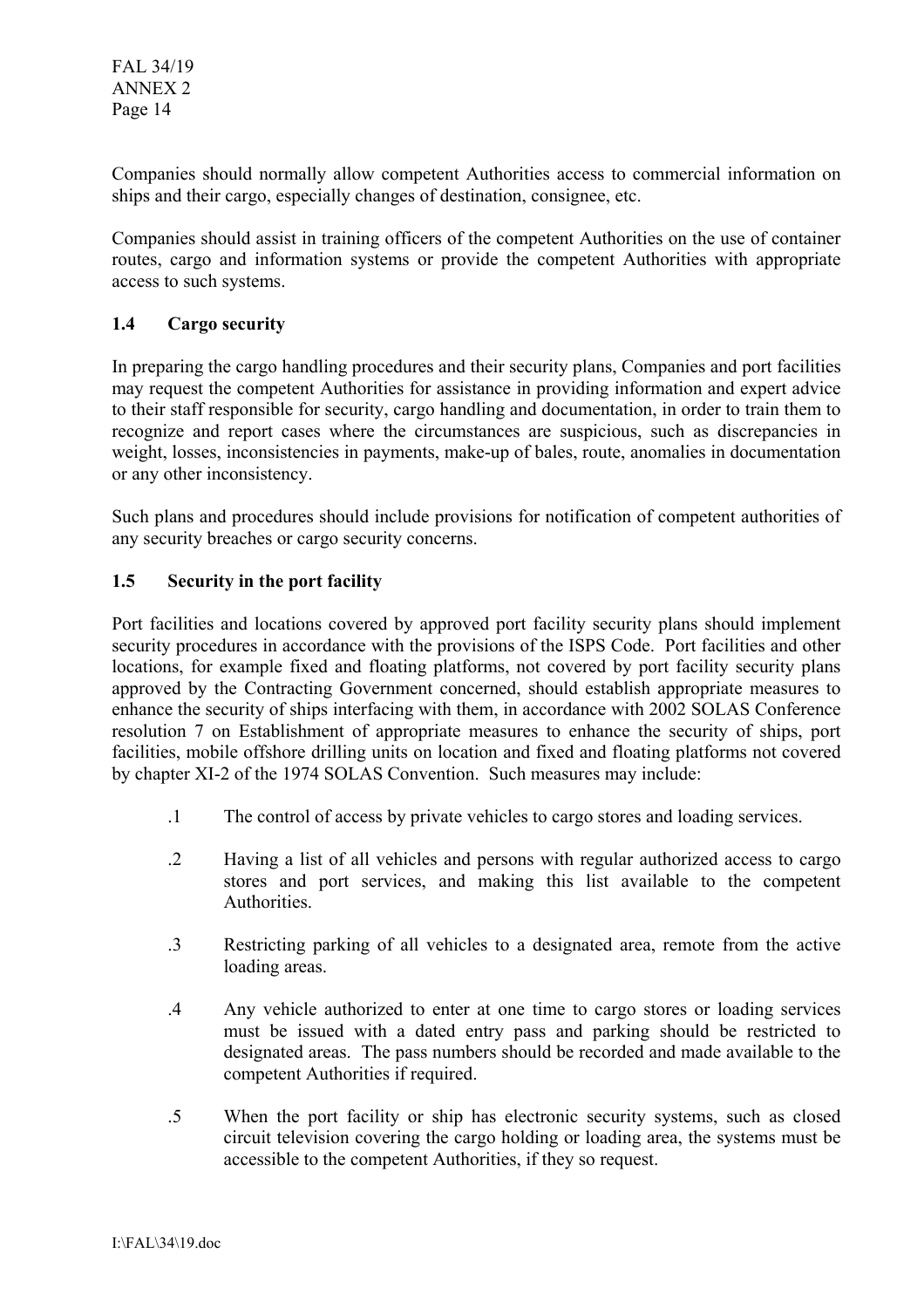- .6 Access to cargo and loading areas should only be permitted to authorized persons and vehicles showing the correct identification.
- .7 All these precautions and actions should be harmonized, to the extent possible, with the relevant measures in the ship security plan.

# **1.6 General security**

The ship security officer and/or the company security officer must periodically carry out reviews of the control and security measures in their ports of call and take measures to report them to the port facility security officer and/or competent Authority of the port concerned. The review should focus specifically on those measures designed to restrict access of unauthorized persons, cargoes and/or provisions to the vessel, services and cargoes.

The Company security officer should notify the competent Authorities when employees discover suspect packages or unjustified cargoes on the ship or outside it. Suspect packages should be kept under observation while the competent Authorities are notified.

The Company security officer should send warning signals to ships and loading services, with the description of internal sanctions and/or measures applied to employees in confirmed cases of drug trafficking or abuse, with general reference to the severe penalties imposed by the competent Authorities throughout the world for drug-related offences.

The Company should provide the competent Authorities with information on stevedoring companies which provide services to its ships in the respective ports, and identify companies which provide ship-related services.

The Company should, to the extent possible, take all the precautions necessary when recruiting new employees to work on their ships, to check that none of them has been convicted of drug trafficking or has a history of drug abuse.

# **1.7 Personnel security**

The Company security officer and where applicable the ship security officer should allow only authorized and duly identified employees to handle operational information about the cargo or the ship.

The Company security officer and the ship security officer should involve the competent Authorities in educating its personnel in identifying areas where exceptions to normal commercial practice may suggest the possibility of a drug-related offence.

The relevant company personnel should be trained to recognize signs that an employee may be likely to commit drug-related offences and in the measures to be taken when suspicion is aroused.

# **1.8 General**

The Company should provide clearly identified and easily accessible local contact points for all matters shown to be of legal interest to the competent Authorities, such as cargo lists, passenger reservations, cargo routes, employee information, etc.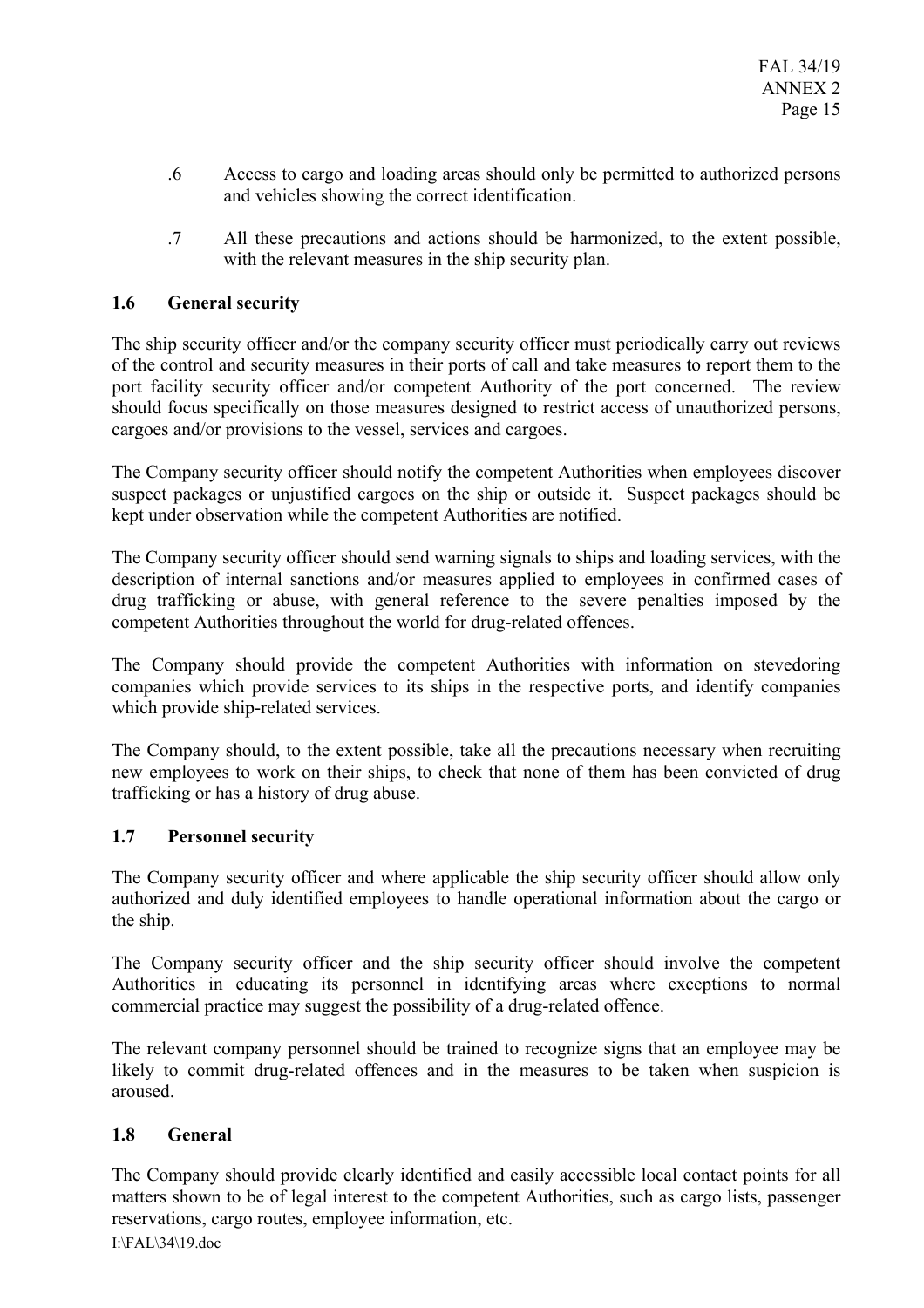Companies should notify all employees or agents involved in ship or cargo operations, ashore and on board, of the content of these matters and give them instructions to carry them out in line with Company policy.

Companies should encourage constant and open exchange of information with the competent **Authorities** 

Companies and the competent Authorities, together with other bodies involved in commercial transactions, should regularly discuss matters of mutual interest, both locally and nationally.

Companies should seek advice from the competent Authorities concerning the provision of suitable assistance and educational material, so that the company security officer or ship security officer can:

- .1 list the illicit trafficking of drugs in their ship's security assessments as a threat;
- .2 develop procedures in ships' security plans for preventing illicit trafficking of drugs; and
- .3 implement those plans.

Companies should endeavour to educate their personnel, both ashore and on board, in the dangers of drug abuse and ways of identifying illicit substances.

# **2 POSSIBILITY OF ILLICIT LOADING ONTO SHIPS**

The procedures necessary to prevent illicit drugs being concealed on board vessels clearly depends on the level and nature of the risk. Carriers need to assess the threat and identify their vulnerability.

Factors which need to be taken into account include:

- .1 ports of call and routes taken by the vessel;
- .2 the origin and routeing of the cargo;
- .3 the level of control exercised at port facilities;
- .4 the degree of control exercised regarding access to the ship; and
- .5 the vulnerability of the crew to pressure by drug traffickers.

Today's traffickers use a wide variety of routes, often transhipping the cargo several times until its country of origin is completely obscured. Few ports can now be considered safe from attempts to place drugs and other illicit substances on board, although ports in producing countries remain those in which the vessel is most at risk.

Ships are vulnerable to being used as a conduit for the movement of drugs: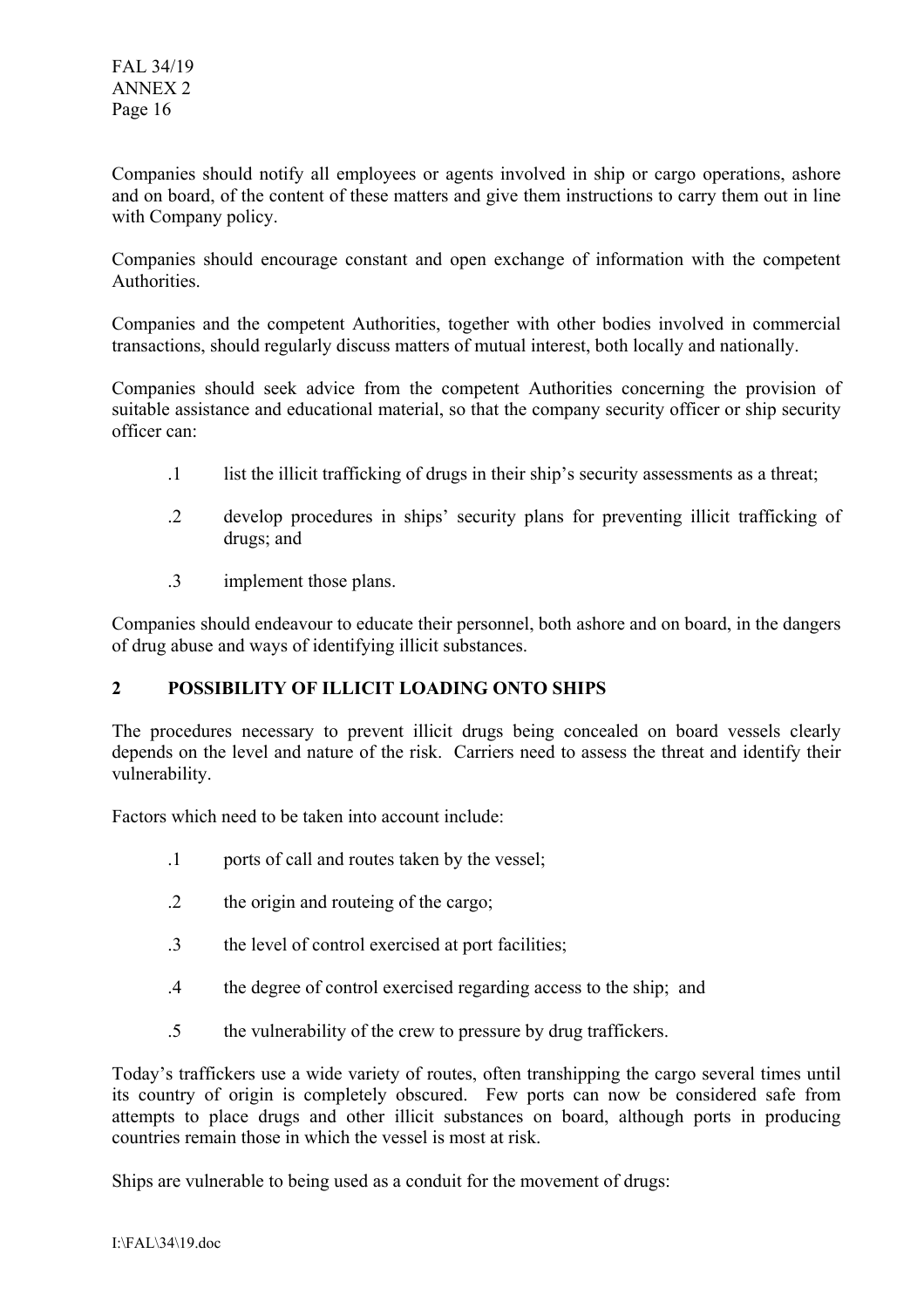- .1 in cars, freight vehicles, trailers, etc.;
- .2 by visitors to the vessel;
- .3 in luggage placed in a baggage trolley;
- .4 in ships' stores;
- .5 by contractors' personnel (for example repair or cleaning gangs);
- .6 as part of crew effects;
- .7 concealed on or in the vessel's machinery or hull; and
- .8 in cargo or in the structure of cargo containers or packing.

In such cases, the trafficker may have the unwitting assistance of innocent people. Trafficking on commercial vessels can therefore be conducted by:

# **2.1 Overt or covert entry and concealment of drugs within the ship**

The trafficker can board the ship, conceal a package and disembark before its discovery.

# **2.2 Indirect entry and concealment of drugs within the ship**

The trafficker may use some convenient means of concealing and smuggling his illicit package on board (for example in cargo, its packing or containers, some item of passenger or crew baggage, in a carton of fresh provisions or in a box of machine spares). Such an exercise generally puts all the risk of detection on to an innocent third party.

# **2.3 Conspiracy to insert and conceal drugs within the ship**

This will involve one or more members of the ships' crew or shore staff. For example: crane operator and crew member in the bridge-house during loading and unloading.

# **2.4 Concealment of drugs on the outside of the ship**

Major drug movements can be carried out by a diver reaching the vessel's hull, either from another vessel or underwater, and securing a package to the ship's hull or to a main intake, a propeller bracket or a rudder fitting. Such attempts require considerable knowledge and technical skill and are only undertaken by the more sophisticated traffickers. This form of illicit trafficking is more likely in drug producing areas, which are also the areas of greatest risk.

# **3 COMPANY ROLES IN OVERALL SHIP SECURITY**

Overall responsibility for the security of a ship, and the people on it, rests with the master. It is difficult for any organization to provide absolute security in every circumstance since commercial considerations, such as the need to continue operating and the cost of such a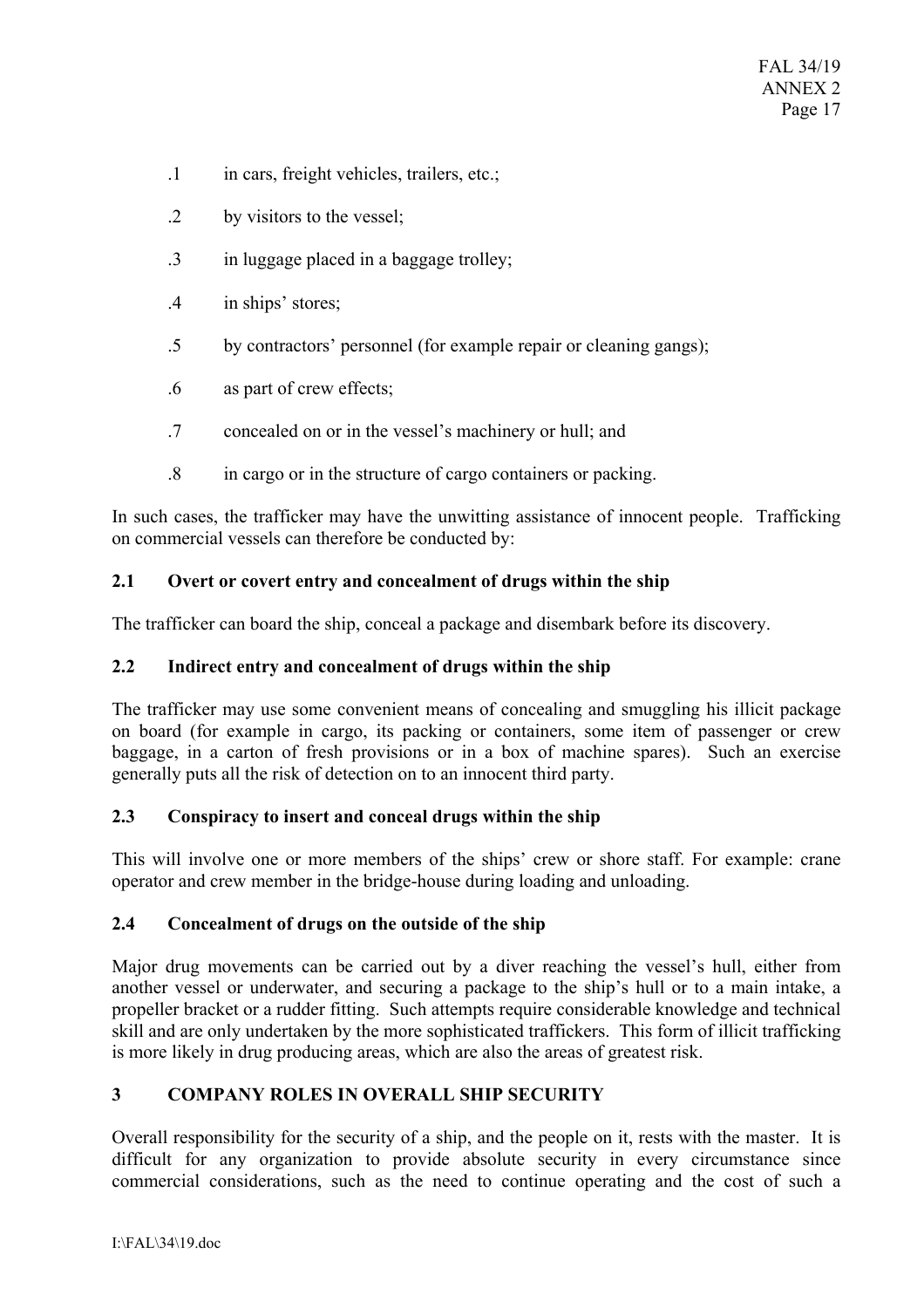measure, have to be borne in mind. Security measures inevitably become a compromise between what is desirable and what is practicable in the circumstances.

Security measures, however, should relate directly to the level and nature of the risk of illicit drug trafficking in any particular location. The risk in the ports visited by ships needs to be reviewed regularly by both the company and the master, with the security measures being adjusted as appropriate.

Good security involves a readiness to accept that risks exist, perhaps involving employees, and that arrangements might be necessary to counter them.

Companies through the company security officer should consider:

## **3.1 Education and training of crew**

Although security is the responsibility of all crew members, they are likely to be more security conscious and vigilant if the principles of good security, and the risks of becoming involved in drug trafficking or abuse, are explained. A continuous and thorough training and education programme can support measures taken to safeguard overall ship security.

The whole crew in accordance with their rank and duties should receive appropriate training in accordance with the provisions of the ISPS Code, STCW Convention, STCW Code and relevant MSC circulars issued by the Organization.

This training must include drills and exercises carried out at appropriate intervals taking into account the ship type, ship personnel changes, port facilities to be visited and other relevant circumstances.

### **3.2 Liaison between competent Authorities at the port and the Company**

Good communication and liaison with competent Authorities at the port in regular ports of call is essential since it will provide local "intelligence", contacts and guidance, and assistance in all aspects of threat assessment. This contact and communication in ports is done by the ship security officer or the Company security officer.

### **3.3 Awareness of the risk of illicit trafficking**

The threat of illicit drug trafficking in different ports of the world varies. The Company therefore needs to consider the threat in relation to each port of call. The Company's shore staff at each port should also be made aware of the risk and ways in which they can assist in combating it. Such reviews should be discussed with the competent Authorities at the port at both ends of the trade in which the vessel is engaged.

### **3.4 Review of ship security**

In the light of a carrier's assessment of the threat to its operations, a continuous review of the evaluation and the security plan measures currently in force should be carried out, since this might reveal areas where additional measures are necessary.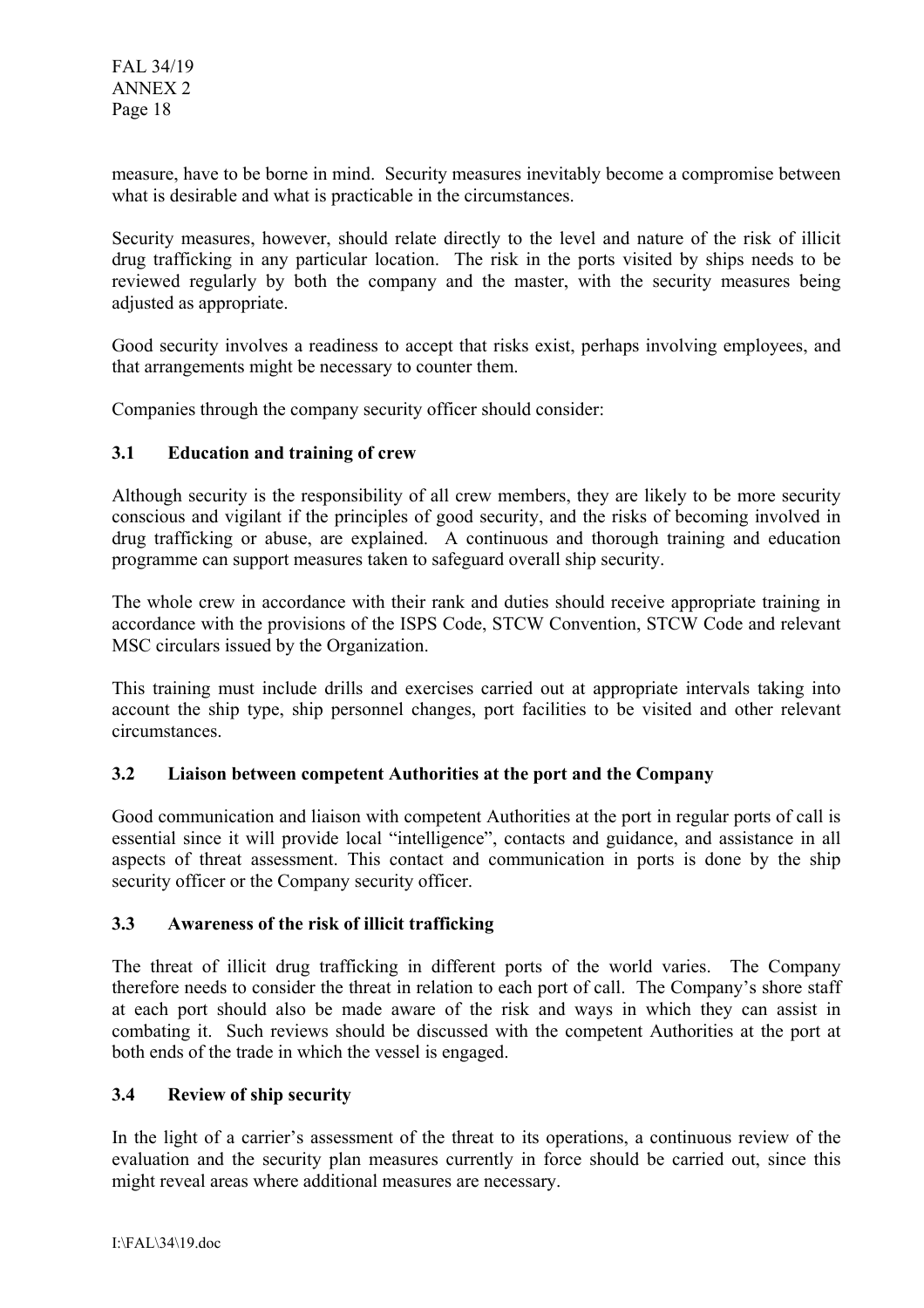# **3.5 Personnel available for ship security**

Company personnel, ashore and afloat, are vital to the operation of a good security system, whether or not they are directly employed in security functions.

Drug traffickers generally carry out a reconnaissance of potential smuggling opportunities for whatever type of operation they are planning. An unsecured vessel or cargo compound is more likely to be targeted than an obviously protected one and traffickers are deterred by visible security arrangements. A ship whose crew is obviously vigilant is less likely to be selected as an innocent conduit for a drug run than one with a crew whose security procedures are neither extensive nor diligently enforced. It is therefore of great importance that security precautions are seen to be effective at all times.

The greatest deterrent to a potential trafficker is the obvious awareness of the threat by shore-based and seagoing staff.

### **3.6 Special care with cargo in containers**

Companies are encouraged to co-operate with the competent Authorities at the port in sharing information that may be valuable in the establishment of a "container-risk profile". A systematic analysis of criteria such as consignee companies, owners, source, market history, form of payment, ports of call, etc., may be valuable in establishing such profiles, in accordance with the SAFE Framework of Standards.

Remember:

IF DRUGS ARE PREVENTED FROM GETTING ON BOARD THEY CANNOT BE UNWITTINGLY CARRIED. THE KEY ISSUE, THEREFORE, IS CONTROL OF ACCESS TO SHIP AND CARGO.

### **4 MEASURES AND PROCEDURES FOR OVERALL SHIP SECURITY**

#### **4.1 Port facility security**

Security measures and procedures reduce the vulnerability of any facility. The security level set by the Contracting Government will have a significant influence on the number and type of security measures and procedures required. The presence or absence of effective shoreside security measures is one of the main factors which determine the need for additional shipboard security measures.

### **4.2 Security on board ship**

The master is responsible for the safety and security of the ship. Additional security measures should be implemented to counter increased risks when warranted. A properly trained crew is in itself a strong deterrent to breaches of security. The first line of defence is the maintenance of the integrity of the vessel. This could be seriously compromised if crew members or other company employees become involved in drug trafficking.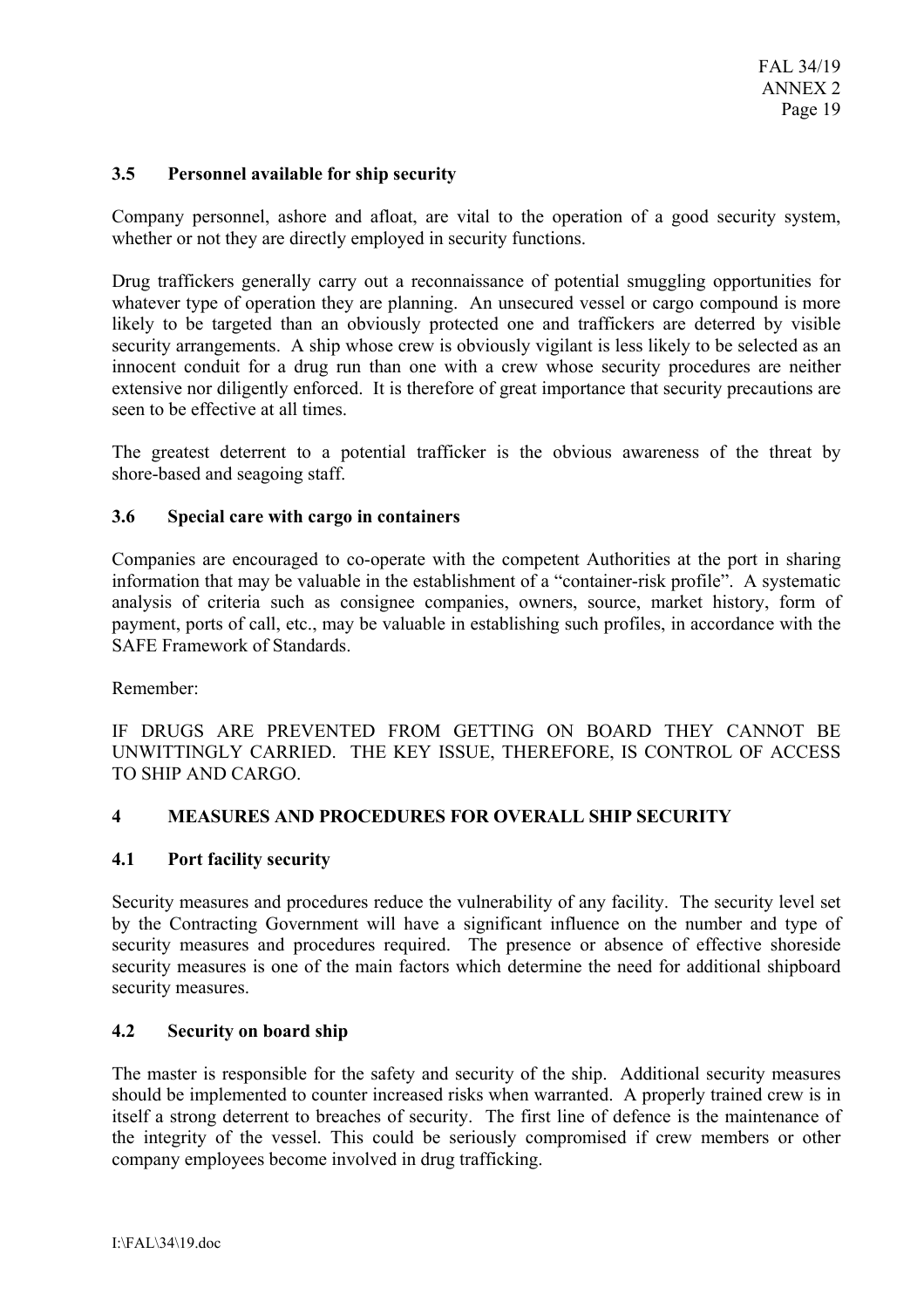FAL 34/19 ANNEX 2 Page 20

## **4.2.1 Control of access to the ship and identification**

The main task facing a would-be trafficker aiming to conceal packages on board the vessel is to gain access by infiltration. Security measures aimed at prevention should therefore be in the ship security plan. In each case the best methods of deterring and preventing unauthorized access are crew awareness and control of entrance to the vessel.

The vessel's hull is a clear boundary which is easily defined. Protection of this boundary creates a physical and psychological deterrent to persons attempting unauthorized entry. It delays intrusion, enabling crew and security guards to detect and, if necessary, apprehend intruders. It also provides personnel and vehicles with designated and readily identifiable places for entry on to the vessel.

## **4.2.2 Precautions while ships are in port**

Where appropriate, and in addition to the security measures appropriate for the security level in force, in order to adequately prevent illicit drugs from being brought aboard, additional measures to counter drug smuggling should be applied for example when required cargo nets might need to be intercepted and opened on the main deck before being lowered into the hold, for purposes of inspection, since drugs, components or precursors are often wrapped in the cargo nets so as to bring them aboard undetected.

### **4.2.3 Access by persons other than crew members**

In addition to the guidance given in MSC/Circ.1112 on Shore leave and access to ships under the ISPS Code and MSC/Circ.1156 on Guidance on the access of public authorities, emergency response services and pilots on board ships to which SOLAS chapter XI-2 and the ISPS Code apply, where persons other than crew members are permitted on board, the following precautions should be observed:

- .1 access may be authorized to specific departments but should not be granted to restricted areas, engine rooms, holds, stores, etc.;
- .2 any package or bag brought on board or removed from the ship should be examined;
- .3 in the case of shore personnel working on board, for maintenance, loading, unloading, stowing or unstowing the ship, etc., the ship security officer should ensure that access to restricted and unauthorized areas is controlled; and
- .4 access control at the ship's access ladder or gangway while at the port facility.

### **4.3 General precautions on ships**

In addition to the security procedures appropriate to the security level in force, additional precautions should be applied in drug risk areas, for example restricted areas on board ships for example, bridge, engine room, radio room, etc. should also be established. The locking of store rooms, cabins and internal access points, unused while in port, is an obvious precaution. The use, number and distribution of ships' master keys should be controlled by the ship security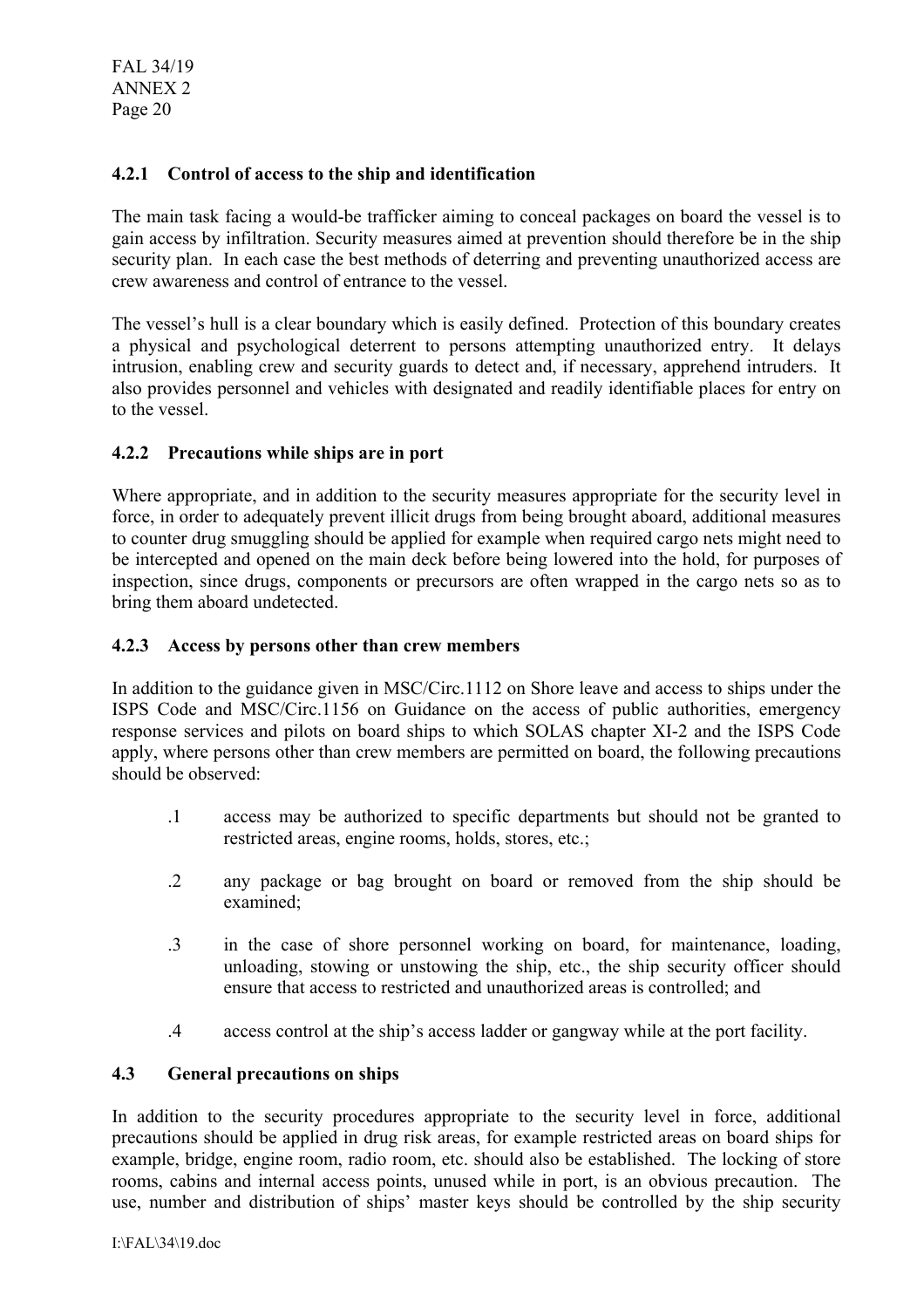officer. Corrective action should be planned in advance in case security should be compromised by misuse or loss of keys. The following measures might be considered for protecting the natural boundary created by the ship's hull:

- .1 Access points to the vessel should be kept to a minimum, ideally a single controlled gangway, ramp or companion way. When regulations demand a second emergency ladder, consideration should be given to keeping it rolled up or lifted clear of the water.
- .2 If the risk warrants it, access points should be manned. In certain circumstances two members of the crew or supplementary security staff may be required. They should be fully briefed on their duties and the action to take in the event of an incident or emergency. They need to be provided with a flash light, a means of summoning assistance and communications equipment to remain in touch with the duty officer. A means of discreet communications by radio, direct-line facilities or other reliable means should be provided at each access point for use by security or operating personnel to contact the port facility security officer in the event that assistance is required.
- .3 Gangway duty personnel need to hold a list of crew members, shore officials and expected visitors. Security alarms and devices may be appropriate in certain ports, as a complement to guards and patrols. Immediate and appropriate response to alarms is important if they are to be effective.
- .4 Packages, spares and stores should be carefully scrutinized when being taken on board.
- .5 Random, frequent and thorough searches should be made if it is impractical to search every item. Items sent ashore for repair, inspection or replenishment, such as fire extinguishers, gas bottles, etc., should be closely examined on return to the vessel.

In areas of high risk or at security level 2 or 3 visitors may need to be searched and photographed on boarding, accompanied whilst on board or even prohibited from entering the ship.

Shore facility employees, vendors, assigned law enforcement officials and others, whose official duties require them to board the vessel, should be asked to identify themselves and prominently display suitable identification. Persons refusing to present security documents at an access point to the vessel should be denied entry and reported to the port facility security officer and the competent Authorities at the port. If necessary, a responsible officer should be called to confirm their identity. Strangers should be challenged.

Unexpected visitors should only be allowed to embark one at a time and should be watched from the other side of the ship.

Vulnerable or little-used compartments and unmanned machinery spaces should be kept locked, especially in high risk ports, and watchkeepers should make random inspections to look for signs of tampering. Consideration should also be given to removing identifying tallies over the doors of those compartments.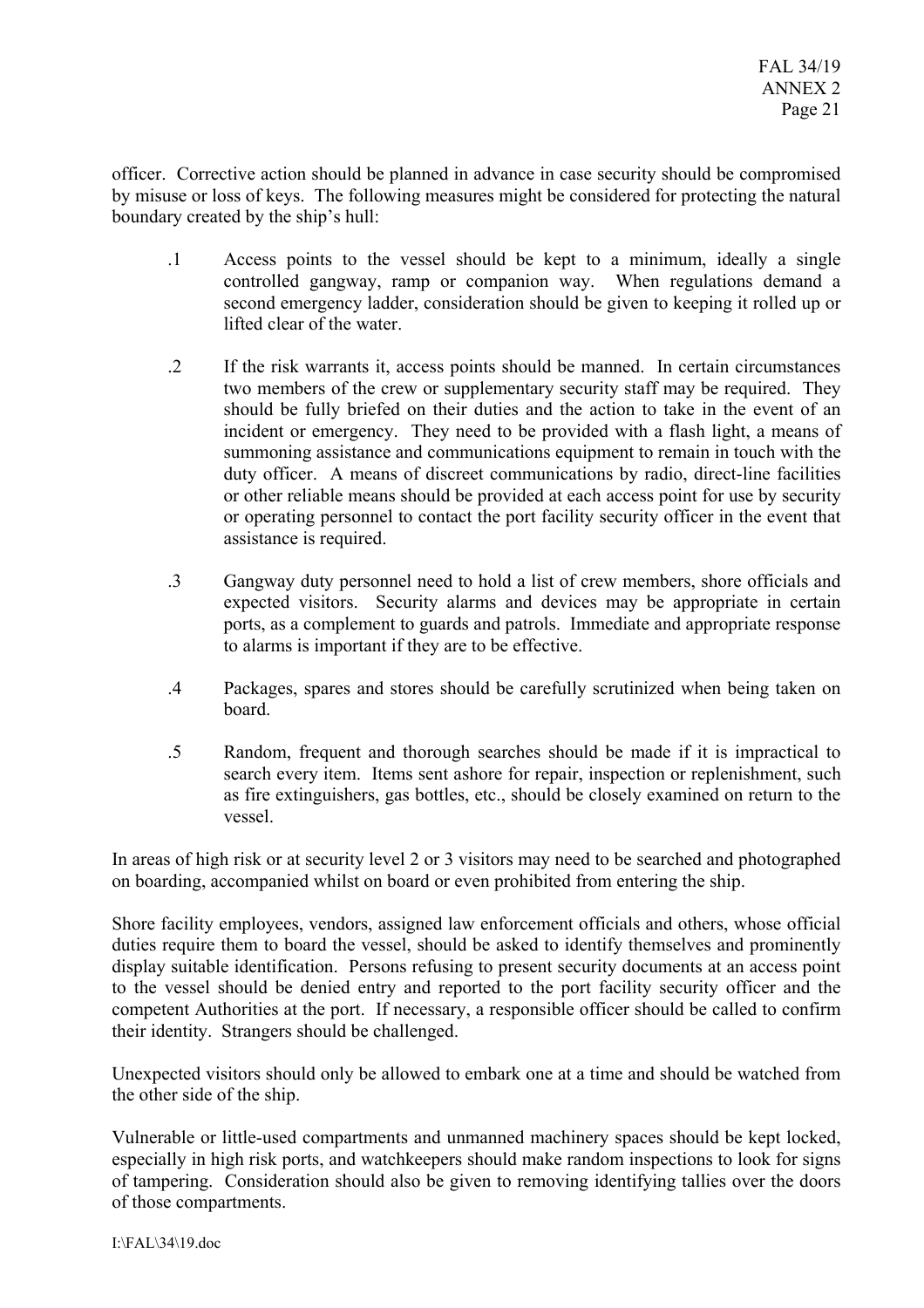The decision to keep certain spaces locked during a stay in port should take into account basic security aspects.

Crew members should be warned to be suspicious of unexpected objects or packages in unusual places. They should not accept packages from strangers and should be aware that drugs may be introduced into seemingly innocent packages.

To prevent this, boxes which have been searched could be bound with coloured tape for identification, or automatically strapped using polypropylene tape.

Small craft in the vicinity of the vessel should be kept under surveillance and, at night, illuminated where possible.

At sea, if there is any doubt about the identity or intentions of a vessel which is seeking to attract attention, no reply should be given. Furthermore, when circumstances so warrant and safety permits, the ship should increase speed and/or extinguish navigation lights and increase deck lighting. Attempts should be made to identify or photograph any vessel behaving in a strange manner and the competent Authorities at the nearest port should be informed immediately by the fastest possible means. Particular care needs to be exercised in narrow waters and during the hours of darkness, when a surreptitious approach could be carried out more easily.

# **4.4 Measures to provide protection against external concealment**

# **4.4.1 Lighting**

While in port, at anchor or underway, the ship's deck and overside can be illuminated in periods of darkness and restricted visibility, though care should be taken not to interfere with the required navigation lights and safe navigation.

The lights should be arranged to illuminate specific areas continuously during the hours of darkness or restricted visibility. In some circumstances, it may be preferable to use such lighting systems only in response to an alarm.

Floodlights may be used to supplement the primary system and may be either portable or fixed. Where available, searchlights can be used to illuminate suspicious persons, vehicles or craft approaching the vessel.

# **4.4.2 Watch from on board**

A good lookout should be kept from the deck, to look for bubbles divers, floating refuse (which may hide swimmers) or small boats. Approaching boats should be challenged and, if unidentified, should be prevented from coming alongside.

### **4.4.3 Searches below the waterline**

If it is thought likely that a device has been fixed to the outside of the hull below the water-line, a search can be carried out to locate the device, though not to dislodge it. Qualified clearance divers are required to do this and their assistance should be sought through the competent Authorities at the port.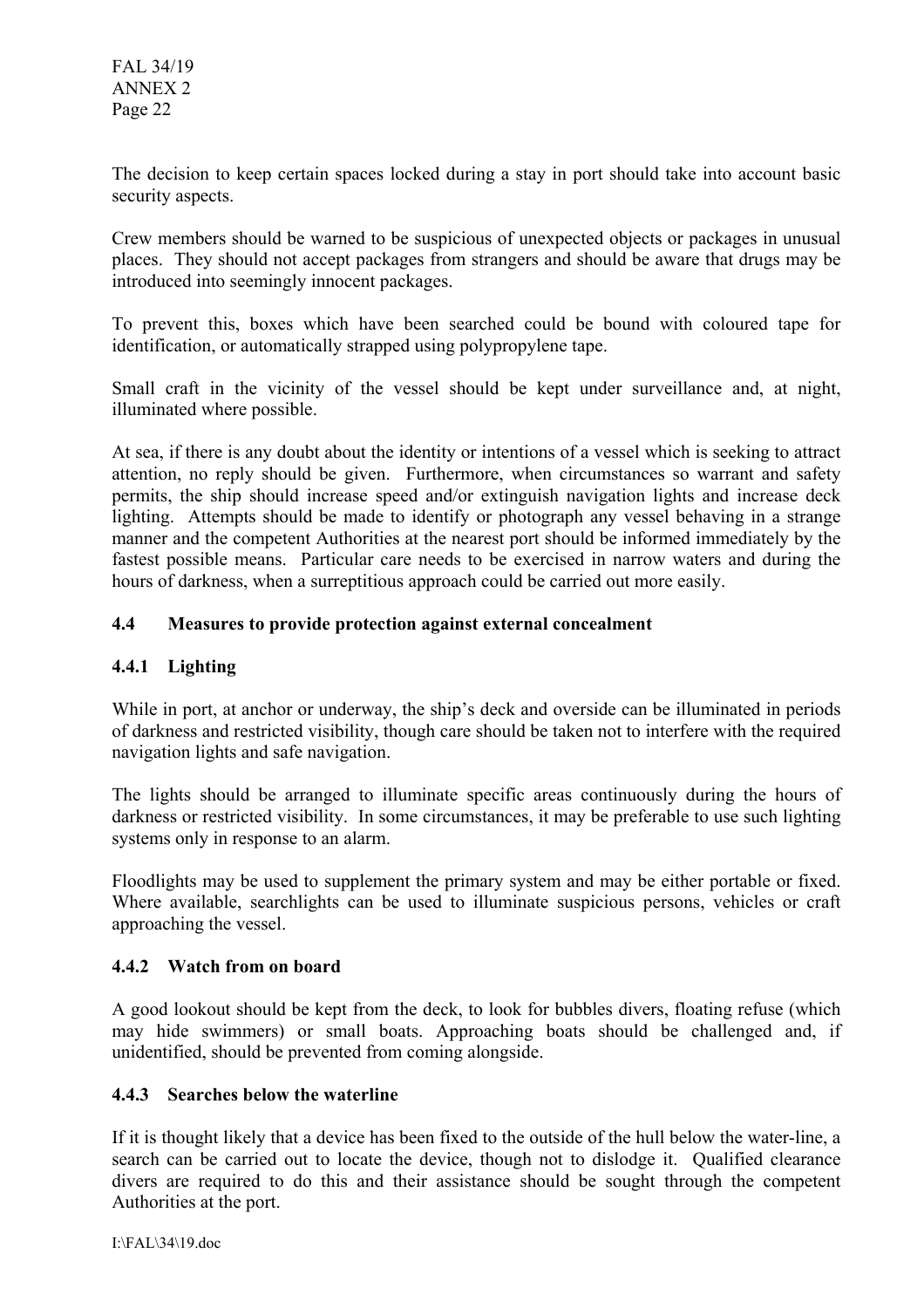### **4.5 Personnel control**

Passengers, crew members and other Company employees having legitimate business on board vessels clearly have greater opportunity to circumvent access control measures if determined to do so. Their potential for involvement in illicit activities must not be overlooked in assessing a vessel's vulnerability for use in the transport of drugs.

Where the threat warrants it, therefore, all reasonable and legal precautions should be taken to check the background and integrity of employees, especially prospective new staff. References from previous employers should be requested. Dismissals from previous employments or frequent job changes should be explained.

In assessing the possibility of employees succumbing to drug related pressures, the following points should be considered:

- .1 Is there an anti-drugs commitment from management and are staff aware of it?
- .2 Is there a drugs awareness and education programme and is staff co-operation encouraged?
- .3 Do all employees entitled to access to vessels or cargo have identification badges?
- .4 Are all employees aware of what to do and whom to tell if a suspicious bag or package is found?
- .5 Are all employees aware of what to do if they become suspicious of cargo, customers or colleagues?
- .6 Are any employees exhibiting signs of drug involvement such as changes in appearance, behaviour or character, frequent requests for swift changes or a desire to be allocated to a particular vessel, consignment or work station?

### **4.6 Forms of involvement of on-board personnel in drug trafficking**

Employees, crew members or passengers may become involved in drug trafficking either as individuals or as part of an organized conspiracy.

### **4.6.1 Individually**

Experience indicates that officers and management are rarely involved in this kind of activity. Since access to the cargo at both loading and discharge is difficult to guarantee for a crew member – and even more so for a passenger – drug trafficking by individual carriers generally uses the personal or working area of the crew member involved. However, an effort may be made to conceal the goods in an area which will not immediately draw attention to the individual if the goods are discovered.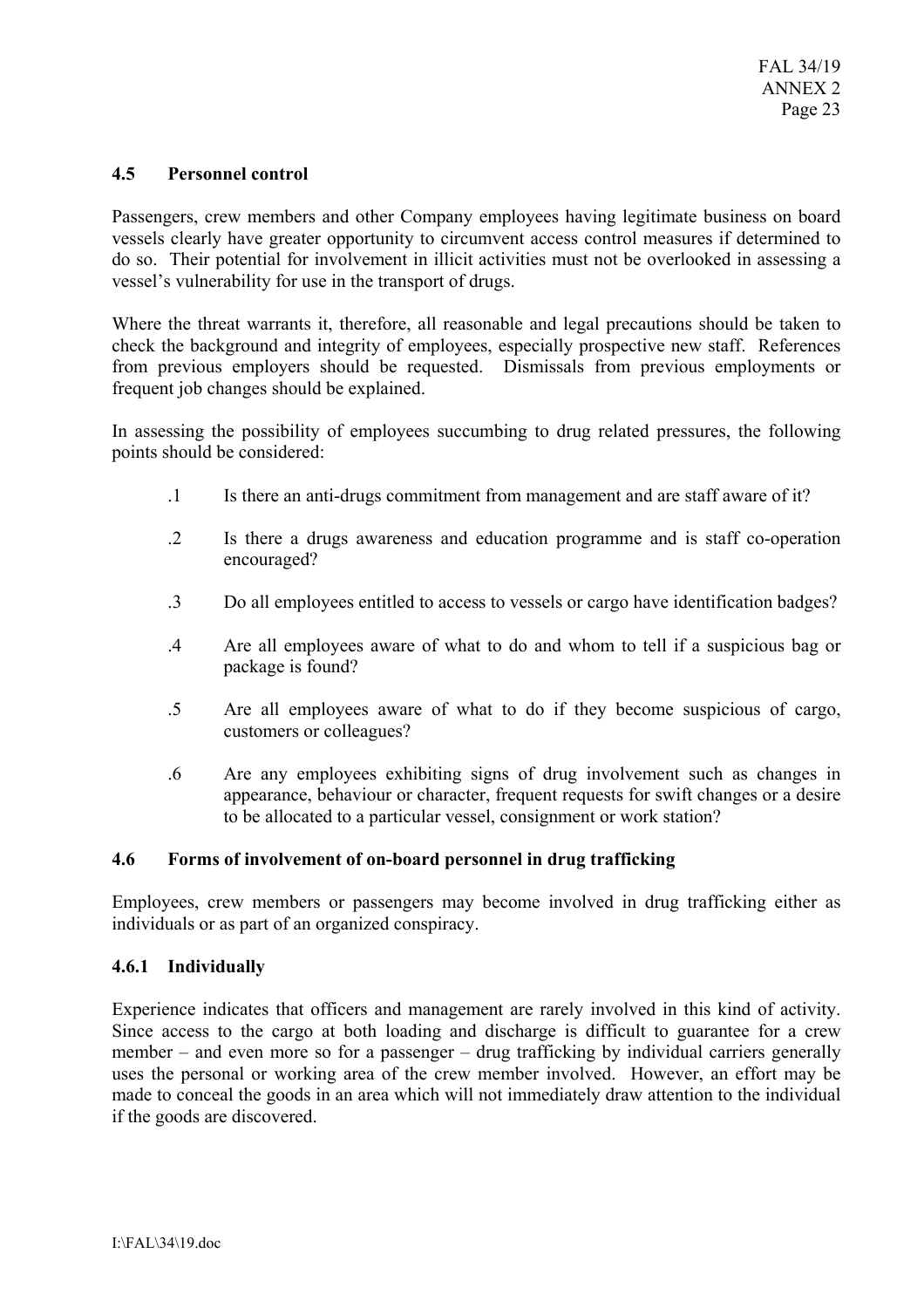FAL 34/19 ANNEX 2 Page 24

# **4.6.2 The organized conspiracy**

Such conspiracies may sometimes involve several or all crew members, including ships' officers*,*  port facility staff and port management. With inside knowledge of vessel schedules, routeing, shipboard routines, cargo information systems and customs procedures, large quantities of drugs can be involved and concealment techniques can be highly sophisticated as there is time to prepare the hiding place and conceal the product. Other places of concealment which may require an organized conspiracy are fuel tanks, engine room machinery, conduits or pipes.

# **5 DETECTION OF CONCEALED DRUGS**

### **5.1 Shipboard searches**

To help ensure maximum effectiveness, the search plan should be practised from time to time to build up confidence on the part of the crew and to remind them that good security is everyone's business. In areas of high risk or if specific information has been received, searches may be conducted after leaving each port. In these areas crews should be prepared to conduct a greater number of searches of people and goods. Every crew member should have areas of responsibility and search areas, which should be rotated randomly by the ship security officer.

Ships are particularly vulnerable to the transport of illicit substances. In the case of drugs, precursors and chemicals used in their manufacture, two main factors should be borne in mind:

- .1 the high value of the drugs, precursors and chemicals used in their manufacture and the involvement of international organized crime mean that large sums of money are at stake, with the consequent pressures including the risk of violence; and
- .2 the possibility that some crew members may be drug addicts.
- N.B.: All psychotropic substances are very dangerous and some can be absorbed through the skin. Gloves and masks should always be used when handling suspicious substances. Never rub, touch or handle substances with exposed skin. Do not inhale vapours or powder. Do not smoke near the substance in question. Do not test it. Do not taste, eat or drink it.

Everyone should bear in mind the possibility of sudden violence, including armed attack, when a large quantity of psychotropic substances, chemicals used in their manufacture or precursors are discovered. Due precautions should be taken at all times.

### **5.2 Shipboard search planning**

To ensure that a thorough and efficient search is completed in the shortest possible time, search plans should be prepared in advance. This should normally be done by the competent Authorities in conjunction with the ship security officer and can be reviewed and modified in the light of experience.

The search plan should be comprehensive, and should detail the routes searchers should follow and all the places on the route where a package might be hidden.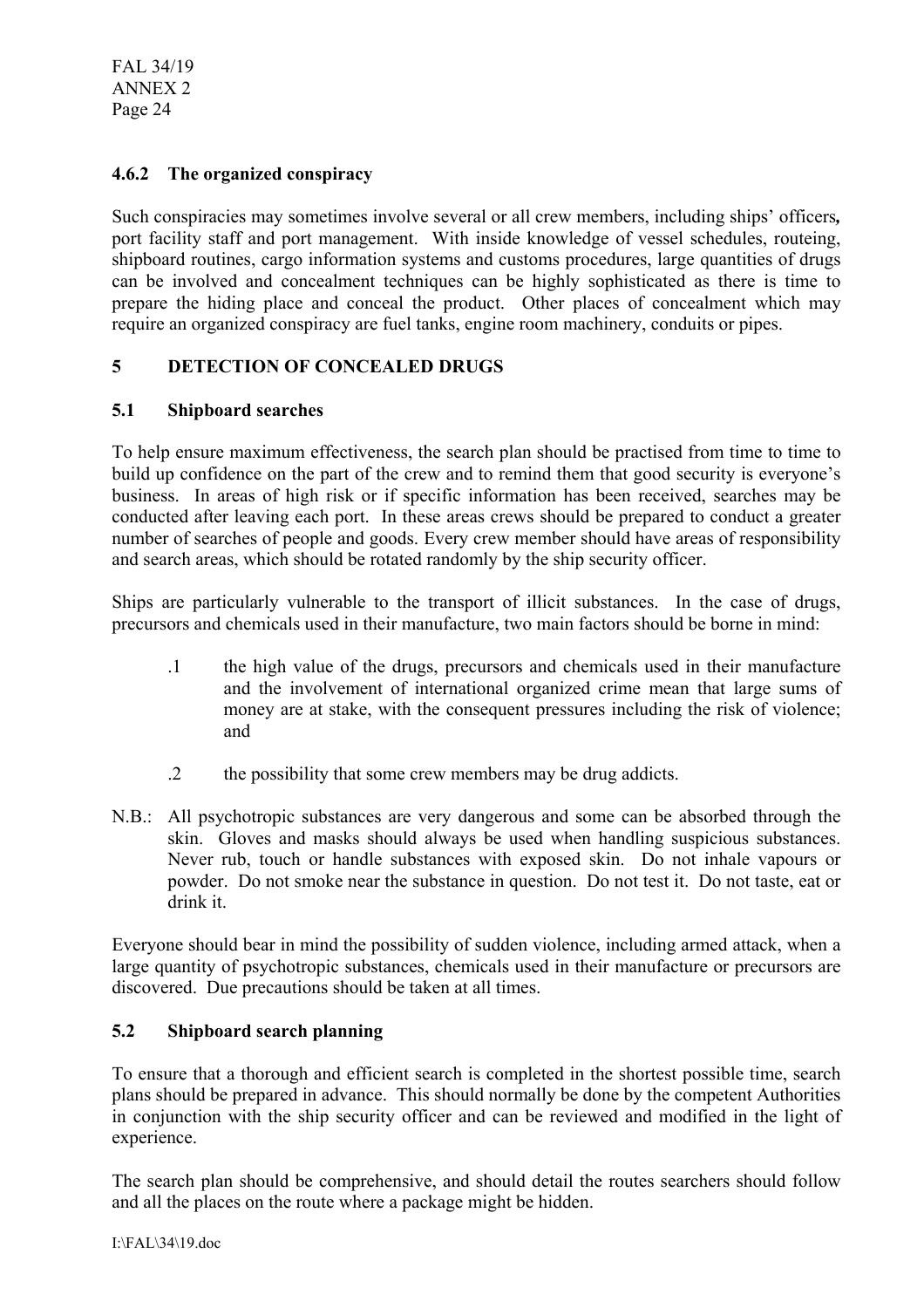The plan should be developed in a systematic manner to cover all options and to ensure no overlap or omission. This allows those responsible to concentrate on the actual search without worrying about missing something.

Before conducting the search, the configuration of the vessel should be taken into account to ensure that:

- the ship is divided into manageable areas;
- all areas of the ship are included; and
- all areas of the ship are accessible.

This configuration would show:

- .1 number of decks;
- .2 number and location of cargo holds;
- .3 number and location of tanks and void spaces;
- .4 size and layout of engine room;
- .5 number and size of crew quarters and public areas;
- .6 accessibility of ventilation systems; and
- .7 number and size of storerooms used for various purposes.

One location on board needs to be designated as the control point where search team reports are sent, analysed and controlled.

Preparations should be made to equip the search teams with:

- .1 flash lights and batteries;
- .2 screwdrivers, wrenches and crowbars;
- .3 mirrors and probes;
- .4 gloves, hard hats, overalls and non-slip footwear;
- .5 plastic bags and envelopes for collection of evidence; and
- .6 forms on which to record activities and discoveries.

A system of check cards would be useful. One would be issued to each searcher specifying the route to follow and the areas to be searched. These cards can be colour-coded for different areas of responsibility, for example blue for deck, red for engine room. On completion of individual search tasks, the cards are returned to a central control point. When all cards are returned, the search is known to be complete.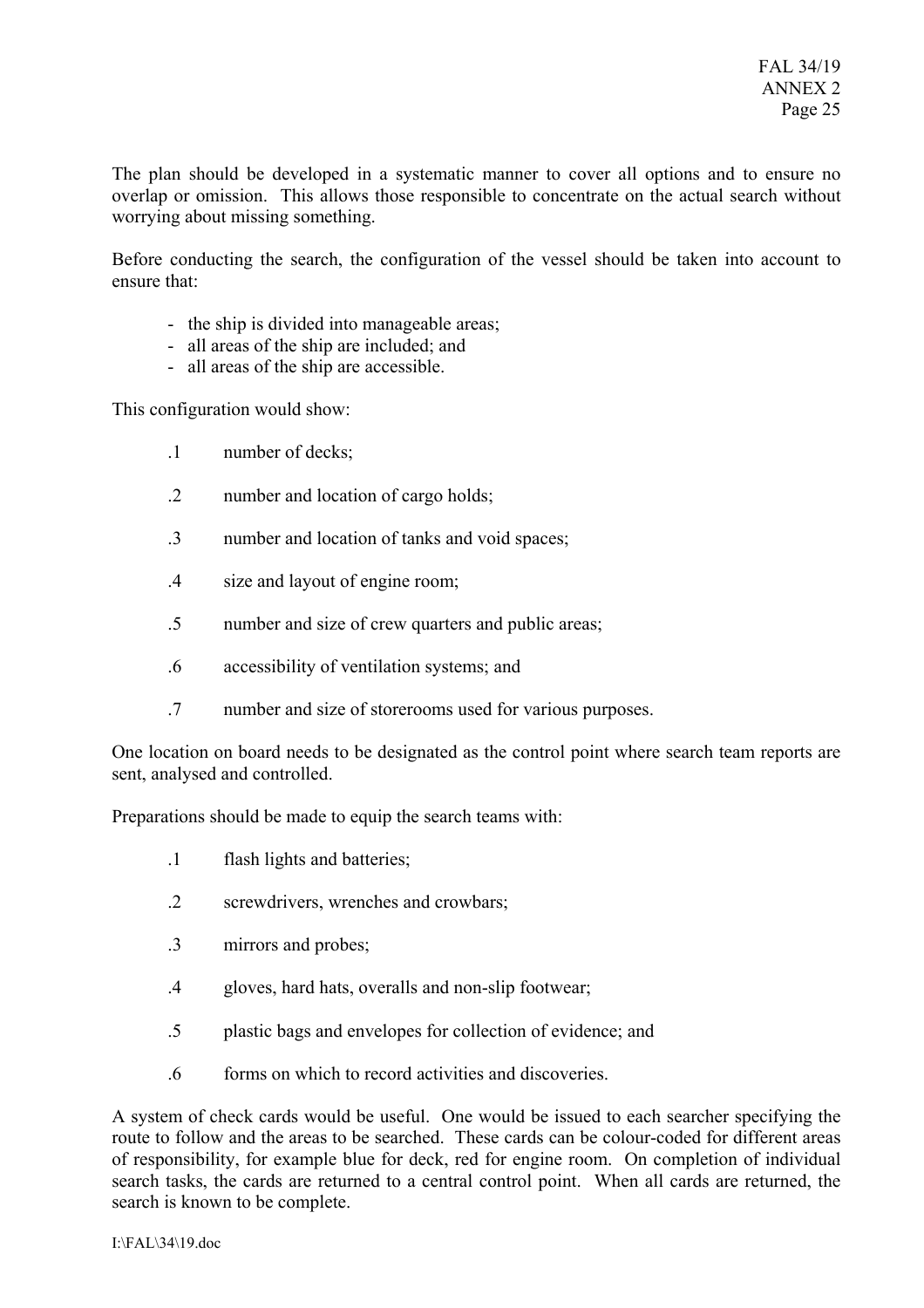When the master or the ship security officer has decided to search the ship, he should first brief his department heads who, in turn, can brief their own search group leaders. It is the group leaders who then organize their teams and search allocated spaces, using search plans to ensure that no spaces are missed.

# **5.3 Types of shipboard search**

## **5.3.1 Reactive search**

This type of search would be carried out in reaction to a specific threat or piece of intelligence indicating that a package or bag has been placed on board. It can also be used as a precaution at level 2 or 3, or during times of heightened threat. A reactive search should comply with the following principles:

- .1 Crew members should not be allowed to search their own areas in case they are involved in a drug smuggling operation and have concealed packages or bags in their own work or personal areas.
- .2 The search should be conducted according to a specific plan or schedule and must be carefully controlled.
- .3 Special consideration should be given to search parties working in pairs with one searching "high" and one searching "low". If a suspicious object is found, one of the pair can remain on guard while the other reports the find.
- .4 Searchers should be able to recognize a suspicious package or bag.
- .5 There should be a system for marking or recording "clean" areas.
- .6 To prevent the illicit movement of goods during a search, the movement of persons should be controlled. Where this is not applicable, persons should be subject to search when transiting between searched and un-searched areas.
- .7 Searchers should maintain contact with the search controllers, perhaps by UHF/VHF radio.
- .8 Searchers should have clear guidance on what to do if a suspicious package or bag is found.
- .9 Searchers should bear in mind that smugglers may try to match the package or bag to the background, such as a tool box in an engine room.

The engine-rooms of ships are common places for concealing psychotropic substances, drug components or precursors. Generally shaft tunnels and lubricating oil and settling tanks are suspect, as are starting air bottles, the gauges of which can readily be set to show pressure even when empty. Access to the engine-room can be made from the shaft tunnel escape trunk opening on to the main deck or the steering engine flat. Once again it must be emphasized that such doors should be kept closed when the ship is in port and opened only in cases of need or emergency. Nevertheless, the need to keep escape routes clear must be observed.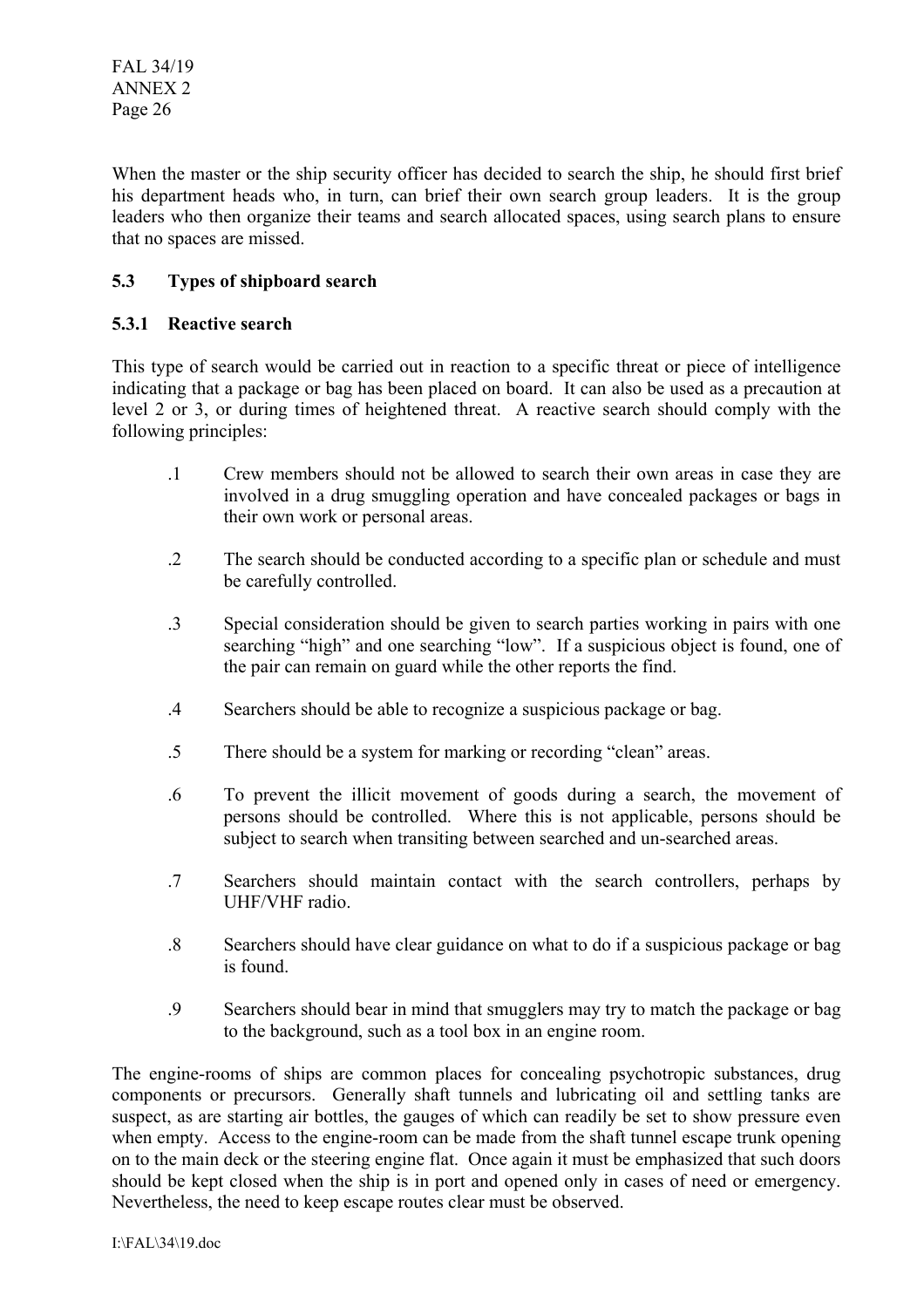The search controller should keep a record of all reports from the search groups to ensure that all spaces are checked and that the master and/or the ship security officer always has an up-to-date search status.

The discovery of one package or bag should not be the end of a search as there is always the possibility that more than one package or bag has been planted.

## **5.3.2 Fast search**

Similar to the above search plan, a plan for fast search, or 'quick look', at the unlocked or more vulnerable and accessible areas can be drawn up for use after unloading/disembarkation and before loading/embarkation, etc. Using the card system, selected cards only are issued, covering the more vulnerable and accessible areas.

In this event:

- .1 all previously locked doors should be checked to ensure they have remained locked<sup>-</sup> and
- .2 all unlocked spaces, lifts and rubbish bins should be thoroughly searched.

On completion of the fast search, the master and/or the ship security officer can decide whether a full search, including a search of locked spaces, is necessary.

### **5.3.3 Preventive search**

Preventive searching aims to deter smugglers from trying to smuggle a package or bag on board a ship and to find it before it is planted. There may be occasions when all visitors to the ship need to be searched.

The point or points where people and goods pass into a restricted or sterile zone, such as the vessel, need to be established and controlled. At these points, checks and searches should be made to ensure that everything that passes through the point is clean. Once through the point, segregation is important and no contact should be allowed with uncleared personnel. The percentage of persons/goods searched will, of course, depend upon the threat level.

Passengers and their hand-carried baggage can be examined on shore, at one or more search points, or on boarding the vessel. As every port is different, final judgement must be made by the competent Authority.

No person or vehicle should be allowed to "turn back" from a sterile area or depart the ship without the knowledge of the person controlling the search.

Restricted or sterile areas should be searched if they have been accessed.

The frequency of such searches will be determined by the threat level.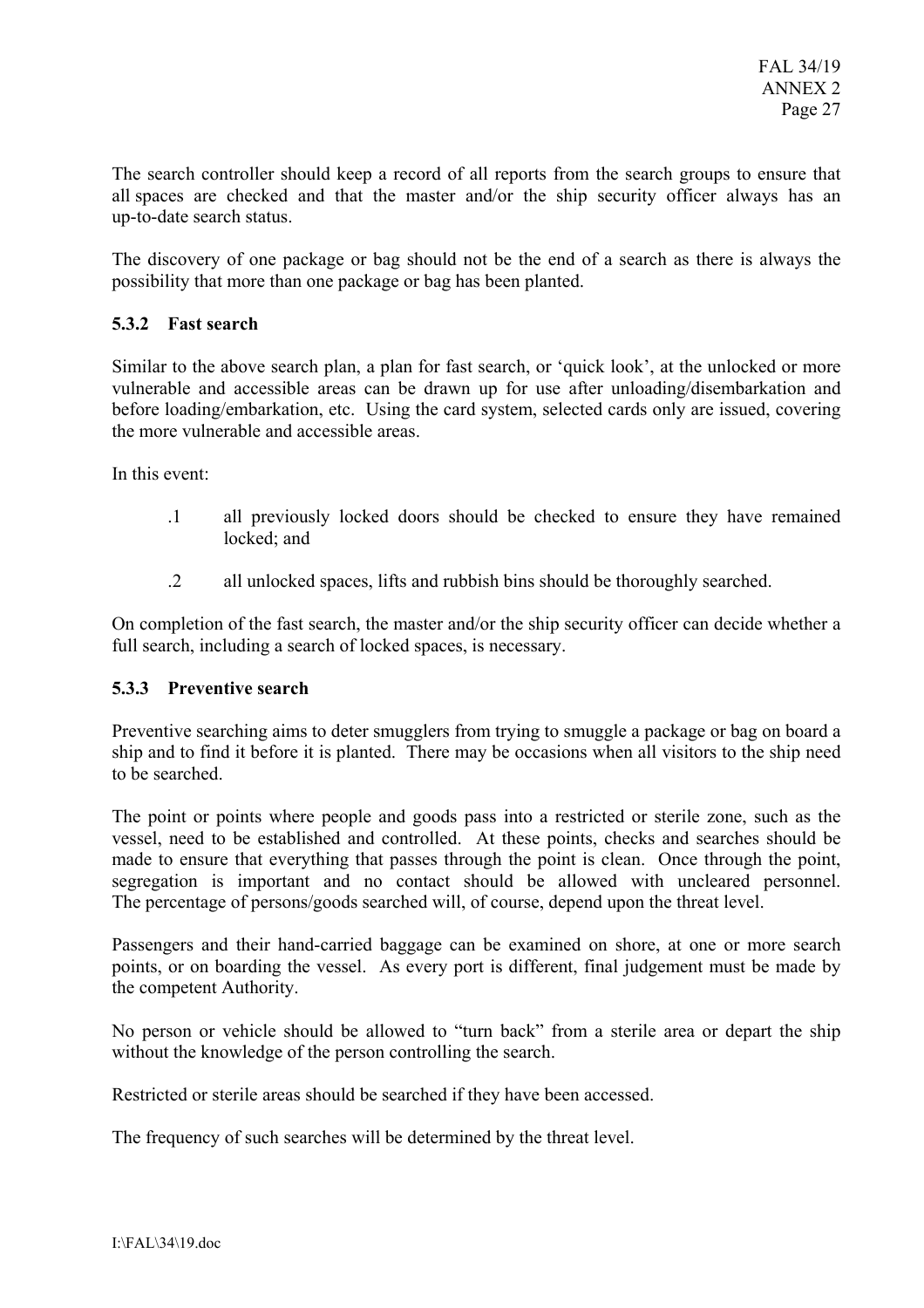# **5.4 Methods of searching**

The method of search chosen will depend on the individual situation and the level of threat. Physical search remains the final and most reliable method as long as it is correctly carried out.

# **5.4.1 Physical searching**

Passengers and visitors to ships may be physically searched. With large numbers of people, this is best carried out in private booths, as this minimizes embarrassment and increases effectiveness. The use of private booths also prevents search methods from being observed. Passengers should not be given the opportunity of selecting a particular searcher and barriers should be used to prevent searchers being distracted by the large number of people around them.

A supervisor should observe visitors or passengers to note suspicious behaviour and to direct people to available searchers.

To be properly effective, a physical search of packages, bags and belonging should include a check for false bottoms, lids, sides and compartments. Very often a smell of glue or a heavy odour to mask the smell of certain drugs is an indication that a lining may have been removed and put back in position. Special attention should be paid to any tampering or repair to a package, greasy stains or small holes in the exterior. Contents should be assessed during the search and if the weight seems unbalanced or disproportionate for no obvious reason, a further check for a false compartment may be justified.

Particular attention should be paid to electrical and electronic apparatus, new as well as used, being brought on board. Passengers should be questioned on the origins of the equipment and whether it has been out of their possession for any period of time. Equipment may be examined for unusual characteristics such as signs of tampering, excessive weight or loose objects inside.

Other containers carried in bags which could be used to conceal drugs must also be examined. Normally this can be done visually.

# **5.4.2 X-ray systems and detection technology**

The most usual method of screening high volumes of baggage and personal belongings is to use X-ray equipment. Modern equipment is capable of producing images of good definition and penetration, but X-ray examination can be less effective than physical search in identifying drugs, although false compartments or hollow sections in goods, packaging or containers can be revealed.

Baggage X-ray equipment provides a fast and convenient way of seeing inside objects without the need to unpack or damage them. It can be bought with various tunnel sizes, from the typical 600 mm wide x 400 mm high tunnel equipment that is used for screening passengers bags, through the 1 650 mm wide x 1 500 mm high equipment which is used to screen cargo, to specialized systems capable of screening whole containers and vehicles. This flexibility will allow most objects that can conveniently be moved to be passed through the equipment and produce an X-ray image.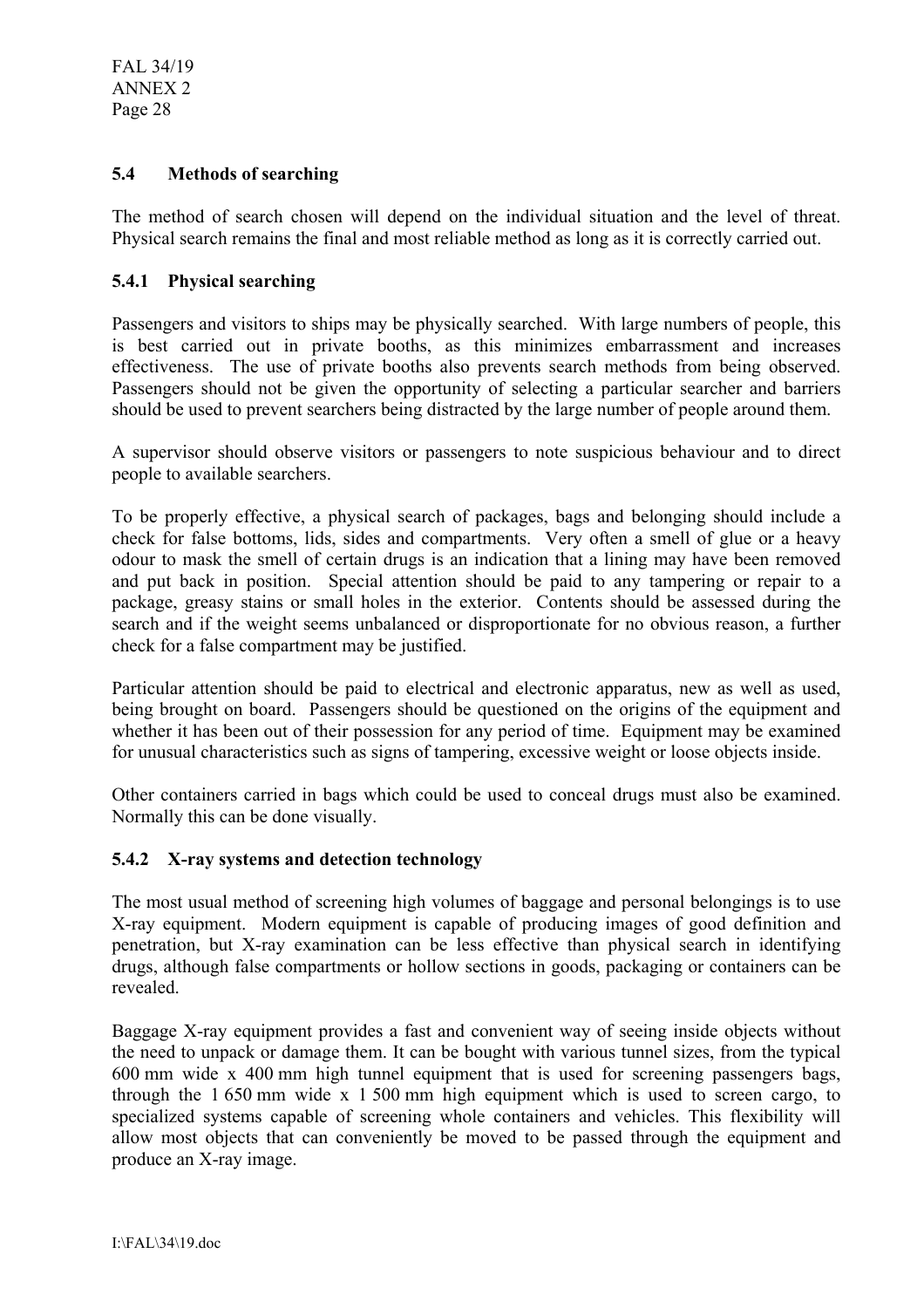Operator efficiency decreases significantly after only a relatively short time, particularly at peak screening periods, and operators should only scan X-ray images for a maximum of 20 minutes before being employed on other duties. The image must be presented for a minimum of 5 seconds to permit proper examination.

Bulk detection devices measure some bulk characteristic of materials in an attempt to detect the possible presence of explosives or drugs. Some of the bulk characteristics that may be measured are the X-ray absorption coefficient; the X-ray backscatter coefficient; the dielectric constant; gamma or neutron interaction; and the microwave, millimetre wave, or infrared emissions. Further analysis of these parameters can result in calculated mass, density, nitrogen content, and effective atomic number. While none of these characteristics are unique to explosives or narcotics, they can be sufficiently indicative to point to a high probability of the presence of explosives or certain types of drugs.

Explosives and drugs may also be detected by means of the vapours they give off or the particulate traces spread when they are handled. In general, vapours are found in the air while particles are mostly found on surfaces. Because some explosives and drugs are more volatile than others, vapour detection tends to be appropriate to some materials while trace detection is more appropriate to others. It is essential to recognize that vapour detection equipment relies on the presence of explosive vapour and is not capable of detecting explosives and drugs which do not vaporize, or if the vapour is contained.

Further information on available technology to secure and facilitate international trade, including drug detection equipment, can be found in the WCO Databank on advanced technology which is available via the WCO website www.wcoomd.org.

# **5.4.3 Use of dogs**

Specially trained dogs can be very effective in searching cars, baggage and freight. Dogs can also be used for searching in ships but need to be familiar with the sea-going environment to achieve results.

# **5.4.4 Additional considerations**

In addition to searches of people and accompanying belongings, there may be occasions when searches of other items boarding the vessel may be necessary.

- .1 The searching of freight and vehicles before boarding is difficult and expensive but there are times when the security levels warrant such measures to be taken. In high risk areas careful examination of:
	- external packaging,
	- container and vehicle infrastructure,
	- paperwork,
	- the screening of drivers,
	- coupled with good intelligence,

contributes to solving the problem.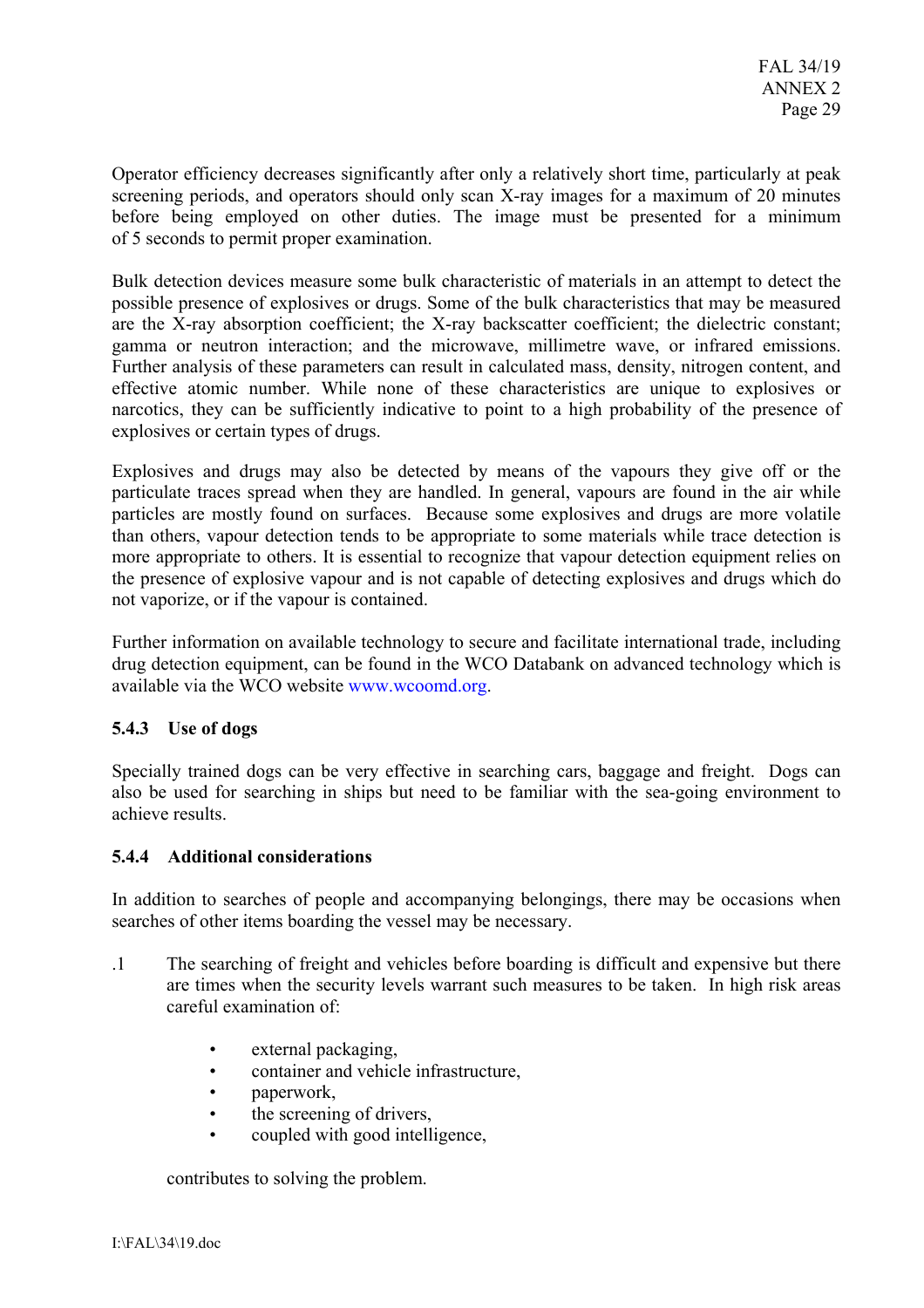If companies are suspicious that freight, freight vehicles or trailers may contain illicit goods they should be isolated and advice sought from the relevant law enforcement authority immediately.

.2 Ships' stores

All ships' stores consigned to a ship offer a conduit for drugs. Ships must check their stores carefully and screen each item when the security level so demands. The unexpected package or bag is the one to be wary of.

.3 Miscellaneous deliveries to ships and ports

Smugglers may well use innocent-looking vehicles and people delivering routine items such as bread, milk, flowers or fresh vegetables to contacts on board. Good access control, personnel identification and random search will help to counter this risk.

# **6 CONCEALMENT OF DRUGS ON BOARD SHIPS AND TELL-TALE SIGNS**

## **6.1 On board ship**

Drugs on board vessels can be hidden in the structure of the vessel itself or in seldom-used compartments, spaces and machinery, concealed in accommodation areas or, where crew members are involved, held on the person or in personal effects. The cargo offers many opportunities for concealment, especially where unit load or containerized cargo is involved.

### **6.2 Places of concealment on board ship**

There are many places on board a ship where drugs can be concealed. Some of the more common places where drugs have been found include:

- .1 where it is unlikely that anyone will enter or where searches are rarely made, whether due to respect (for example master's cabin, the sofa in his day room), awkwardness (for example propeller shaft tunnel) or danger (for example behind electrical panels and in inert cargo spaces); near the funnel where fumes may disguise distinctive smells such as cannabis; passenger cabins;
- .2 store rooms (flour bins, refrigerators, freezers for provisions such as fish and meat, sacks of vegetables or inside canned goods);
- .3 deposited provisions (wardrobes);
- .4 paint stores (paint lockers);
- .5 in crew quarters (for example behind or in radiators or toilet fittings, behind pictures or skirting boards, in porthole panelling, in cabin, ceiling and wall panelling, in false compartments in the bases of wardrobes and in coat hangers, under lockers and drawers, beneath bunks and mattresses and other cabin furniture);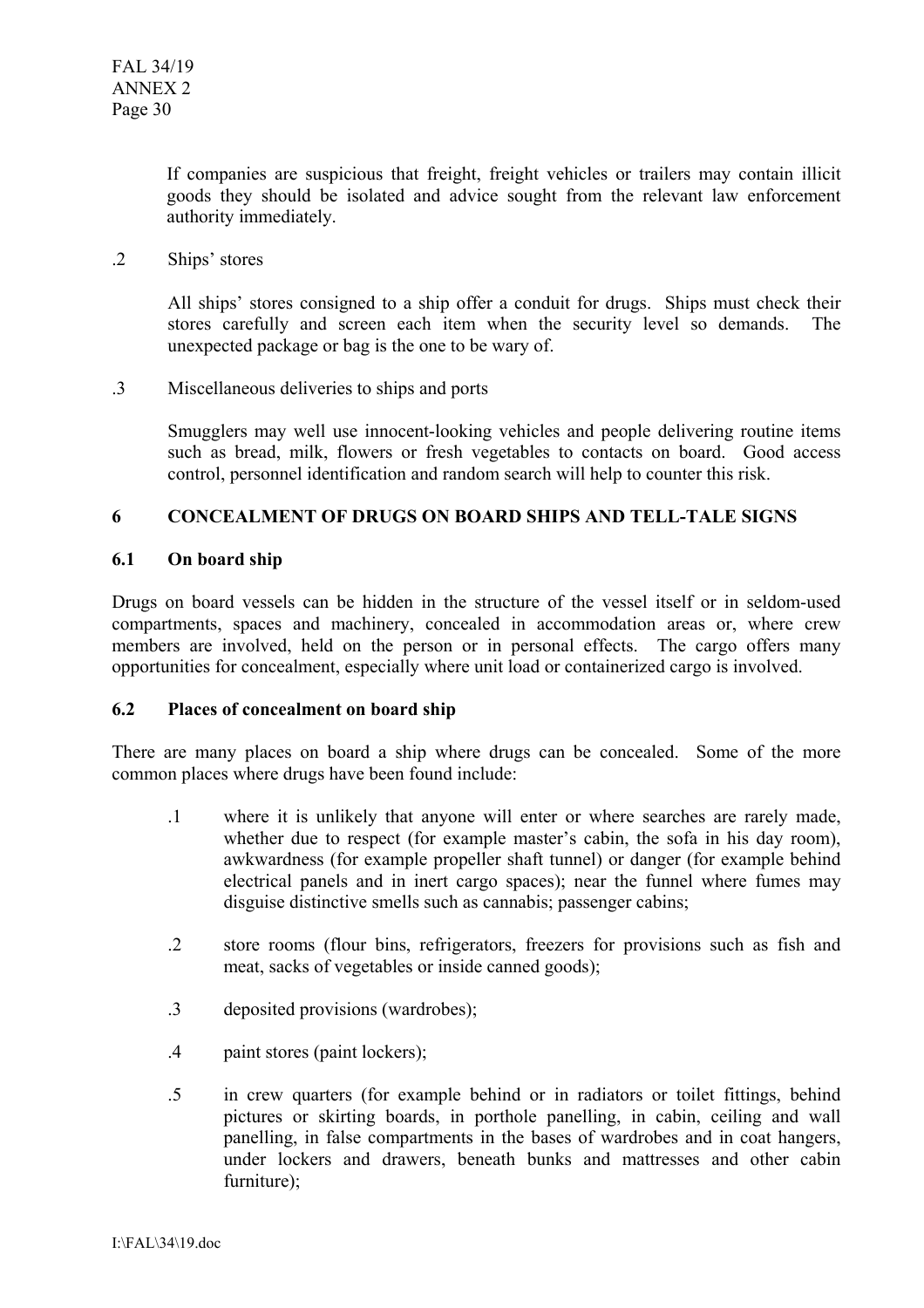- .6 places where access is prohibited to unauthorized personnel;
- .7 inside lubricating oil tanks or cargo tanks; in companionway ducts, floor, wall and ceiling panels, inside ventilation pipes and shaft tunnels or cable ducts in the deck or inside engine-room machinery, in computer rooms, control panels, sumps, bilges and funnel shafts;
- .8 crates or containers with false bottoms; double-bottomed oil drums, cylinders and paint drums;
- .9 places where the substances may not seem out of place (for example medical stores, lifeboat stores); inside fire extinguishers, hoses and their storage spaces;
- .10 inside recent structural alterations; in freight containers or in hollow spaces in their construction;
- .11 inside false floors and/or ceilings in cabins and companionways;
- .12 in oil or water tanks false probes or visual indicators and falsely calibrated gauges may be fitted.

### **6.3 Suspicious circumstances on board**

The following are examples of circumstances which should be regarded as suspicious and warrant further investigation:

- .1 strangers found in unusual places while the ship is in port;
- .2 strangers carrying parcels and seeking access to the vessel;
- .3 shore gangs or contractors' staff working unsupervised on apparently unnecessary work or outside normal hours without good reason;
- .4 unanticipated work, especially structural adaptations of alterations (for example closed off spaces);
- .5 crew members found in strange places without reason (for example, catering crew in the hold or engine room), loitering in unusual places during the voyage or showing undue interest or unease during officers' inspections;
- .6 passengers found outside passenger or public areas;
- .7 unexpected occurrences (for example, a supposedly full ballast tank found empty) or things out of place (for example, sacks of flour in the paint store);
- .8 evidence that packages, tanks or containers have been opened;
- .9 disturbed stowage, closed off spaces, pipes going nowhere;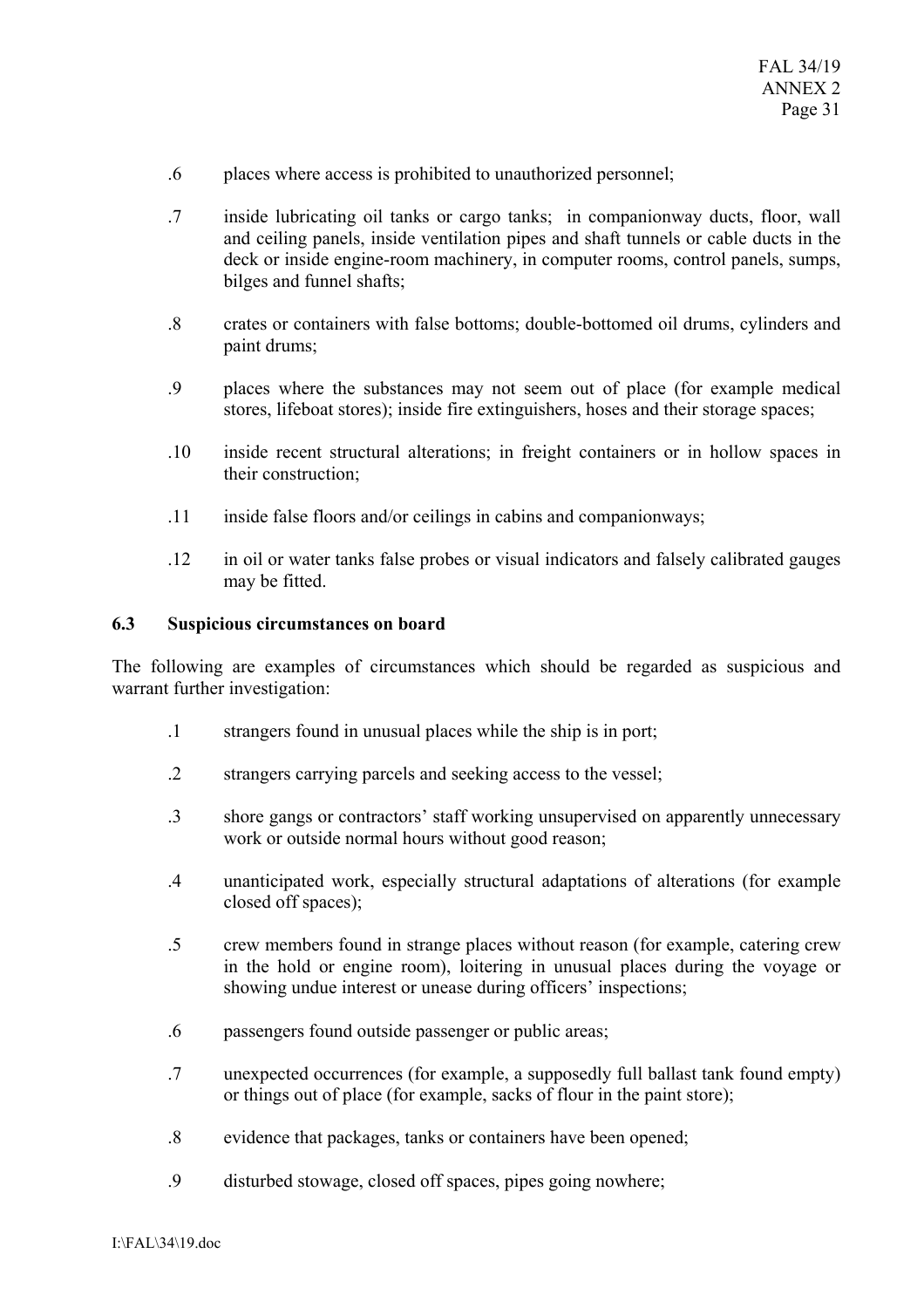- .10 missing keys;
- .11 unexplained failure of electrics or mechanics, for however short a period; and
- .12 evidence of tampering with welded tank tops, primed gauges, insecure boat covers, unlocked "secure places".

### **6.4 Suggested checks for masters and ships' officers**

- .1 know your crew's usual habits and study any unease or departure from routine, such as unusual places for routine jobs on board or any uncharacteristic behaviour;
- .2 maintain proper gangway watch at all times in port and forbid unauthorized access;
- .3 conduct regular inspections of varied nature, place and duration and log them;
- .4 question all strange persons in an unusual place on board while the ship is in port;
- .5 take into consideration the possible significance of finding things out of place; for example, a supposedly full ballast tank found empty, or sacks of flour in the paint store;
- .6 inspect all disturbed stowage, closed off spaces, pipes going nowhere;
- .7 seek evidence of tampering with the ship's fittings, for example, welded tank tops, insecure boat covers, equipment which does not work;
- .8 where possible, arrange supervision of shore gangs; and
- .9 lock all spaces and access points to, for example, cargo spaces not regularly in use and control access to keys.

### **6.5 Observation of behaviour patterns**

Crew members or passengers should be carefully observed as to their behaviour patterns. The following might be significant:

- .1 nervous or suspicious behaviour;
- .2 unusually large amounts of money;
- .3 unusually large local purchases;
- .4 expensive clothing;
- .5 lists containing names, dates or places and references to money, weights or other units;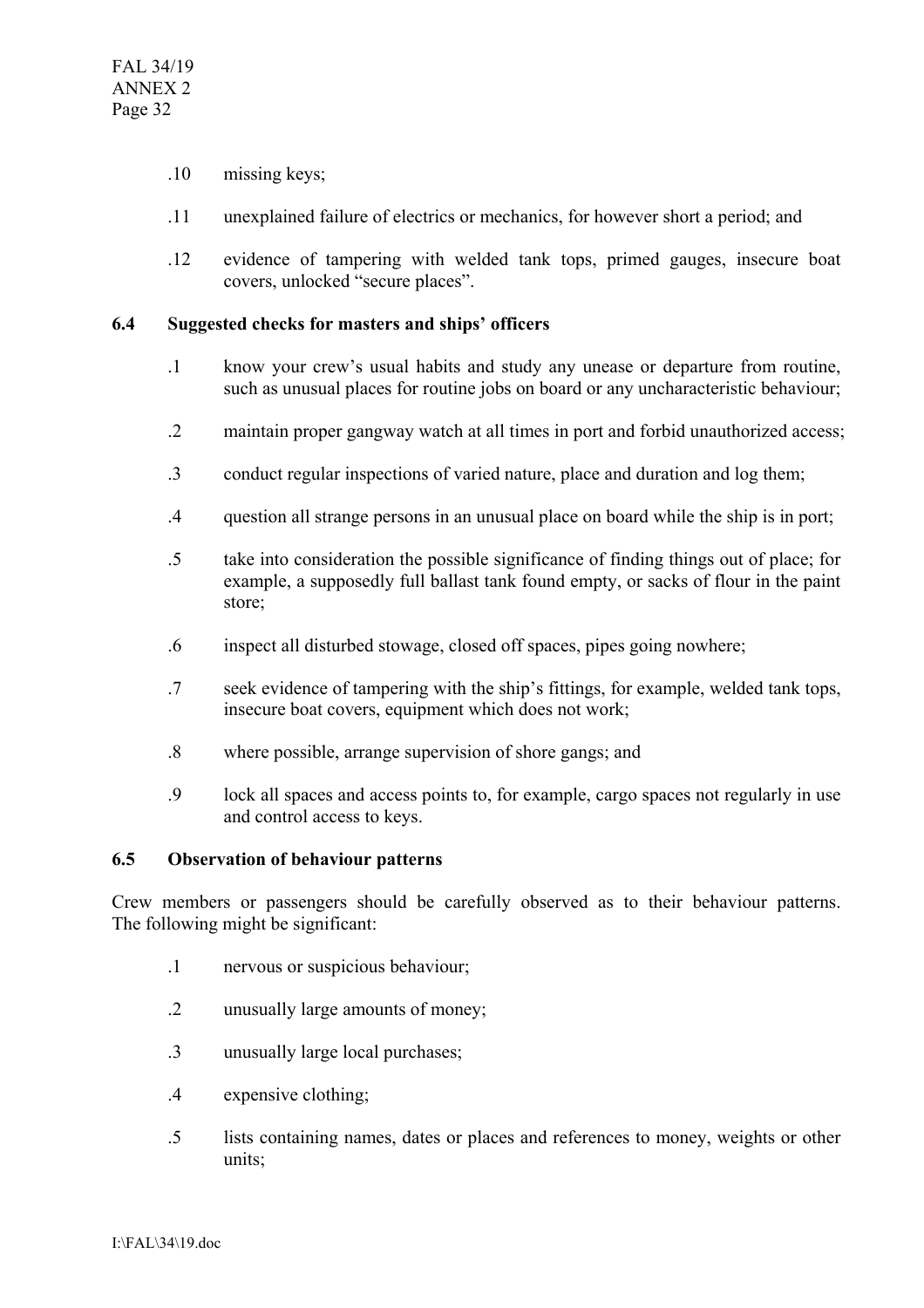- .6 unusual clothing when going ashore or returning to the vessel (for example, bulky or out-of-season clothing, conspicuous bulges on the body);
- .7 unusual interest in a particular area of the vessel, consignment or container;
- .8 possession of unusual tools not connected to the job; and
- .9 possession of drug paraphernalia.

## **6.6 Suspicious circumstances at sea**

In addition to being aware of the threats to their own vessel, crew members may, while undertaking their normal duties, become aware of unusual activities which may be worth reporting through the master and/or ship security officer to the competent Authorities. For example:

- .1 goods being transferred to and from vessels at sea;
- .2 goods being brought aboard from vessels close to shore;
- .3 marker buoys in unusual places;
- .4 signalling between vessels and the coast;
- .5 inflatables moving offshore at high speed (especially at night);
- .6 unusual diving activity in the port; and
- .7 craft anchored or off-loading goods on remote areas of coastline.

# **6.7 Suspicious circumstances on shore**

Companies, through the company security officer, should be aware of the drug trafficking threat and take it into account, whether or not:

- .1 the person making the cargo booking is familiar;
- .2 the shipper/consignee is a regular customer or a first-time client;
- .3 the article involved is consistent with the client's business;
- .4 the shippers'/consignees' addresses are incomplete, misspelt, vague or inappropriate;
- .5 the "notify party" is difficult to contact;
- .6 it is a last minute booking;
- .7 the charges are prepaid and in cash;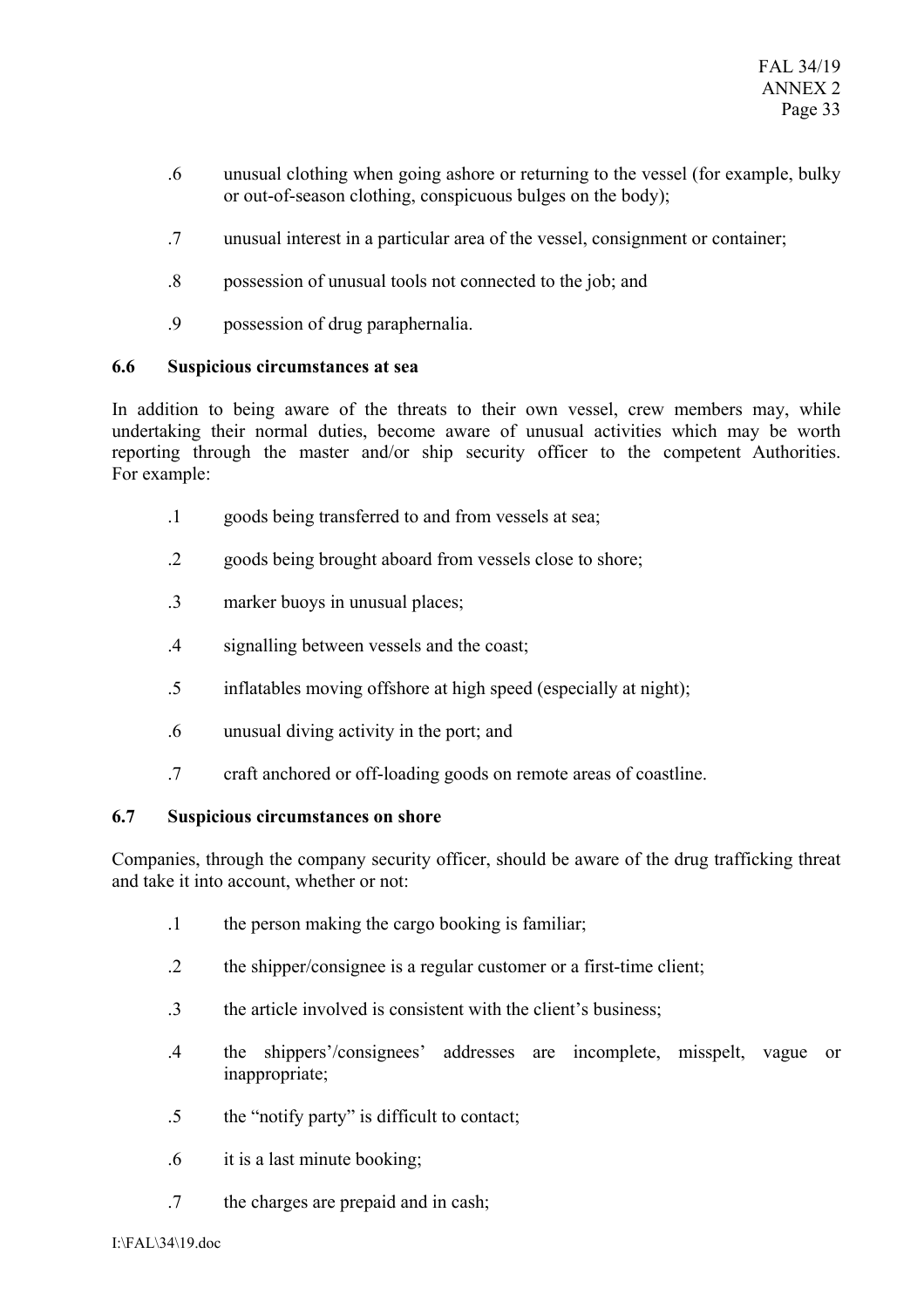- .8 any attempt has been made to hide the name/address of the payer of freight;
- .9 the shipment originates in a known drug source or transit country;
- .10 the consignment appears to be normal bearing in mind the origin and routeing of the cargo, commodity, country of origin and destination and the value of the goods;
- .11 the cargo is properly described on the documentation; and
- .12 the size/weight ratio is commensurate with the commodity.

All staff should be aware of the threat and alert to any unusual circumstances. Any such circumstances, together with details of the ship and cargo, should be reported to the competent Authorities.

Cargo handling staff should be asked to look for:

- .1 broken seals on containers;
- .2 false floors in containers (not flush with the door frame) or false ceilings (roof above the corner blocks or changes in height of internal ceiling);
- .3 blocked cavities in the frame of containers or trailers;
- .4 evidence of drilling in the frame of a container or chassis;
- .5 evidence of fresh paint or new welding, or variations in wall, floor or ceiling texture, which may indicate a structural alteration designed to conceal drugs or other contraband.

Special attention should be paid to reefer boxes where insulation spaces and material, as well as the machinery, offer additional smuggling opportunities.

# **7 ACTION WHEN DRUGS ARE FOUND**

# **7.1 General guidance**

In the absence of any specific standing guidance from the Company in the ship security plan, ship security officers should seek directions on measures to be taken whenever drugs are discovered on vessels, in cargo or on premises. If drugs are found at sea, the authorities at the next port of call should be notified by radio before entering territorial waters. The competent Authorities should be informed as soon as possible.

# **7.2 Personal safety considerations**

The following points must be observed to ensure personal safety when a suspicious package or bag or substance is discovered: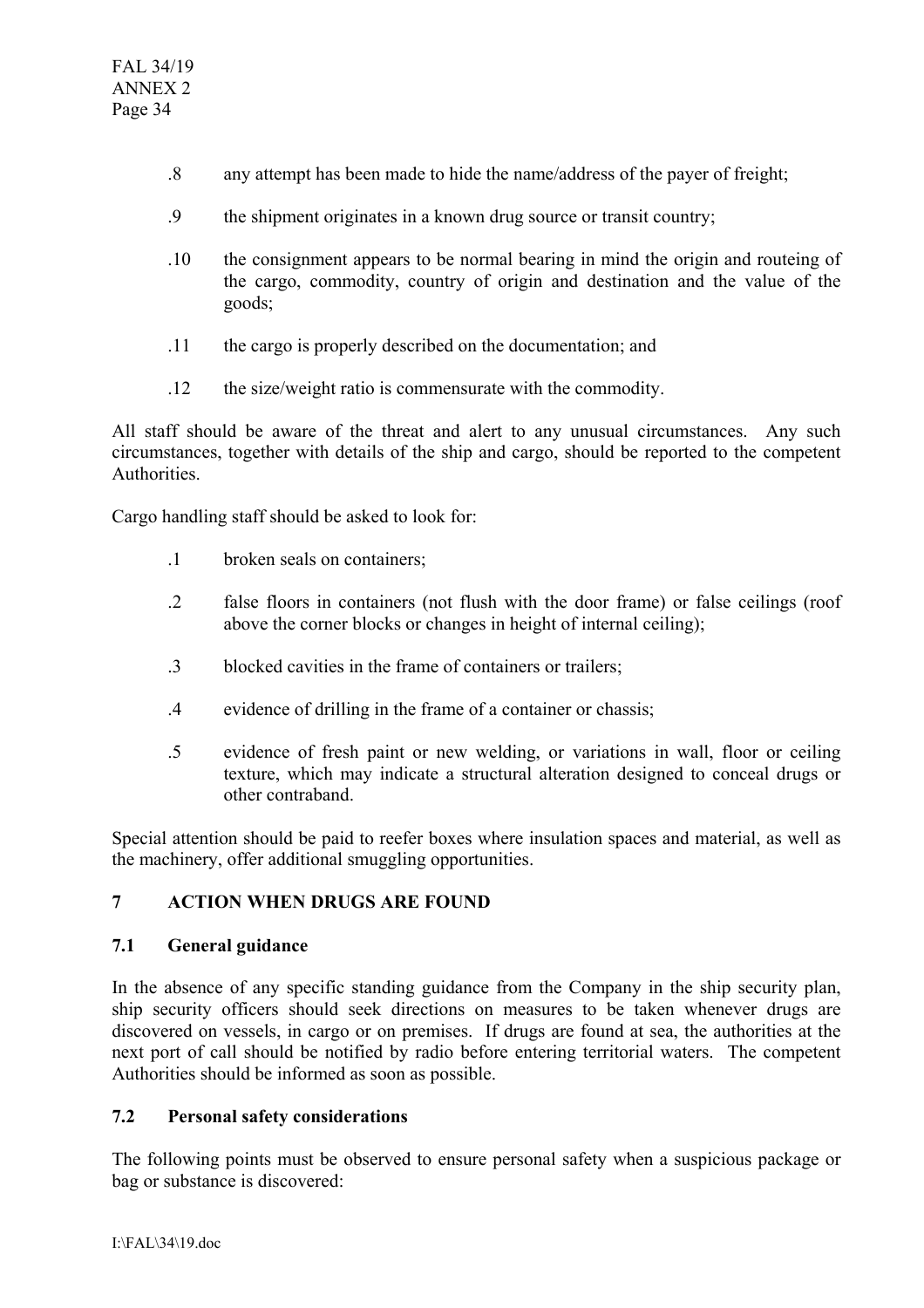- .1 Do not pierce or open suspicious packages or bags wrapped in newspaper, foil, carbon paper, or polythene bags and sealed with masking tape.
- .2 Do not feel, handle or touch the substance without skin protection and a face mask.
- .3 Do not inhale powders, fumes or vapours.
- .4 Do not rush your actions.
- .5 Do not smoke near the substance or expose it to heat or flame.
- .6 Do not UNDER ANY CIRCUMSTANCES taste, eat or drink the suspect substance.
- .7 Always wash hands and brush clothing free from any contamination as soon as possible.
- .8 Ensure adequate ventilation and lighting in confined or enclosed spaces.
- .9 If moving the items to a secure place, wrap them in plastic film, sheet or bags and take them to a secure place or safe as quickly as possible.
- .10 Take note of anyone taking an unusual interest in what you are doing.

# **7.3 Specific guidance**

Get another person to witness the position of a suspicious package or bag before taking any action. If possible, take photographs of the package or bag as it was found, i.e. find a witness (avoiding the "minder"). Handle as little as possible and remember there may be fingerprint evidence on the package or bag. Where necessary, taking handling precautions, remove the goods to a safe place under lock and key. Guard if necessary. If at sea, record any discovery in the ship's log. Include as much detail as possible: date, time, location, approximate quantity, person detecting, names of witnesses, etc.

- .1 Do not disclose the find, and limit information to persons who need to know.
- .2 Notify the competent Authorities at the next port of call before entering territorial waters. Failure to do so could result in charges of drug trafficking.
- .3 Do not allow crew members to disembark before being interviewed by the competent Authorities.
- .4 Protect any wrapping and anything else found in the space.
- .5 Consider searching similar locations and spaces.
- .6 Write a report AS SOON AFTER THE EVENT AS POSSIBLE. Include everything that occurred. Making a sketch plan of the space and area often proves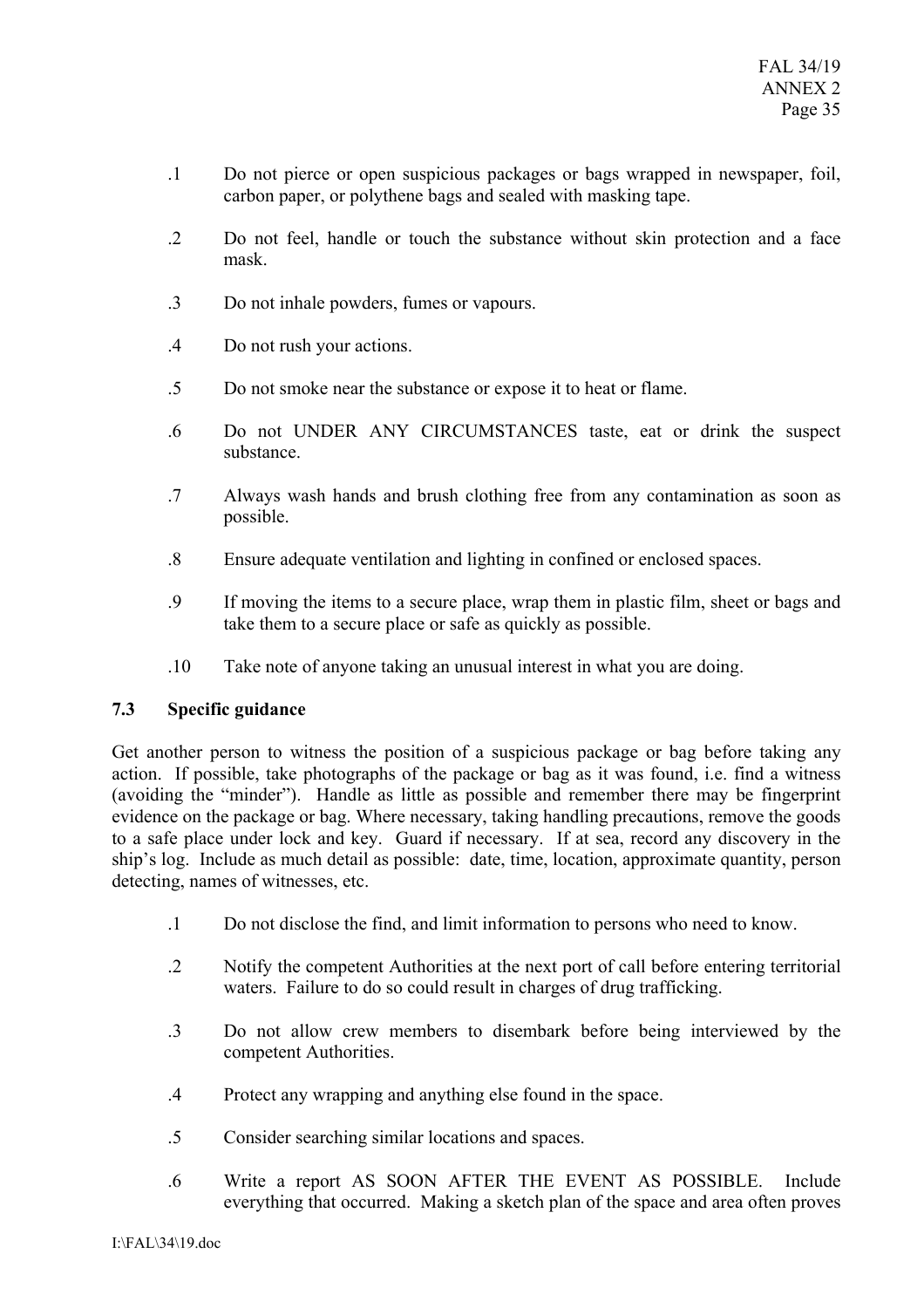helpful. It is also very useful to note why the particular location or cargo was inspected or how the package(s) or bag(s) came to be found. Include any suspicious activity noticed. The report should be signed by any witnesses. At sea, the finder of the package or bag, the witnessing officer, the master and/or the ship security officer, or the head of department, should sign the report, showing the date and time. If the finding is in cargo, the relevant cargo documentation should be collected for subsequent examination by the competent Authorities.

.7 Ships' masters and/or security officers should notify the competent Authorities and the port facility security officer upon arrival.

## **8 MEDICAL SUBSTANCES PERMITTED ON BOARD**

### **8.1 Medical substances used on board**

Most vessels today carry medical supplies for treatment of illness during the voyage as well as emergency lifeboat medical stores. Vessels within territorial waters are subject to the provisions of the appropriate national legislation and any regulations relating to storage and supply of listed drugs will need to be observed. These are generally common rules based on international agreement.

The master of any vessel is responsible for the safe storage of medicines and security of the ship's medical locker, which is to be kept locked. Very often, substances such as morphine and diazepam are under the direct control of the master, who keeps them in his cabin together with a detailed record of the existing and used amounts, the corresponding incidents which occurred on board and the substance expiry dates.

Medical stores kept in lifeboats should be frequently inspected at sea and removed to the medical locker for security when the vessel is in port. If alternative arrangements are made, security should be the best available.

The vessel should provide a list, with quantities, of all controlled drugs (for example, morphine) to the competent Authorities, together with the ship's report, on arrival at a port. Providing the quantities carried are reasonable, no licence will generally be required.

On vessels such as cruise liners which carry a ship's doctor, he or she is responsible for the medicines and for any related irregularities that may arise, but the master will still carry the legal responsibility for every irregularity.

### **8.2 Medical substances for trade**

Drugs, irrespective of quantity, require a valid licence for import or export, although some minor relaxations may apply. The licence will specify the substances, period of validity of the licence, ports to be used and any special conditions concerning the shipment. Since any variation from the licence constitutes an offence, the competent Authorities at the port should be approached if changes are required.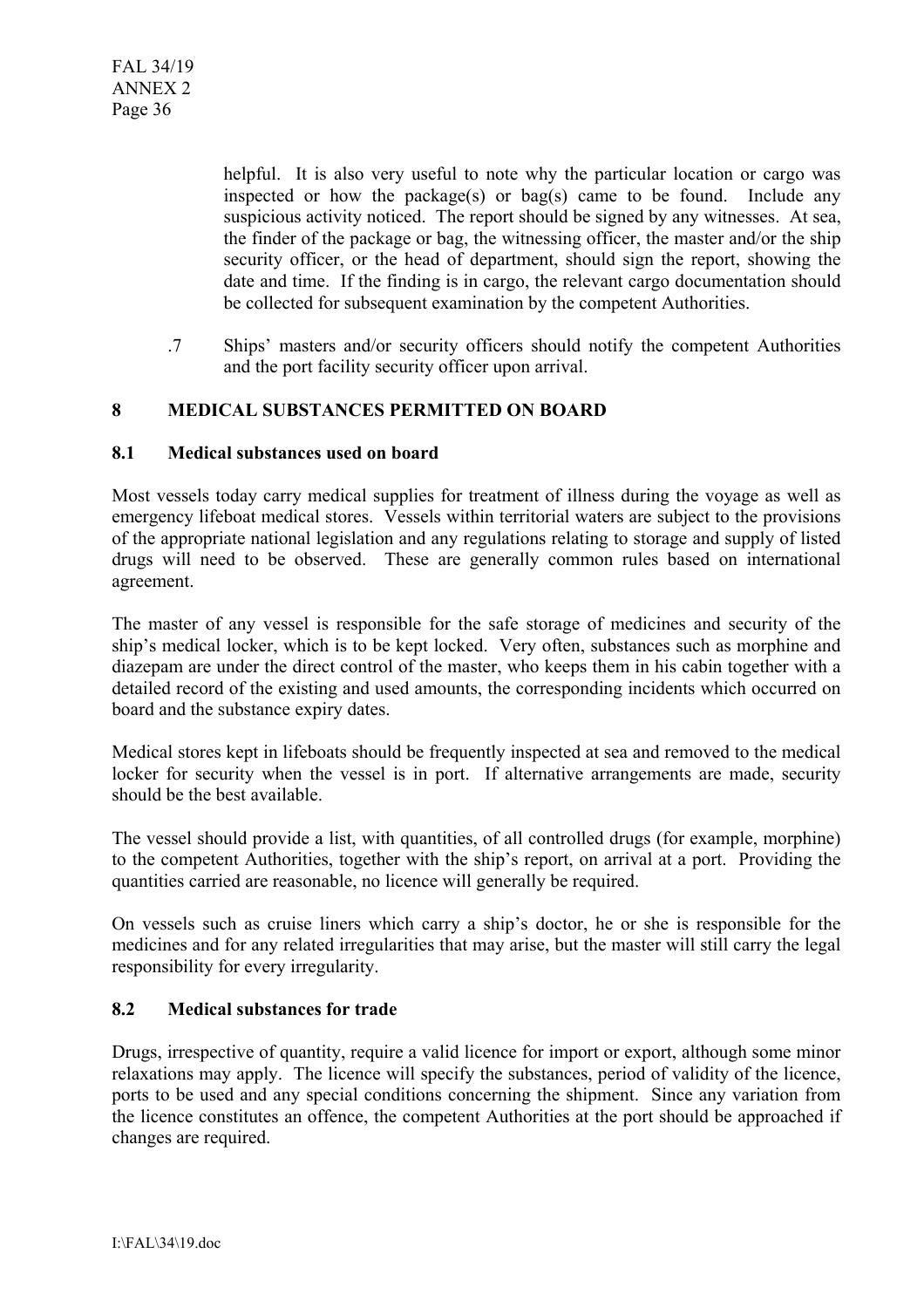It must be remembered that pharmaceutical preparations containing substances which appear in the tables of the 1988 Vienna Convention are not exempt from control, unless their composition is such that those substances cannot easily be used or recovered by the available means. Thus, unless expressly exempted, pharmaceutical preparations must be controlled appropriately.

# **CHAPTER 2 – CONTROL OF THE TRANSPORT OF PRECURSORS AND CHEMICAL PRODUCTS**

## **1 Precursors and essential chemical products used in the illicit manufacture of narcotic drugs and psychotropic substances**

Drug producers, in addition to needing access to raw plant materials for processing into narcotic substances, also require access to large supplies of chemicals to obtain the illicit substances that are to be marketed. Some drugs, known as synthetic drugs, are entirely chemically based. However, it must be borne in mind that most finished products contain a percentage of chemical products, which may be distinguished as follows:

Precursor: a chemical substance which is needed for processing of a finished product, either cocaine or heroin; its molecules will be present in the molecule of the finished product. If the precursor is not used, the final product cannot be obtained. Before obtaining the finished product it is necessary to have this precursor.

Reagent: a product used to provoke a chemical reaction, but which is replaceable by another reagent if the same chemical reaction is obtained. The precursor must be a product of this type. The reagent may be one type of product, or another with similar properties which provokes the same chemical reaction: one may be substituted by another.

Solvent: a chemical substance which is included in the formula. Its presence is required in order to cause a reaction which dissolves and eliminates impurities, thus making the product easier to handle.

Controlling the transport of precursor chemicals is thus essential to the control of drug manufacture.

The cocaine production process serves as a useful reminder:

The initial requirement is for coca leaf, from which a cocaine paste is extracted. This is refined into cocaine base, which is then converted to cocaine hydrochloride. The chemical products used are kerosene, ammoniacal water and sulphuric acid. The refinement process requires ammoniacal water and potassium permanganate. The conversion process requires acetone, ether and hydrochloric acid.

The following table provides a summary of the chemicals used in preparing various narcotics: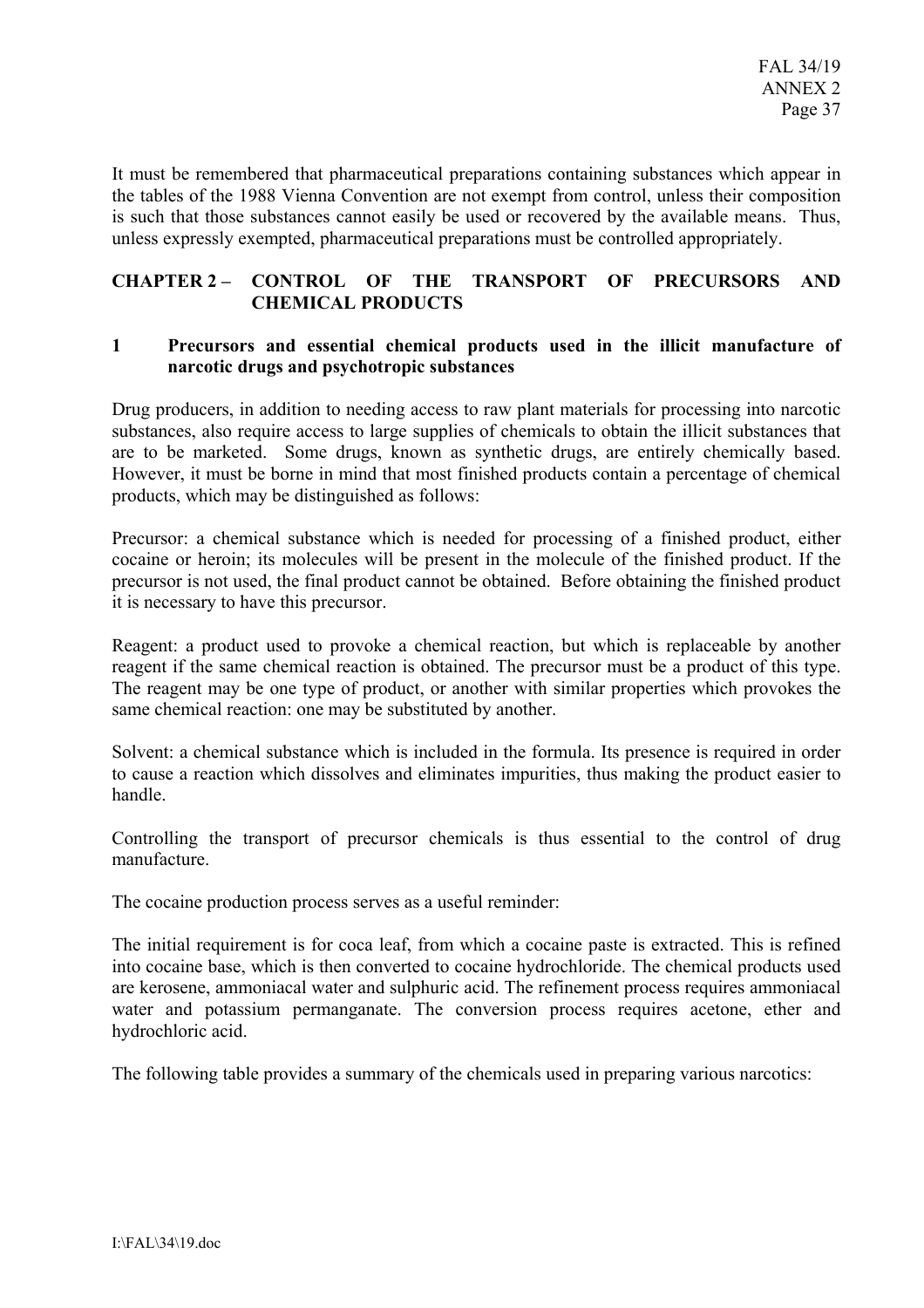FAL 34/19 ANNEX 2 Page 38

| <b>INDUSTRIAL CHEMICALS</b> | <b>DRUGS PRODUCED</b>     |
|-----------------------------|---------------------------|
| Acetone                     | Heroin, morphine, cocaine |
| Ethyl acetate               | Heroin, cocaine           |
| Butyl acetate               | Cocaine                   |
| Hydrochloric acid           | Heroin, morphine, cocaine |
| Sulphuric acid              | Cocaine, marijuana oil    |
| Butyl alcohol               | Morphine, cocaine paste   |
| Acid anhydride              | Heroin, methaqualone      |
| Chloroform                  | Heroin, morphine, cocaine |
| Sodium carbonate            | Heroin, morphine, cocaine |
| Methanol                    | Cocaine                   |
| Ethyl ether                 | Heroin, cocaine           |

## **CHEMICAL PROCESSING IN DRUG MANUFACTURE**

\* Internet site of the Air and Space Power Journal International (Spanish)

Many of these are classified as controlled substances under the 1988 United Nations Convention against Illicit Traffic in Narcotic Drugs and Illicit Substances (see annex 1).

It is therefore important that ships and port facilities deemed to be at risk from drug trafficking formulate and implement plans to prevent and control the illegal diversion of chemical substances in order to restrict illicit drug production.

# **2 Precautions for the transport of precursors or essential chemical products used in the manufacture of narcotic drugs**

Shipments of these products to drug producing areas are certain to generate interest on the part of the competent Authorities who are likely to investigate the consignment in greater detail. If any of the substances should be discovered on board unmanifested or in unusual circumstances, the competent Authorities at the next port of call should be notified.

- .1 Both the master and the crew of a ship carrying essential chemicals or precursors used in the manufacture of narcotic drugs or psychotropic substances should take security measures in respect of store rooms and lockers where they are stored, including inspections to check the quantity and condition of the packages, for example to ensure that brand labels have not been altered.
- .2 During its voyage, any ship carrying essential chemicals or precursors used in the manufacture of narcotic drugs or psychotropic substances, must inform the competent Authorities of the nearest port that it is carrying such substances, indicating the class, quantity, destination, route and itinerary. Ships masters are reminded that the ship's stores may include legitimate chemicals which are, or contain, precursors. Care should be exercised to ensure such chemicals in the ships stores are declared to the appropriate competent authorities.

Both the master and the crew of the ship should be informed about the existence of various diversion mechanisms used by those engaged in illicit chemical trafficking.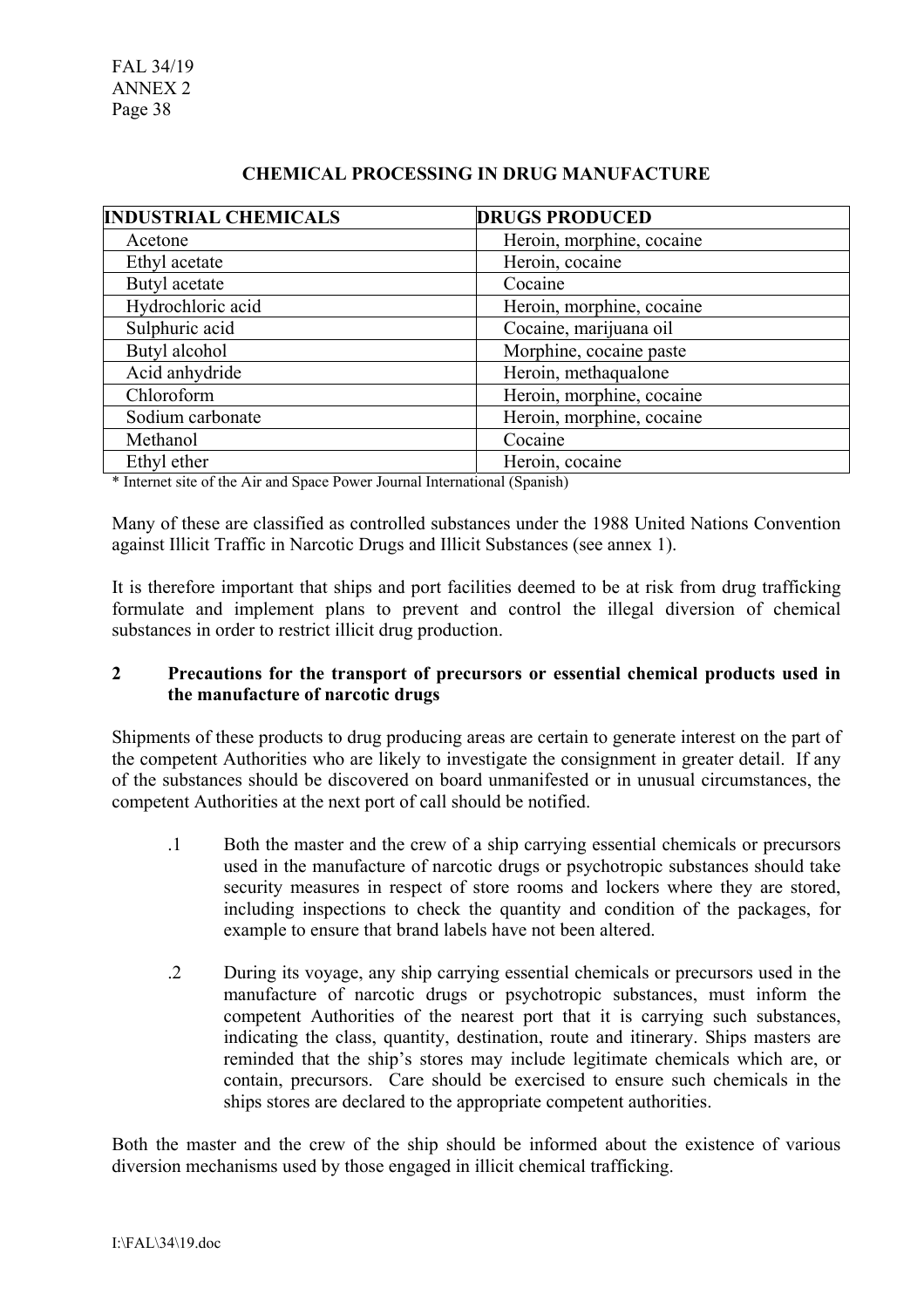## **3 Recommendations to countries which produce, distribute and supply precursor chemicals**

Countries which produce chemical products that can be used to manufacture narcotics are requested to make special efforts to control their distribution or supply, through measures such as the following:

- .1 establishing government control of precursors so that the destination and means of distribution of these substances is known precisely;
- .2 submitting timely reports from the port of loading to the port of destination of ships carrying chemical products*,* including description of the ship, route and itinerary, type of substances, quantities and intermediate ports of call;
- .3 urging ships carrying precursors to notify the Authorities at the port of destination and intermediate ports of call at least twenty-four (24) hours in advance, so that the necessary control measures may be taken by each State.

Bearing in mind that chemical products are essential to the manufacture of psychotropic substances, it is important that all governments insist on such controls as they deem appropriate to ensure that the specific quantities and qualities of those products reach their legal destination.

Do not fail to assist if it is in your power to do so.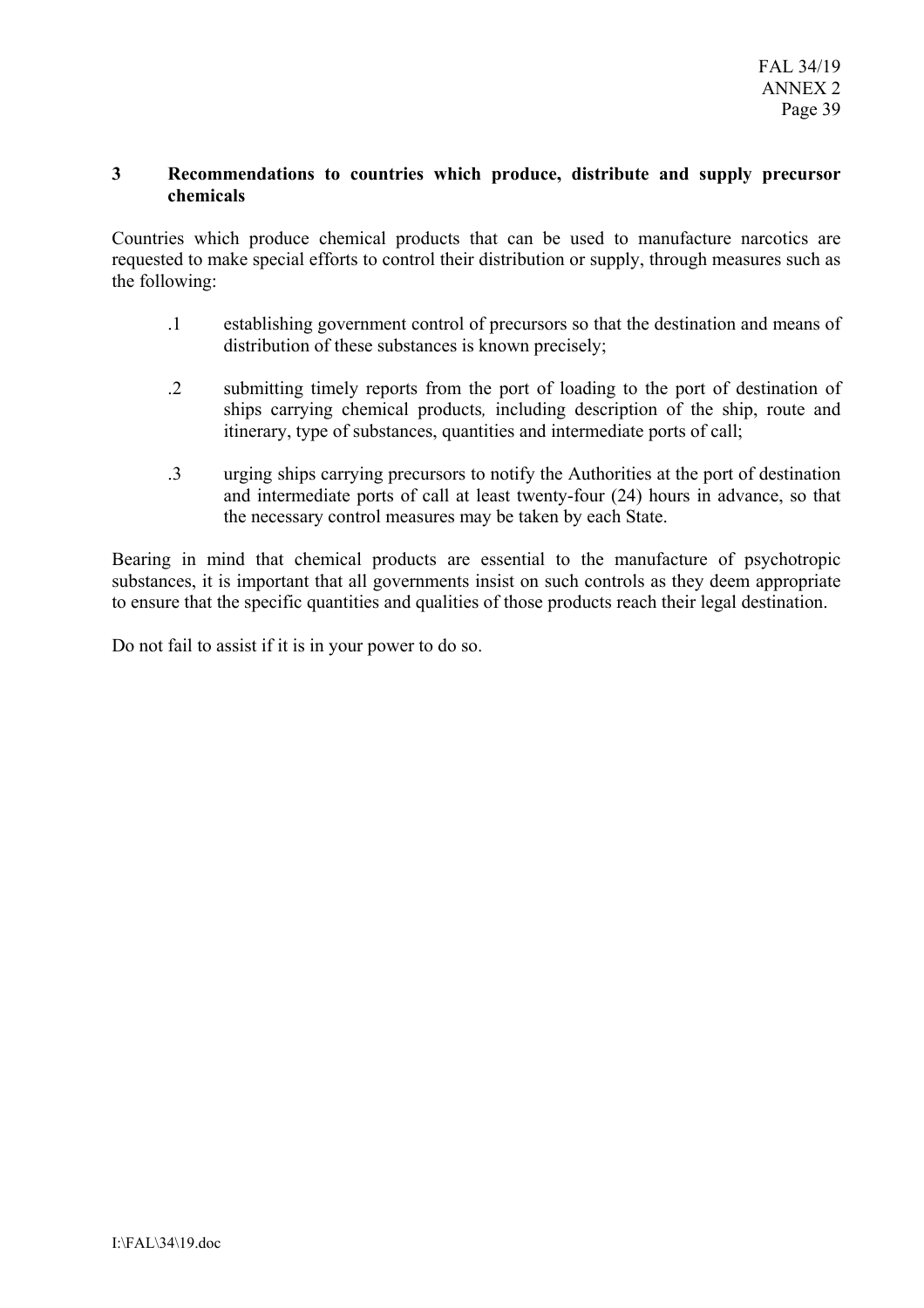### ANNEX 1

## **LIST OF ESSENTIAL CHEMICALS AND PRECURSORS FREQUENTLY USED IN THE MANUFACTURE OF NARCOTIC DRUGS AND PSYCHOTROPIC SUBSTANCES**

(under the United Nations Convention against Illicit Traffic in Narcotic Drugs and Psychotropic Substances, signed in Vienna on 19 December 1988)

# **Table 1**

N-acetyl-anthranilic acid Ephedrine Ergometrine Ergotamine Isosafrole Lysergic acid 3,4-methyleneioxyphenyl-2-propanone 1-phenyl-2-propanone Piperonal Pseudoephedrine Safrole

The salts of the substance listed in this table whenever the existence of such salts is possible.

# **Table 2**

Acetic anhydride Acetone Anthranilic acid Ethyl ether Hydrochloric acid<sup>\*</sup> Methyl ethyl ketone Phenylacetic acid Piperidine Potassium permanganate Sulphuric acid<sup>\*</sup> Toluene

\*

The salts of hydrochloric acid and sulphuric acid are specifically excluded from Table 2.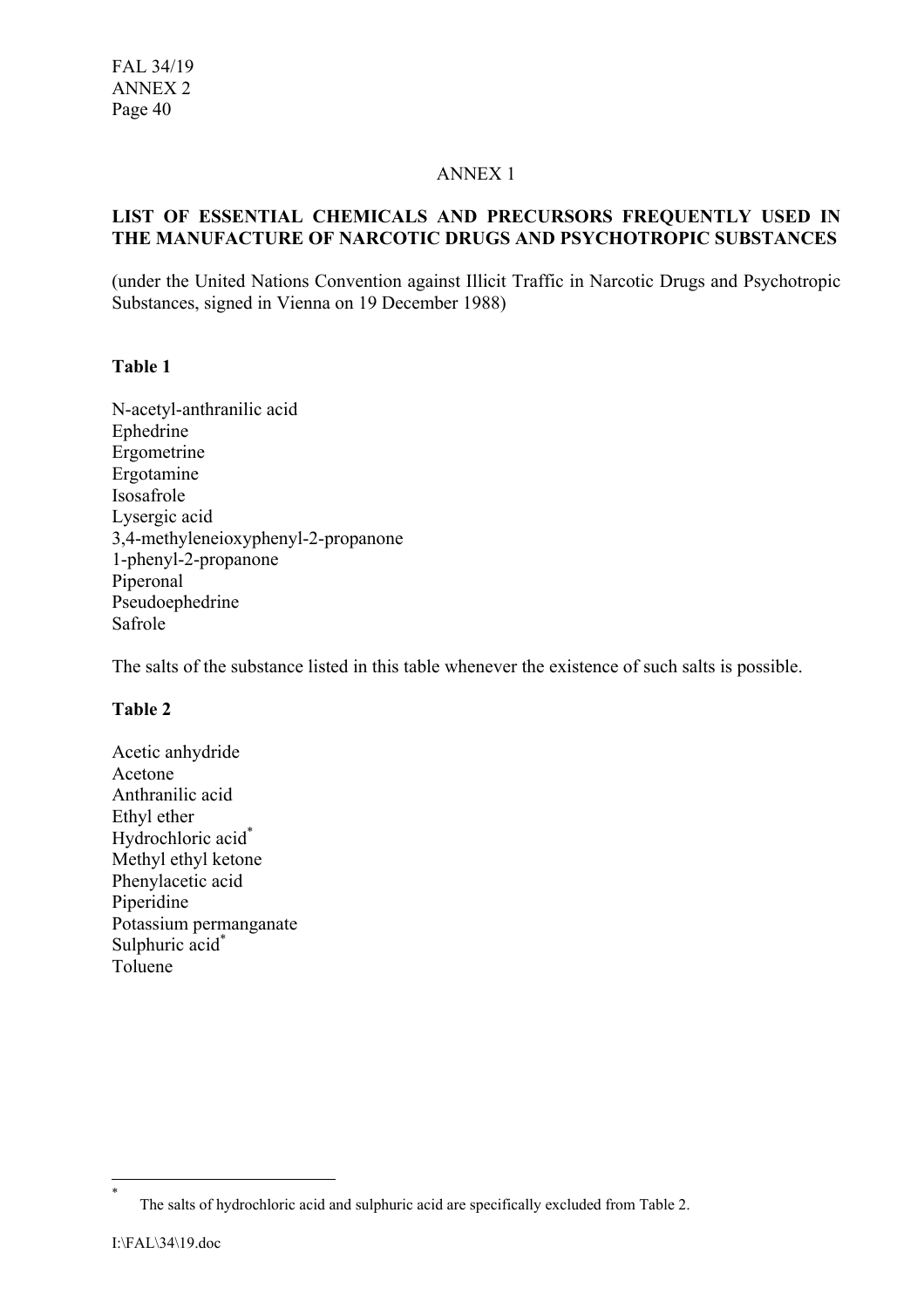### ANNEX 2

#### **THE BALANCE BETWEEN SECURITY AND FACILITATION**

The world is confronting processes that call for large-scale action on the part of the maritime industry, which is becoming stronger in its role as motor of international trade. Globalization, trade agreements between States, competition and quality of services ensure that maritime transport tackles the important challenges, in order to continue developing as a vital contributor to the flow of international trade while also retaining features that enable it to function on a secure and protected footing.

At the same time, the world is also faced with situations which may place international maritime transport at risk, examples being terrorism, drug trafficking and logistical and procedural problems; if these are not foreseen and addressed in accordance with the established international procedures, they can harm the development of markets and ultimately transport itself.

This is why it is increasingly important to achieve the required balance between facilitation of international transport and maritime security. The way to achieve this is to deploy the capacities of every competent Authority at the port, in both facilitation and control. Equally important are exchange of information, collaboration and respect between the various departments and areas of expertise in each competent Authority.

Only in this way will it be possible to have international maritime transport which is not subject to unnecessary delays, is protected from incidents which might pose a threat to its overall security and, at the same time, is equipped with security mechanisms which both offer protection and can develop into outstanding state resources, in turn ensuring optimal levels of security which will encourage international trade.

To develop this balance between facilitation and security, the international community has made considerable efforts to produce regulations and recommendations offering States guidance on what action to take and how to co-ordinate it. With respect to matters relating to facilitation of international maritime transport, the first instrument to mention is the IMO Convention on the Facilitation of International Maritime Traffic and also the contributions by organizations such as WTO and the WCO. The latter has published the Framework of Standards to Secure and Facilitate Trade, which gives practical guidance for developing, on the basis of two basic pillars, namely Customs-Customs collaboration and Customs-Business collaboration, flexible and effective measures, with the training of officials and the commitment of States constantly to the fore.

The fact that States are following the guidelines on security in compliance with the ISPS Code has contributed to greater awareness of security and to an overall understanding of safety, in turn making the maritime transport interest groups more accountable for ensuring smoother integration of planning, safety and scope of application; this should make both the shipping and the trade sectors more efficient.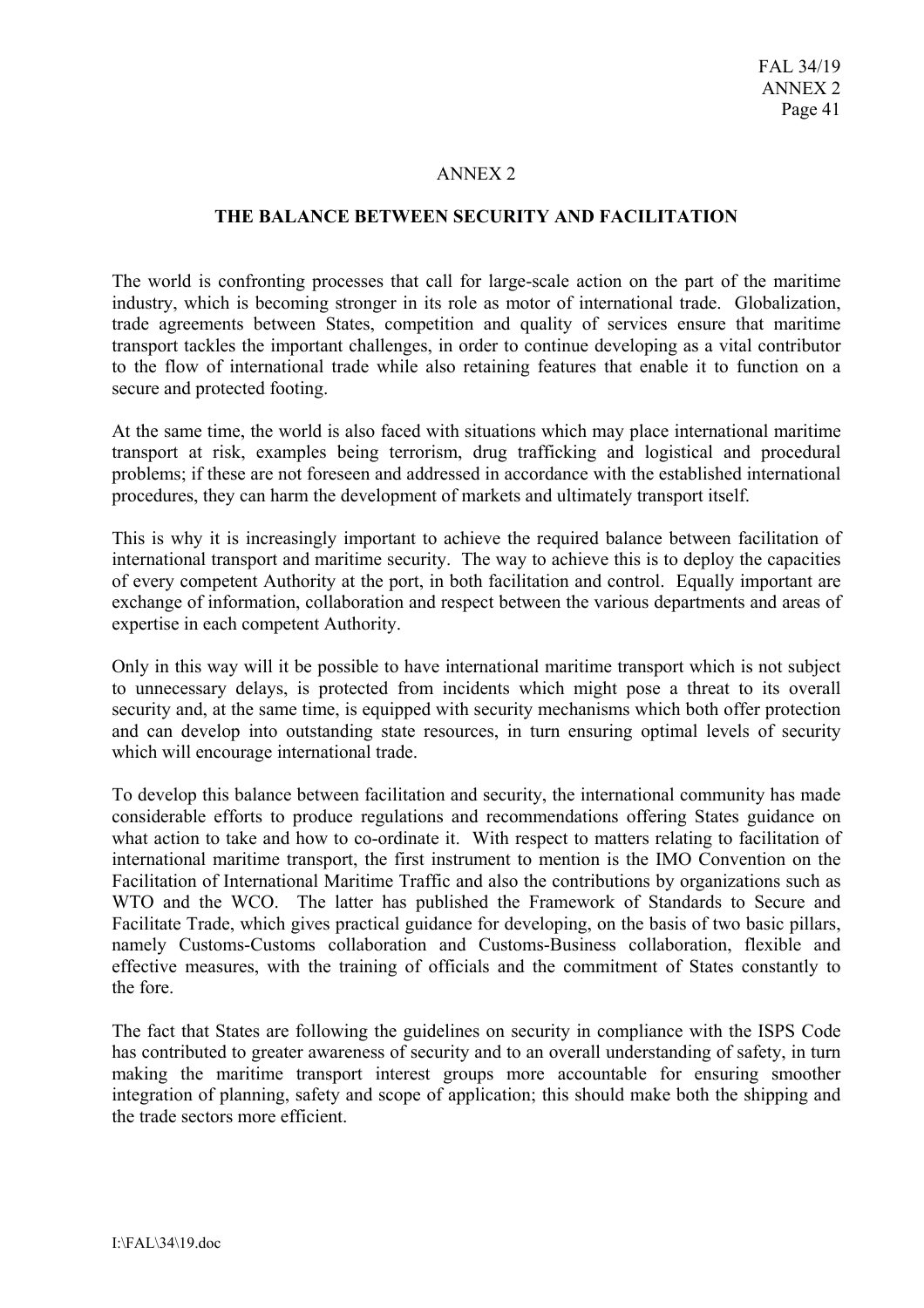FAL 34/19 ANNEX 2 Page 42

Accordingly, competent authorities at the port, shipping agencies and clients have a shared responsibility to contribute their utmost, in keeping with the spirit and procedures of the existing international mechanisms and instruments pertaining to facilitation and security at sea and in port.

Finally, the balance between facilitation and security will become firmer with the passing of time, as companies and clients on the one hand, and States on the other, become more involved in both areas. Gradually, this will introduce practices that prevent unnecessary delays in port, thus minimizing of people, cargo and ships to safety risks. All this will take place in a framework of local security plans that combine to assure the overall safety of port facilities, companies and ships.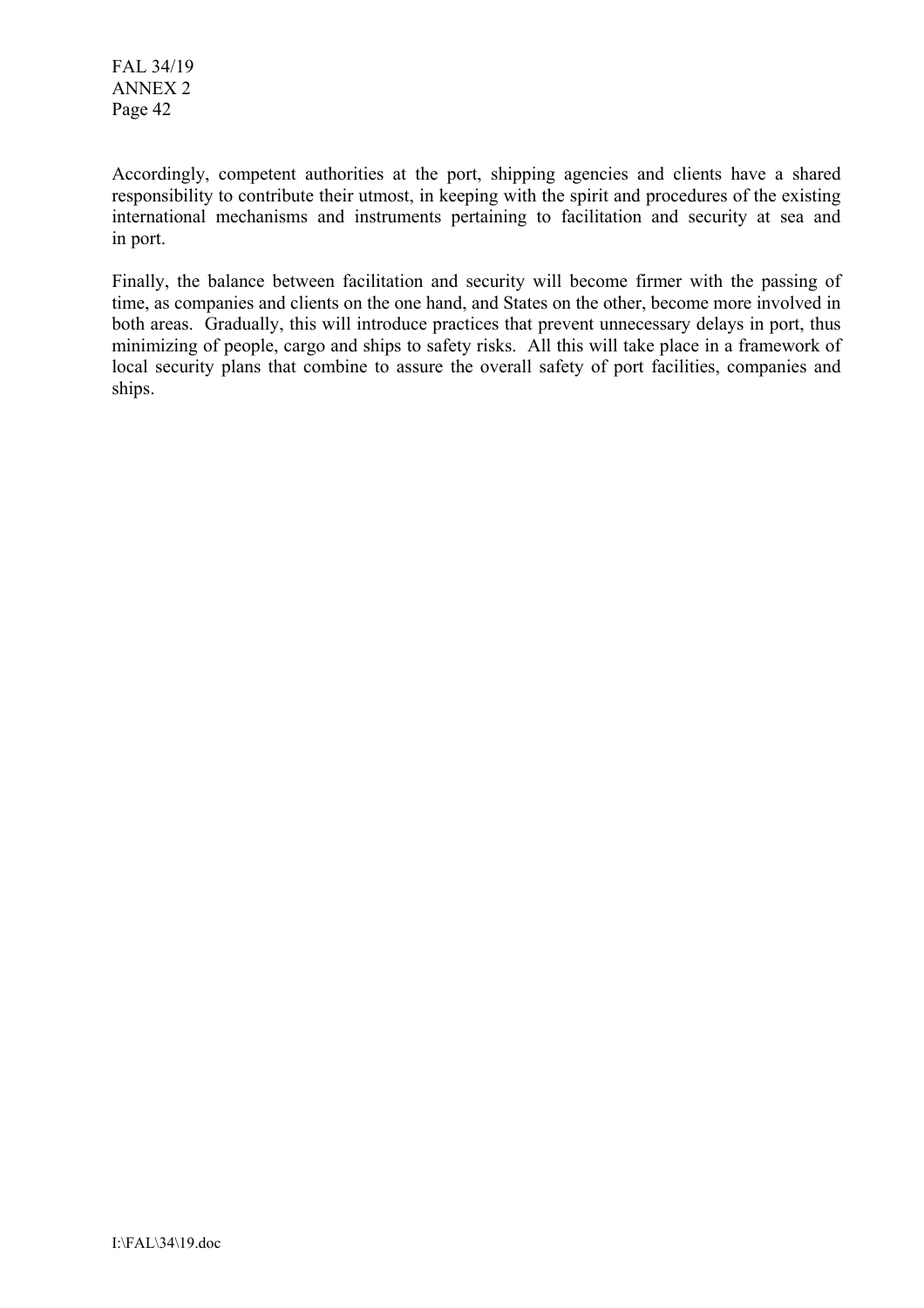# ANNEX 3

# **INTERNET SITES PROVIDING INFORMATION RELATING TO INTERNATIONAL AND NATIONAL LEGISLATION, STATISTICS ON CONSUMPTION AND SEIZURES, AND SITUATIONS INVOLVING ILLICIT TRAFFICKING OF DRUGS, PSYCHOTROPIC SUBSTANCES AND CHEMICAL PRODUCTS**

# **UNITED NATIONS OFFICE ON DRUGS AND CRIME (UNODC)**

www.unodc.org/unodc/index.html

## **INTERNATIONAL NARCOTICS CONTROL BOARD (INCB)**

www.incb.org/incb

# **INTERNATIONAL CRIMINAL POLICE ORGANIZATION (ICPO/INTERPOL)**

www.interpol.int

# **WORLD CUSTOMS ORGANIZATION (WCO)**

www.wcoomd.org

# **EUROPEAN MONITORING CENTRE FOR DRUGS AND DRUG ADDICTION (EMCDDA)**

www.emcdda.eu.int/mlp/ms\_es-index.shtml

# **THE INTER-AMERICAN DRUG ABUSE CONTROL COMMISSION (CICAD)**

www.cicad.oas.org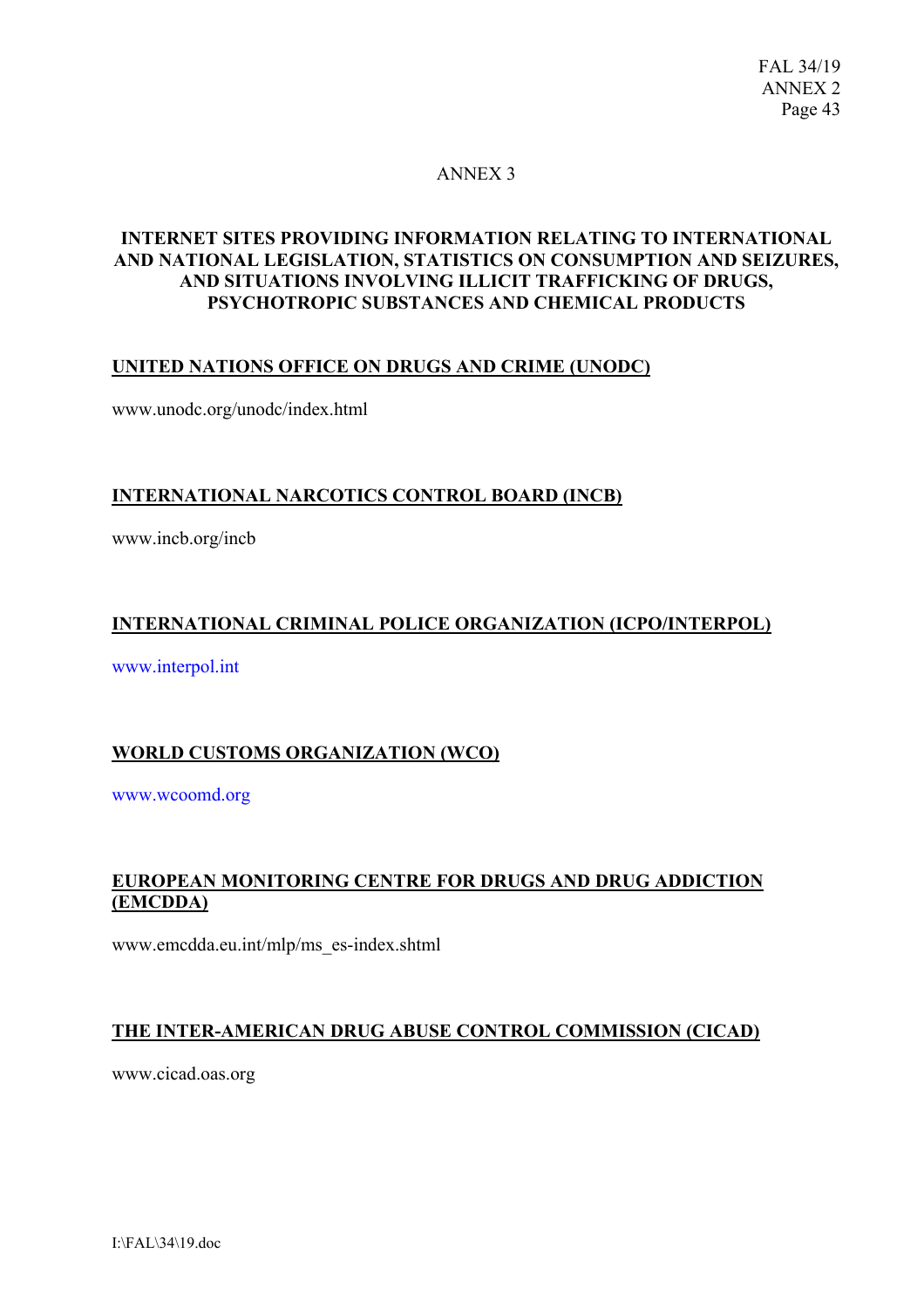## ANNEX 4

## **DRUGS AND DRUG ADDICTION**

#### *Drugs of abuse*

A drug is defined by the World Health Organization (WHO) as "any substance that, when taken into the living organism, may modify one or more of its functions". Within this definition is a wide range of substances, some of which are both freely available and socially acceptable.

To give some examples:

- Socially acceptable and freely available substances: Caffeine, tobacco (although increasingly becoming less socially acceptable), alcohol (in most countries).
- Socially unacceptable and freely available substances: glue, methylated spirit, petrol, solvents, cleaning fluids.
- Socially acceptable and freely available pharmaceuticals: aspirin, paracetamol, vitamin tablets.
- Socially acceptable and controlled pharmaceuticals: barbiturates, valium, diazepam (librium), and numerous other prescription drugs.
- Socially unacceptable and controlled pharmaceuticals or substances: cannabis, LSD, cocaine, morphine, heroin, amphetamines, opium.

Many of the substances in each category carry some risk of drug dependence, but those in the last category carry by far the greatest. Although some of the latter substances may be used under strictly controlled medical supervision, total dependence can still occur within a short period of time. When these drugs are abused (i.e. used in uncontrolled circumstances) addiction can result very rapidly.

Drug dependence can take various forms:

### *Physical addiction*

This is defined by WHO as "a state that shows itself by physical disturbances when the amount of drug in the body is markedly reduced. The disturbances form a withdrawal or abstinence syndrome composed of somatic and mental symptoms and signs which are characteristic for each drug type".

In the case of physical addiction the body develops a craving for the drug. Withdrawal symptoms occur when the drug is withheld and some of the symptoms are physically visible in the form of excessive sweating, constant desire for liquids, scratching, twitching of muscles, irritability, diarrhoea, muscle spasm and in extreme cases, coma and death. Where physical addiction occurs the body requires progressively larger doses of the drug to achieve the same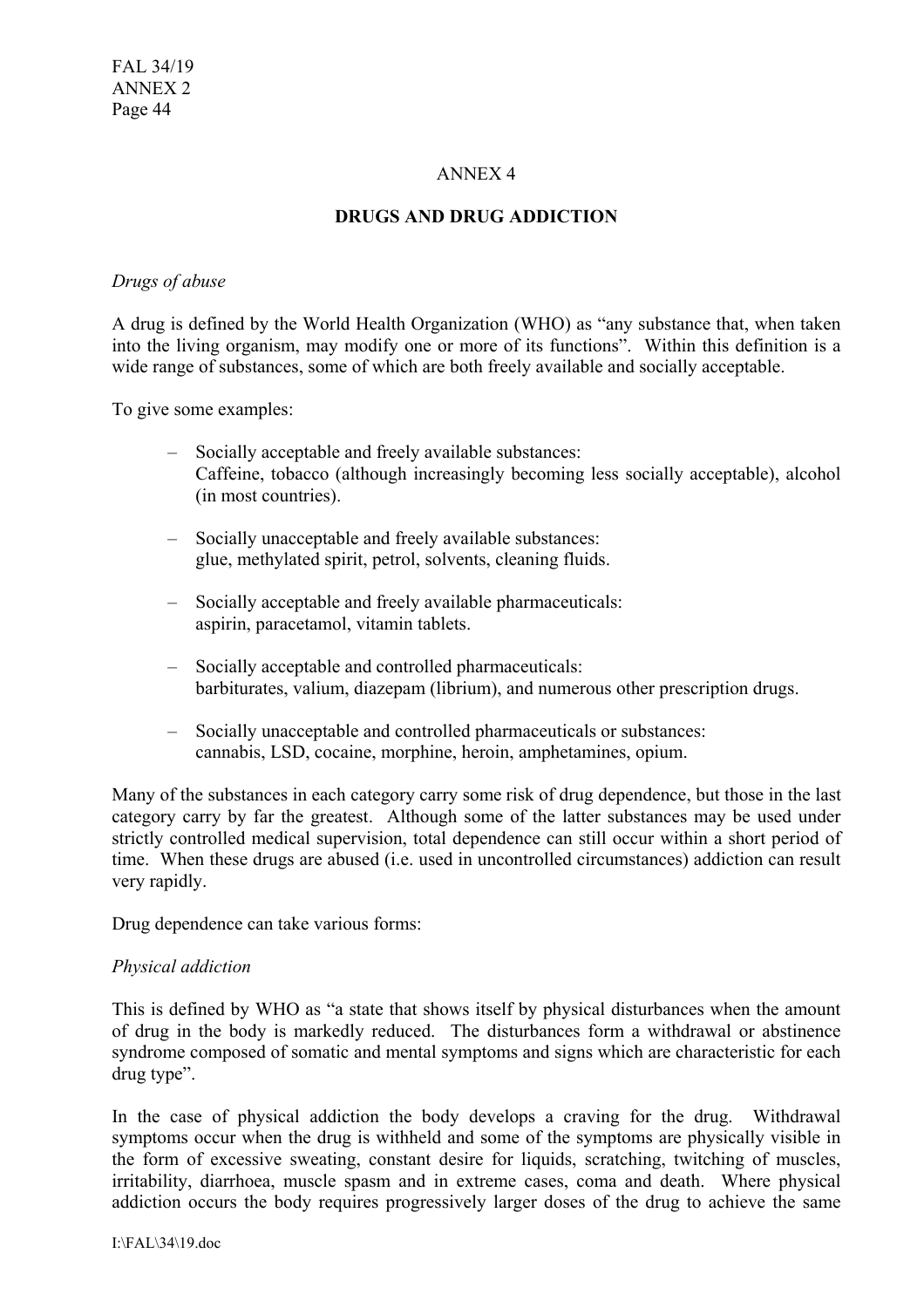level of intoxication or "high". The quicker this increase is noticed the higher the body tolerance is said to be.

# *Psychological addiction*

"This is a condition in which the drug promotes a feeling of satisfaction and a drive to repeat the consumption of the drug in order to induce pleasure or avoid discomfort" (WHO 1974).

In this case the mind develops a dependence on the drug although there may be no physical dependence. Withdrawal symptoms are not as pronounced as in physical addiction but there may still be irritability, fits of anger, fixation on taking a further dosage, irrational behaviour, feelings of victimization, etc.

# *Environmental addiction*

This can occur when the addict becomes accustomed to a particular lifestyle. Social meetings or meeting places, not just of opium or cannabis users, have been conducive to environmental addiction and provide opportunities for both addicts and "pushers". If drugs circulate in particular places, the addict has a permanent source and the "pusher" a constant market.

The increasing incidence of the AIDS virus in many parts of the world has given new impetus to reducing drug abuse, since one of the main conduits for spreading infection is the use of contaminated hypodermic needles shared by drug users.

There are no social divisions or classes of drug users. They may be found in all walks of life and at all social levels. The physical characteristics of drug addicts depend on the type of drug used and the time that has elapsed since the last dose.

The drug user generally develops an ability to lie about his habit and keep it secret. Crew members may not notice a drug user among their colleagues.

In a closed community, such as exists in a ship's crew, there may be a strong bond of group loyalty which may result in an unwillingness to believe the worst about a colleague. Drug abusers and drug traffickers are aware of this and will, if suspicions are aroused, take advantage of this.

### *Drug characteristics and identification*

The effect of drugs differs from person to person depending on the amount taken, the surroundings and the reactions of other people. There are certain behavioural tendencies which can be a useful guide to the identification of drug use.

Sophisticated forensic analysis is often required to establish the exact nature of any substance found. The following guidance may, however, help with tentative identification.

### **CANNABIS**

### *Origin*

Cannabis, the hemp plant (Cannabis sativa), is a bushy plant which grows wild throughout most of the tropical and temperate regions of the world, especially in the Middle East, south-western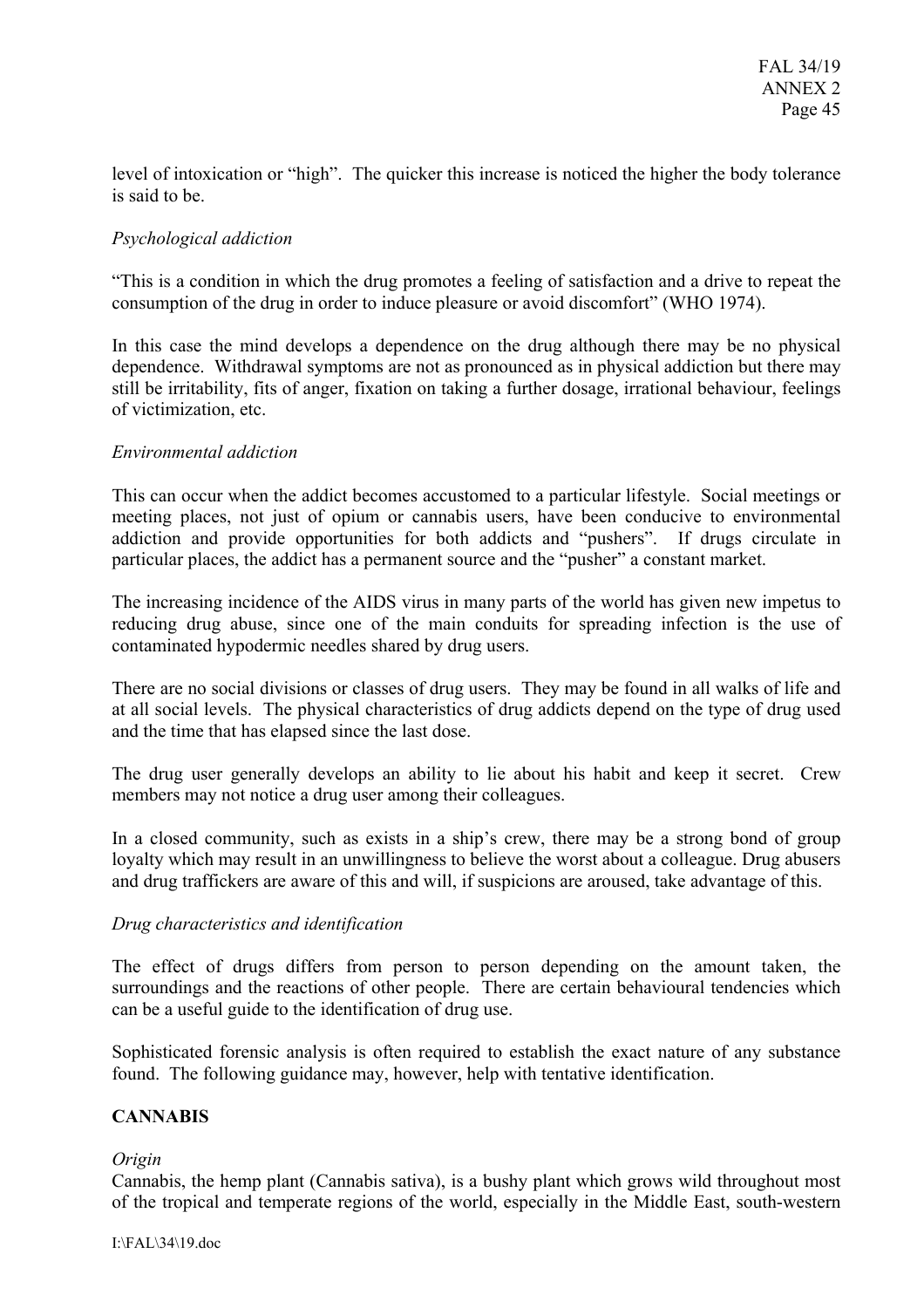FAL 34/19 ANNEX 2 Page 46

North America, South East Asia and Mexico. It can be grown virtually anywhere in the world although the major "commercial" movements generally originate in the West Indies, Africa, Turkey, the Indian sub-continent and Thailand.

The most important active ingredients are concentrated in the resin at the top of the plant. Hashish or "hash" is resin scraped from the plant and compressed into blocks.

Although historically herbal cannabis has always been grown outdoors in regions with warm climates, it has become clear that growers in cooler climates are now producing high quality cannabis indoors in climate controlled conditions. Plants produced in this way are particularly rich in the active ingredient of cannabis (tetrahydrocannabinol or THC) and the product of such plants has a particularly pungent aroma which may account for its nickname "skunk".

Cannabis is the most common illicit drug. It can be found in three forms:

### *Herbal (marijuana)*

This is found as a green, yellow or brown herbal material, rough or fine in texture depending on the grade of the sample and similar in appearance to dried stinging nettles or hay. Stalks, stems and twigs may be present as well as small white seeds. The substance smells of spicy damp earth and mild rotting vegetation. There is a noticeably acrid "bonfire" smell when being smoked. The smell will linger in a non-ventilated environment.

#### *Resin*

This appears as beige to dark brown or black (occasionally with a yellowish or greenish tinge) and is normally found as slabs or small chunks, although occasionally in powdered form or moulded shapes. It is slightly sticky in texture. If it is in slabs or moulded blocks, these are normally 0.5 or 1 kg in weight with dimensions 130 mm x 100 mm x 25 mm  $(5 \text{ in } x 4 \text{ in } x 1 \text{ in})$ or 260 mm x 200 mm x 25 mm (10 in x 8 in x 1 in) respectively.

The slabs will usually be wrapped in polythene or linen. The substance can be moulded into various shapes such as the soles of shoes, beads, carved heads, etc.

### *Oil*

This appears as a dark green to black, occasionally golden, viscous oily liquid and has a smell similar to herbal cannabis, but stronger. It is normally transported in glass or metal 5 litre or 1 gallon containers though they may sometimes be smaller. Cannabis oil dissolves polythene or plastic.

#### *Smell*

In general, all forms of cannabis have a spicy smell reminiscent of damp earth and rotting vegetation. It is likely to cause nausea where exposure is prolonged. The smell varies with the age of the sample, but is more noticeable in oil than in resin, which is itself stronger smelling than the herbal variety. The smell of the drug lingers in the clothing and the atmosphere where it has been smoked.

### *Administration*

The herbal and resin forms of cannabis are usually smoked, but they may be eaten or chewed. In its oil form it can be absorbed through the skin or painted on cigarettes.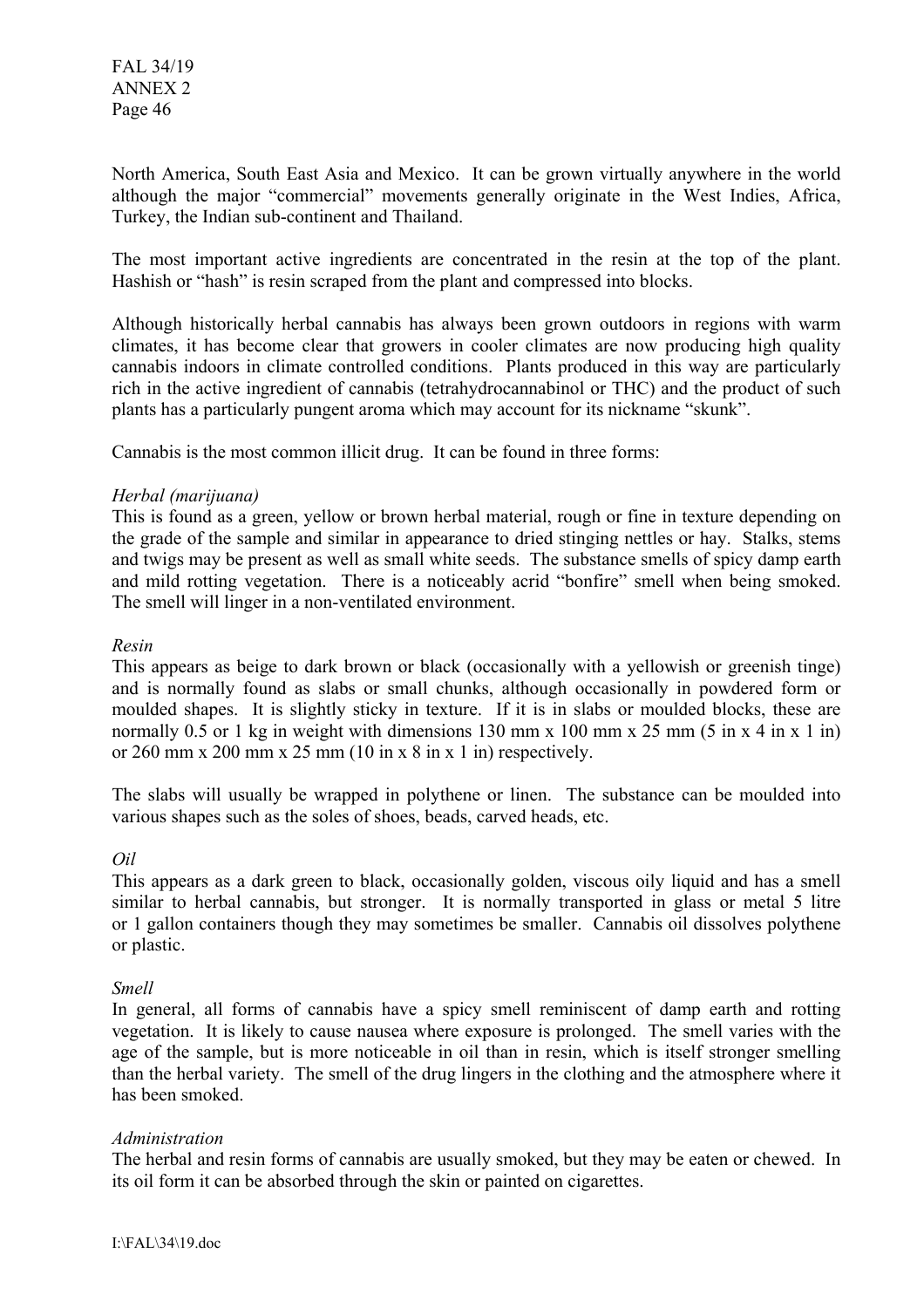### **ASSOCIATED EQUIPMENT**

Addicts use long cigarette papers, often several layers, small earthenware bowls, wood pipes or any wide-bored article such as animal horns, tree roots or water pipes, or crude cardboard tubes or filters - all designed to cool the temperature of the smoke. Commercial cigarettes may also be found with a line of oil "painted" around them.

*Special safety note*: Cannabis oil can be absorbed through the skin and cause powerful hallucinations.

#### **Degree of addiction**

| Psychological addiction: | fairly strong  |
|--------------------------|----------------|
| Environmental addiction: | fairly strong  |
| Physical addiction:      | none           |
| Body tolerance:          | none to slight |

#### **Influence and symptoms**

The most common effects are talkativeness, bouts of hilarity, relaxation, and a greater appreciation of sound and colour. The substances can induce drowsy and uninhibited behaviour with the addict exhibiting markedly slow reactions. There will be a marked inability to follow reasoned argument, the pupils of the eye will dilate, and the user will exhibit aggression when confronted.

With higher doses there may be perceptual distortion and persons using the drug when anxious or depressed may find their feelings magnified. For people with disturbed personalities heavy use can precipitate a temporary psychotic disorder.

#### **Popular myths**

| Fiction: | cannabis is an aphrodisiac                                                     |  |
|----------|--------------------------------------------------------------------------------|--|
| Fact:    | the drug reduces sperm count and fertility                                     |  |
| Fiction: | it is harmless                                                                 |  |
| Fact:    | the drug is stored in the brain and lowers the intelligence rating. It is also |  |
|          | carcinogenic.                                                                  |  |

### **Quantities of shipment**

Generally 25 kg to 5,000 kg. Most shipments of cannabis and its derivatives have been found on ocean-going vessels.

### **OPIATES AND OPIOIDS**

#### **Origin**

Opiates are drugs derived from the opium poppy. Opium is the dried "milk" of the poppy and contains morphine and codeine. From morphine it is not difficult to produce heroin which is, in its pure form, a white powder over twice as potent as morphine. Opiates have medical uses as pain-killers, cough suppressants and anti-diarrhoea treatments.

The main sources of supply for illicit opium and its derivatives, morphine and heroin, are the poppy fields of the so-called "Golden Triangle" area of Burma, Thailand and Laos in South East Asia and the "Kabul Triangle" or "Golden Crescent" area of Afghanistan, Pakistan and Iran in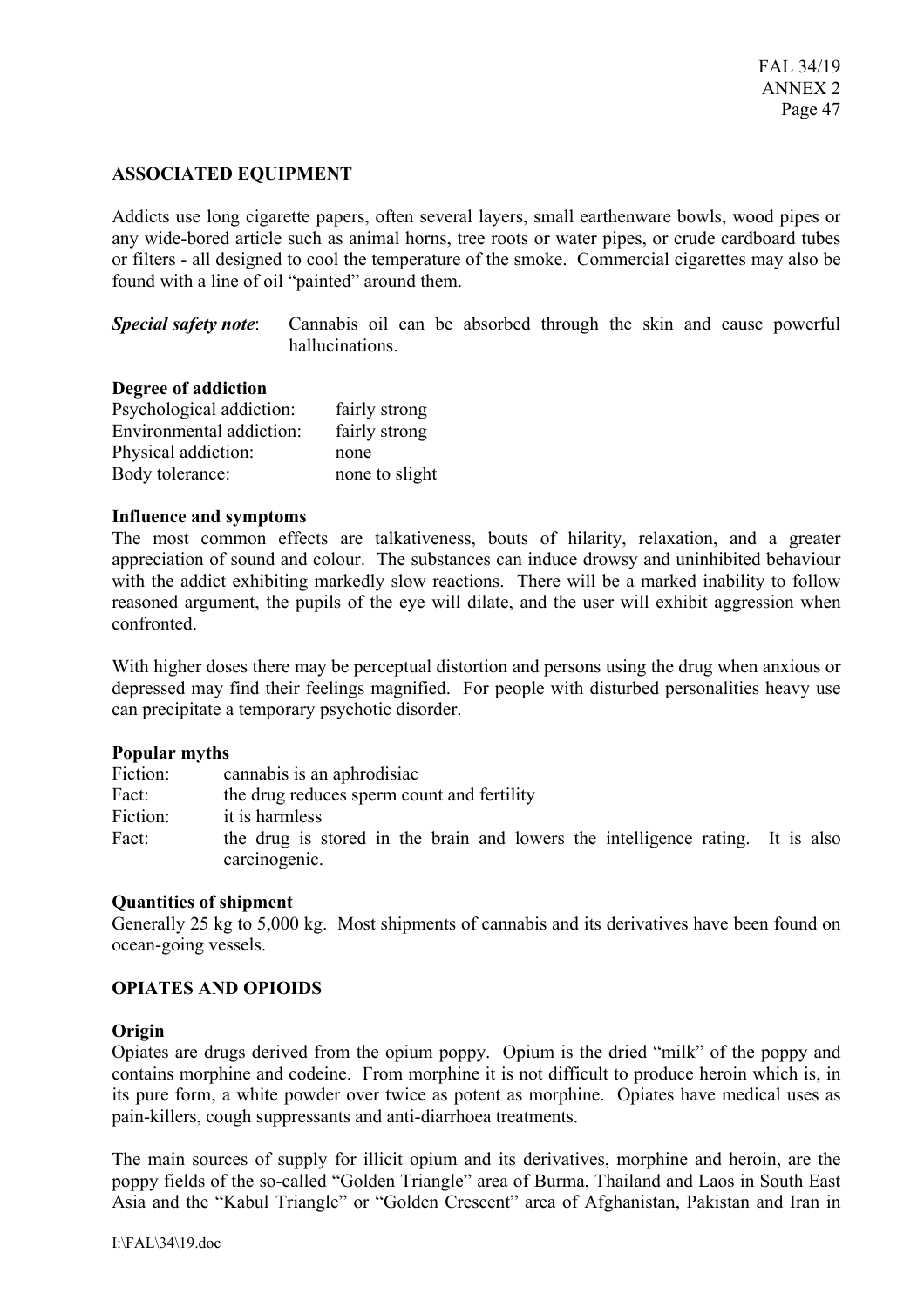FAL 34/19 ANNEX 2 Page 48

South West Asia. It is produced in smaller quantities in other areas of the Eastern Mediterranean through to South East Asia. Most likely ports of origin, based on past seizures, are Bangkok, Singapore, Penang, Port Klang, Bombay, Calcutta, Karachi and Kota Kinabalu. However, most other ports within the area of production have been used by drug traffickers.

Both morphine and heroin are chemically derived from opium. Opium is converted to morphine in a relatively simple chemical process that usually takes place in a makeshift laboratory near the poppy fields. It takes about 10 kg of opium to produce 1 kg of opium and 3 kg of opium to produce 1 kg of heroin (i.e. 30 kg of opium to produce 1 kg of heroin). Heroin is a name commonly used to describe a preparation containing diacetyl morphine base or its salts.

It is a semi-synthetic product derived from the complete acetylation of morphine base.

Opiates may appear in various forms:

#### *Raw opium*

Raw opium starts as a thick, dark brown or almost black sticky substance, hardens to the consistency of liquorice and then, with time, to a hard brown/black slightly sticky mass like sealing wax, depending on its age.

Care is usually taken to ensure that it does not dry out since it loses much of its value if it becomes hard and brittle. In its raw state opium cannot be smoked. It is smoked only after conversion to prepared opium. Raw opium is unlikely to have identification marks. It may be wrapped in cellophane or polythene inside waterproof paper in order to stop the raw opium drying out. Polythene or cellophane bags have been found inside tins or wrapped in sacking or sailcloth.

Raw opium has a sweet, oily, pungent aroma, reminiscent of hay. It is not an unpleasant smell from a distance, but is sickly and nauseous when close up or in a confined space without ventilation. Its method of packing is designed to reduce the chance of detection by smell.

#### *Prepared opium*

This is produced by treating raw opium with various methods of water extraction, filtration and evaporation to obtain a product suitable for smoking. It usually appears as a black, brittle mass or parings and may smell faintly sickly like raw opium.

#### *Opium dross*

This is the substance remaining in the pipe after smoking. Due to incomplete combustion and volatilization, it can retain some characteristics of opium and contain a considerable amount of morphine. It will have a charred appearance and the smell of opium will linger in the air long after smoking.

### *Medicinal opium*

Medicinal or powdered opium is opium that has been dried at moderate temperatures and reduced to a fine powder, usually light brown in colour. It has the characteristic smell of opium, though this may be disguised by additives such as camphor. The product can be used in medicines, any of which are classed a medicinal opium if they have a morphine content greater than 0.1%.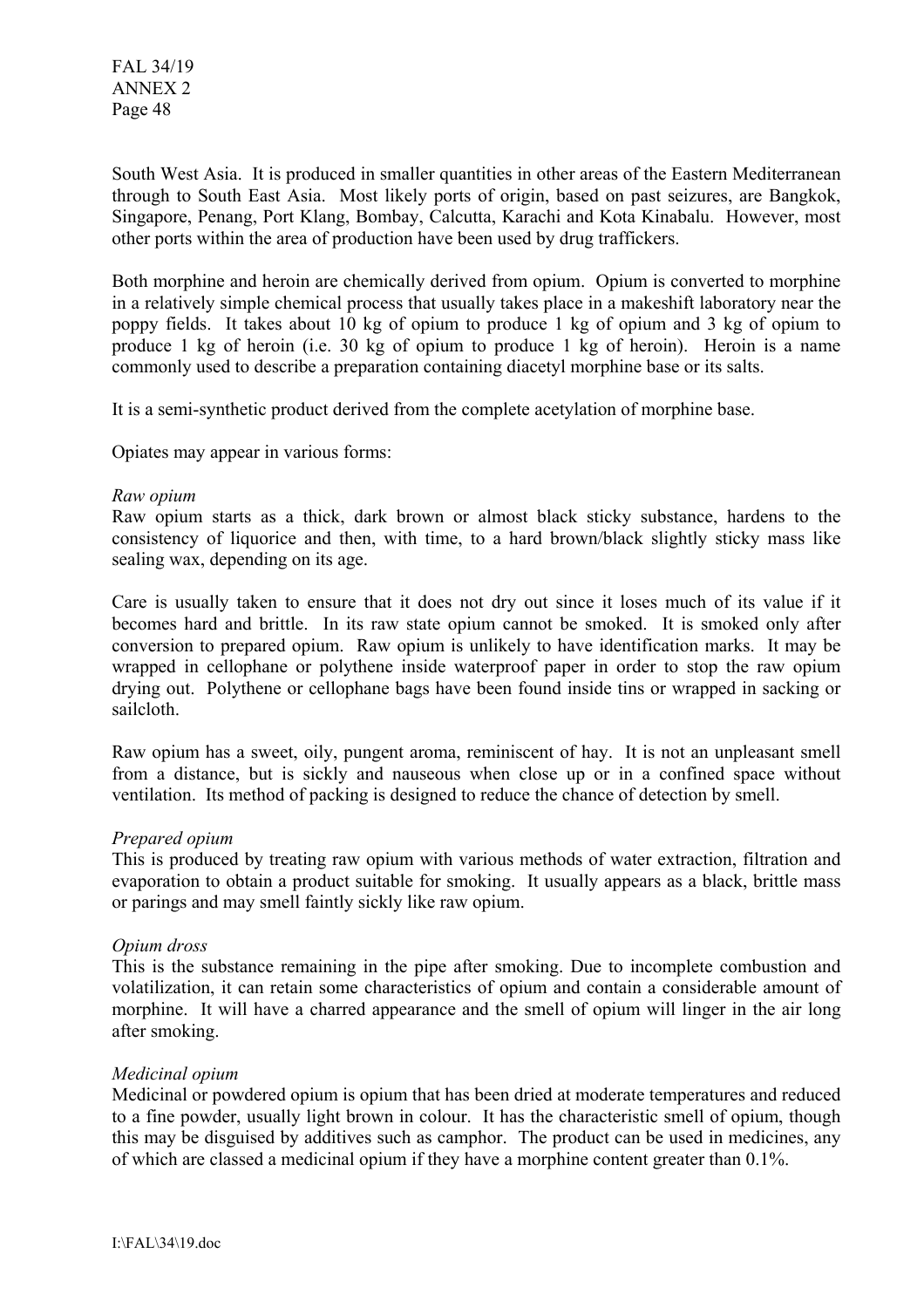### *Morphine*

Morphine is chemically derived from opium. In its pure form it consists of white crystals. It is often adulterated and its colour may range from white, cream or beige to a dark coffee colour. It is also found in a medical injection form as a colourless liquid in ampoules. Both pills and ampoules may be commercially produced. In this form it may smell faintly of ammonia or rotting fish.

### *Diamorphine (heroin)*

Diamorphine is a further distillation of morphine. Generally similar to face powder in appearance, it is perhaps slightly coarser, and cream to light brown in colour. It is generally odourless but may have a faint vinegary smell. The substance may be commercially produced in pill, capsule or ampoule form. It is more popular with addicts than morphine since it gives a quicker and more intense "high".

### *Synthetics: for example pethidine*

These normally appear in pill or ampoule form. The pills, which are odourless, are often white but may vary in colour.

*Semi-synthetics: for example Dilaudid, Omnipon*  These usually appear as odourless pills or ampoules.

### *Codeine*

This is usually found as white tablets or pills.

### **Administration**

Opium and its derivatives are smoked, inhaled or injected through the skin (subcutaneously), or directly into the bloodstream (intravenously).

#### **Associated equipment**

This may consist of pipes, porcelain bowls, skewers, small peanut oil lamps, rags, charred silver foil, matchbox covers, hypodermic needles, eye droppers, etc. Possession of opium utensils is in itself an offence in many countries.

#### **Notes:**

- Identification of pills and capsules is possible by reference to manufacturers' charts. Information such as the diameter of the pill or tablet, its colour, its shape and any markings or scoring on the surface can often be radioed ahead and a tentative identification requested.
- Ships' supplies of opium, in all its forms except raw and prepared, are generally permitted in small quantities under the control of the master or ship's doctor.
- *Special safety note:* Narcotic fumes are generated at about 40ºC. If found, opium or its derivatives should be stored in a cool place. The fumes or vapours should not be inhaled.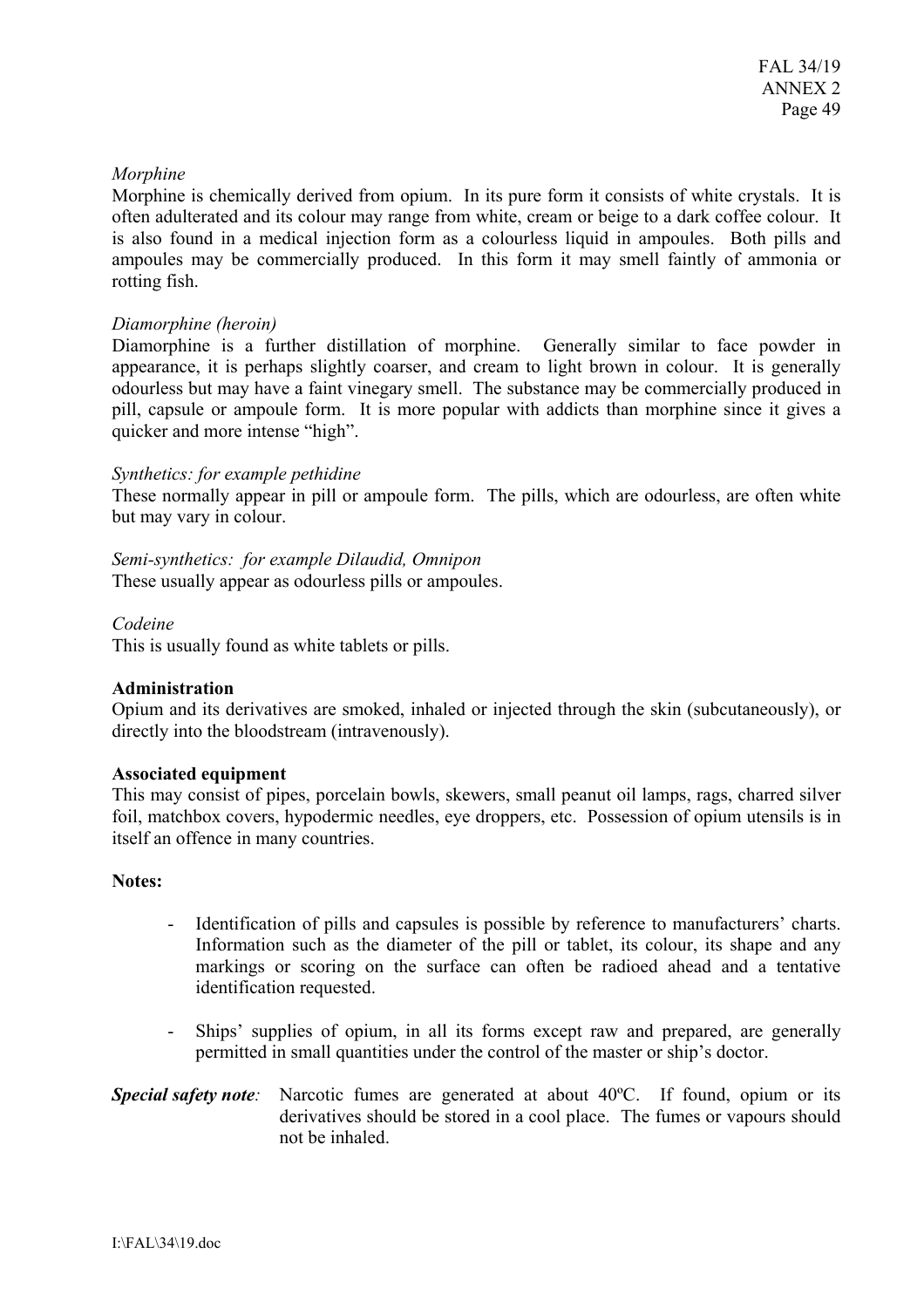FAL 34/19 ANNEX 2 Page 50

#### **Degree of addiction**

| Psychological addiction: | strong |
|--------------------------|--------|
| Environmental addiction: | strong |
| Physical addiction:      | strong |
| Body tolerance:          | high   |

#### **Influence and symptoms**

Moderate doses of pure opiates produce a range of generally mild physical effects (apart from analgesia). Like sedatives, they depress nervous system activity, including reflex functions such as coughing, respiration and heart rate. They also dilate blood vessels, giving a feeling of warmth, and depress bowel activity, resulting in constipation.

Immediately after taking the drug the user's eyes will become constricted. Subsequently the pupils will dilate and the drug will induce a drowsy torpid state in the addict, with dilated pupils, constipation and a slow response to stimuli. Symptoms similar to influenza or malaria but longer lasting will appear if the drug is withdrawn. In the longer term, loss of appetite and general apathy will result in the addict becoming emaciated and in poor health with poor hygiene.

There will be needle marks on the addicts' veins.

The addict generally uses around 0.25 g per day.

#### **Popular myths**

*Fiction:* the high purity of black market opiates is guaranteed.

- *Fact:* purity at street level is usually 5-10%. Sugar, brickdust, caffeine, cement, milk powder, urine, powdered glass etc are known adulterants to so-called "pure smack" (diamorphine).
- *Fiction:* it is easy to be cured.
- *Fact:* research shows that of treated addicts, 10% have stayed off for more than 6 months but only 2% or 3% for more than 2 years.
- *Fiction:* the substance is not really dangerous.
- *Fact:* the average life expectancy of a heroin or morphine addict is about 6-8 years. Some can survive much longer. Many die within 4-5 years. AIDS can be transmitted by using infected needles or syringes.

### **Quantities of shipment**

Usually from 5 kg to 75 kg.

# **COCAINE**

#### *Origin*

Cocaine is derived from the leaves of the Andean coca shrub and has powerful stimulant properties similar to those of amphetamine. It is produced mainly in the northern half of South America, especially Colombia and Venezuela, where cocaine profits are a major influence on the economy. The main problem facing the producers is transporting the substance to consumption areas.

It is moved in three forms: coca leaf, coca paste and cocaine.

I:\FAL\34\19.doc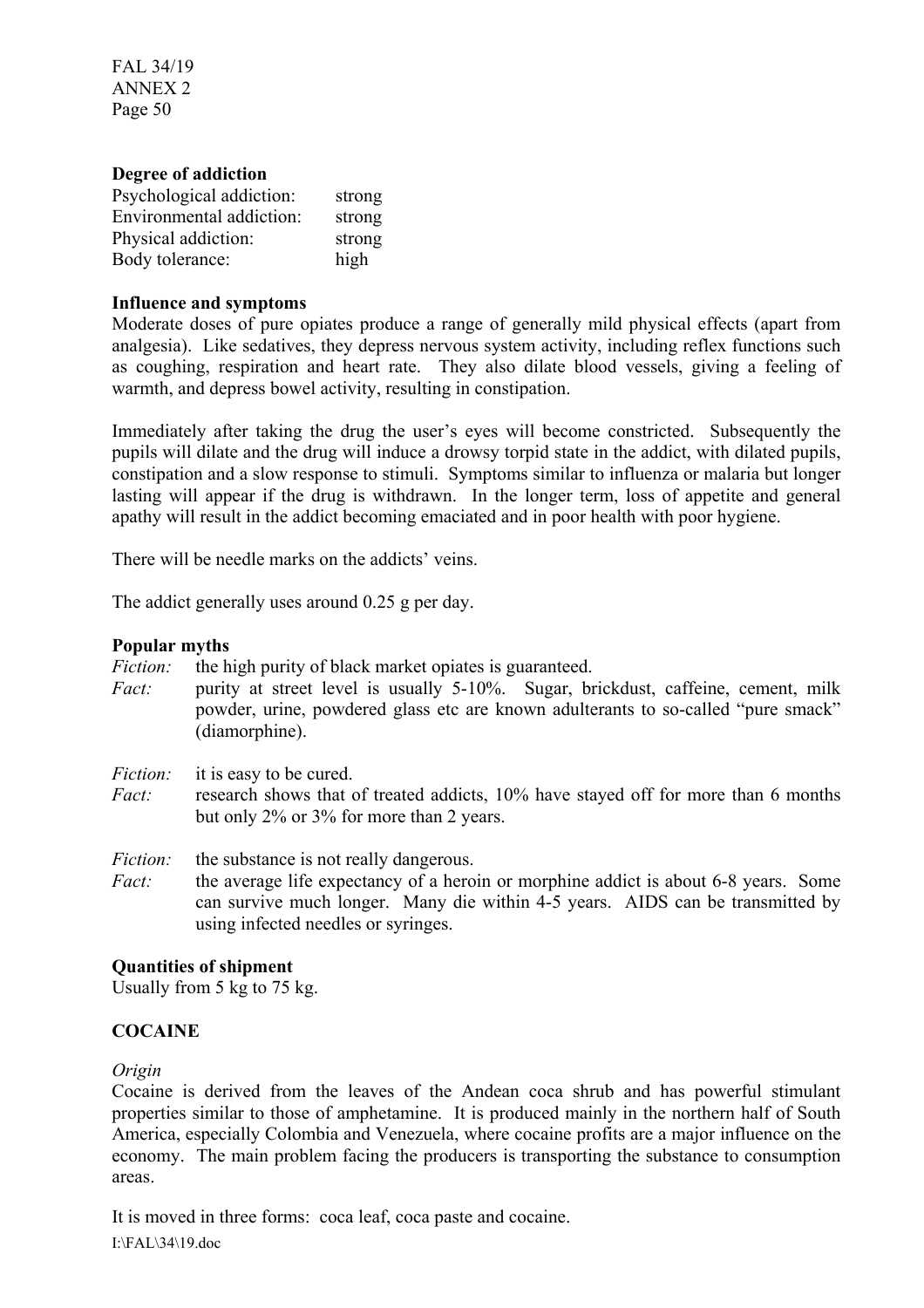### *Coca leaf*

This appears as an elliptical leaf, greenish brown to red in colour, similar to large bay leaves in appearance, usually dried. It is odourless.

## *Coca paste*

This appears as a white to off-white or creamy coloured putty-like substance. It has a strong chemical odour, rather like linseed oil.

## *Cocaine*

This appears as a fluffy white crystalline powder which glistens like snow, though occasionally transported as a colourless solution. It is odourless.

## *"Crack"*

"Crack" emerged as the "in" drug in the early 1980s, initially in the United States. Its use has now spread to other countries. It is produced by mixing cocaine hydrochloride with baking soda or ammonia and/or amphetamine powder. Water is then added to form a paste which is heated and dried. After drying, the "crack" is broken into small pieces.

Being an adulteration of pure cocaine, "crack" is unlikely to be shipped in large quantities since it is bulkier than the pure form of cocaine.

## **Administration**

The substance can be inhaled, injected or rubbed into gums, genitals or the anus. Regular users with sufficient supplies (and wealth) might consume 1-2 grams a day. "Crack" can also be smoked through a heated glass pipe.

### **Associated equipment**

Equipment consists of hypodermic syringes, needles, eye-droppers, snuff spoons, razor blades, mirrors, fancy phials or pill boxes, straws, etc. The "sniffing" paraphernalia can be antique or expensive metal tubes encrusted with precious stones worn as ornaments. Less wealthy addicts use plastic spoons, straws, empty ball point pen refills, etc.

### **Degree of addiction**

| Psychological addiction: | strong         |
|--------------------------|----------------|
| Environmental addiction: | strong         |
| Physical addiction:      | none to slight |
| Body tolerance:          | slight         |

### **Influence and symptoms**

Like an amphetamine, cocaine produces psychological arousal accompanied by exhilaration, decreased hunger, indifference to pain and fatigue and feelings of great strength and mental capacity. Users will exhibit pinpoint pupils and suffer from a highly excitable state and erratic behaviour. They will be talkative and may have an increased heart rate and respiration. Repeated doses over a short period of time can lead to an extreme state of agitation, anxiety, paranoia and perhaps hallucination.

When sniffed, the physical effects peak after about 15-30 min and then diminish. The after-effects will include fatigue and depression. This means that the dose may have to be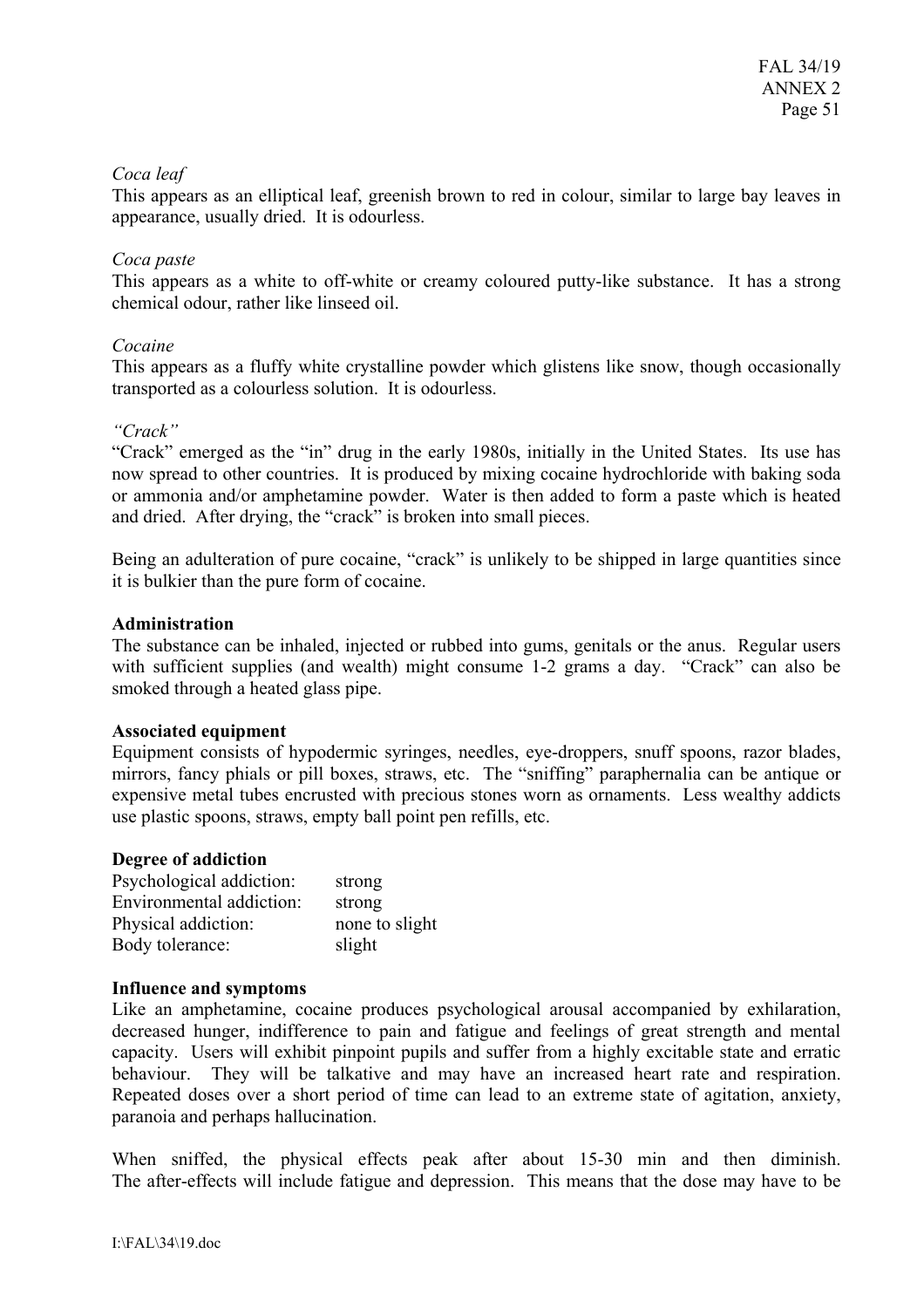repeated every 20 min or so to maintain the effect. Withdrawal symptoms include depression, anxiety for another dosage and feelings of victimization.

The physical signs of abuse include injection marks, abscesses on gums etc, running nose, sniffing and streaming eyes.

The symptoms of "crack" are an immediate "high" lasting approximately 30 minutes followed by intense depression. The user can become psychotic, violent, paranoid and extremely confused. The physical effects are brain seizure, loss of consciousness and lung damage.

### **Popular myths**

*Fiction:* it is not physically addictive like heroin.

*Fact:* true. But it is addictive mentally and can damage the membranes lining the nose and also the structure separating the nostrils. The addict can be easily overdosed and purities vary from the usual 30% to about 90% from source to source.

*Fiction:* it does not do any real harm.

*Fact:* AIDS has been commonly transmitted by contaminated needles or syringes. There is no known cure for AIDS.

### **Quantities of shipment**

Usually from 5 kg to 75 kg.

### **HALLUCINOGENS**

#### *Lysergic Acid Diethylamide (LSD)*

LSD is a synthetic white powder which can be formed into crude pills or shapes.

It is also found as impregnated papers the size of postage stamps, often with mystic signs or sheets of cartoon characters or miniature pictures. It is a pale or colourless solution in its pure form.

### *Mescaline*

This appears either as black to brown buttons with white, thready fungus often present or as a black ground powder.

#### *Psilocin/Psilobycin*

This is found as a pale pink or yellow liquid and in pill or tablet form.

*DMT* 

This comes either as small black seeds, or as a finely ground black/brown powder.

### *Bufotenine*

Bufotenine is odourless and is usually found as tablets or in liquid form.

*Synthetics* 

These are found in powder, crude pill or tablet form, or as colourless liquids.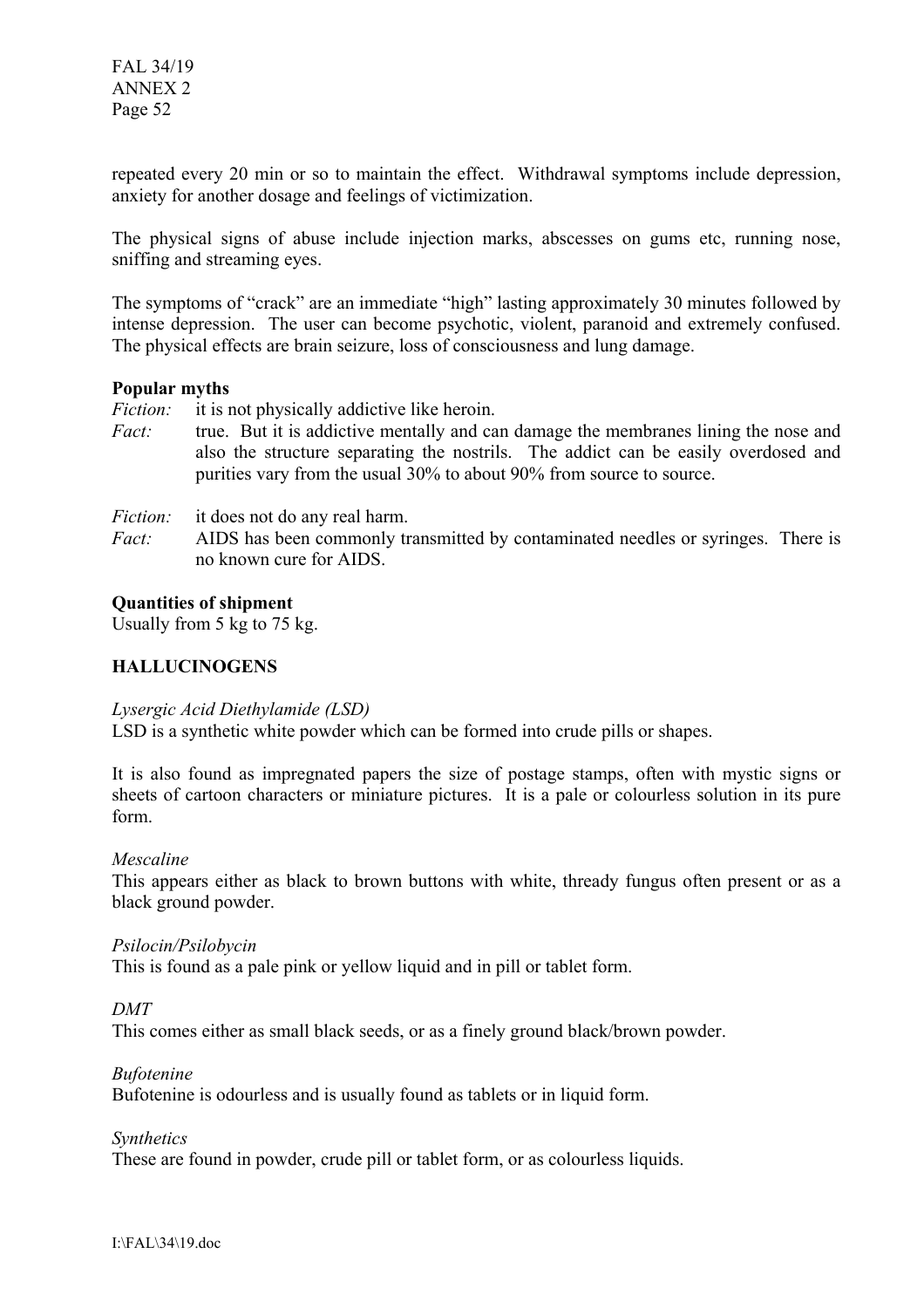### **Smell**

All forms are odourless.

### **Administration**

This can be by eating, sniffing, injecting, smoking (occasionally), handling or by rubbing into gums, genitals or anus.

### **Associated equipment**

This may include silver foil wrappings or photographic paper (LSD degenerates in daylight). Clear gelatine capsules may also be found. Small quantities are usually involved (10 micrograms can cause toxicity if absorbed through the skin). Hallucinogens will be carefully wrapped for transport.

*Special safety note:* Minute quantities will cause toxicity (from 10 micrograms in the case of LSD, 6 to 60 milligrams in other types). Some forms are readily absorbed through the skin. The utmost care must therefore be used when handling.

### **Degree of addiction**

| Psychological addiction: | strong         |
|--------------------------|----------------|
| Environmental addiction: | fairly strong  |
| Physical addiction:      | none           |
| Body tolerance:          | none to slight |

### **Influence and symptoms**

These will vary according to the drug. There will be highly irrational behaviour and the user may be oblivious to outside stimuli, perhaps cowering, voluble or convinced of superhuman ability (e.g., flying, floating, great strength). The user may run amok with apparent schizophrenia and insane behaviour. There may be periods of lucidity and instances of "flashback".

### **Popular myths**

*Fiction:* good "trips" bring you into contact with God, the Universe, Nature, etc. *Fact:* more often the "trips" are bad and permanently scar the personality.

### *Quantities of shipment*

Not usually found in commercial quantities in maritime freight.

# **STIMULANT DRUGS**

Among the main stimulants are amphetamine salts and sulphate, phenmetrazine, benzphetamine, chlorphentamine, fencamfamine, mephentamine, methylenedioxyamphetamine (MDA), pemoline, phendimetrazine, phentermine, pipradol and prolintane.

### **Description**

Amphetamine products, legally manufactured, contain the drug in the form of the sulphate or phosphate salt. They are marketed in different countries as tablets, capsules, syrups or elixirs. In pure form all are white powders except pipradol which is found as white crystals. There are many hundreds of brand names. They are usually found in pill or tablet form or as capsules, but occasionally in ampoules for injection.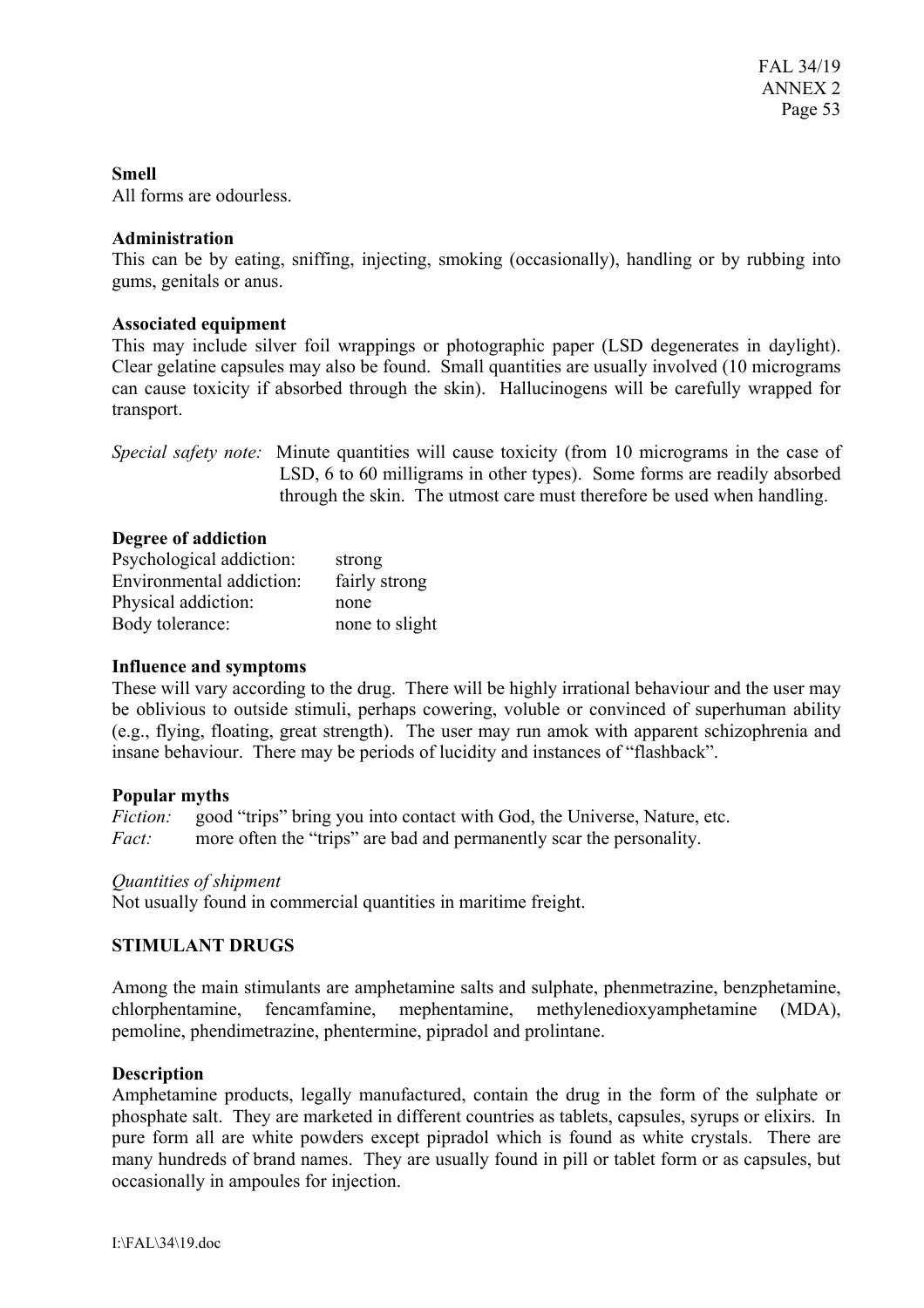All are stimulant drugs, but fencamfamine has been decontrolled to prescription availability. Identification of individual pills and capsules is possible by consulting manufacturers' charts. Information such as the diameter of pill or tablet, colour, shape and markings can be radioed from the ship to the next port of call to obtain a tentative identification.

Illicit products vary in colour from a white or off-white powder to yellow or brown depending on the type and amount of impurities and adulterants. They are often damp, with a characteristic unpleasant odour due to the presence of solvent residues. They can be found as small gelatin capsules and as tablets.

All discoveries of apparently medical preparations outside their normal context should be regarded as suspicious.

### **Smell**

All are normally odourless. Pure forms of amphetamine may smell faintly ammoniac or "fishy".

#### **Administration**

Pills are usually taken orally or as a powder either sniffed, smoked or dissolved in water and injected. They are frequently taken in association with alcohol. Dosages of 200 tablets a day are common among addicts.

#### **Associated equipment**

Usually none, except empty wrappings. Occasionally hypodermic syringes and needles.

#### **Influence and symptoms**

Amphetamines arouse and activate the user much as the body's natural adrenalin does. Breathing and heart rate speed up, the user will exhibit dilated pupils and a depressed appetite. The user feels more energetic, confident, excited and cheerful and will exhibit erratic behaviour and extreme sociability.

High doses can produce delirium, panic, hallucination and a feeling of persecution which, in the longer term, can develop into a psychotic state from which it can take several months to recover. Regular users of high dosages also risk damaged blood vessels or heart failure.

As the body's energy stores become depleted, the predominant feelings may become anxiety, irritability and restlessness and hunger.

#### **Popular myths**

*Fiction:* they are totally harmless. They just pep you up.

- *Fact:* instances of renal failure have been reported and these substances are known to affect other internal organs.
- *Fiction:* they are all different.
- *Fact:* each of the types has many hundreds of brands. Often the addict will swear that only "Purple Hearts" will work whereas "Peaches" will not. Both contain the same quantity of the same drug. Only the colour and the presentation are different.

#### **Quantities of shipment**

Not usually found in commercial quantities in maritime freight.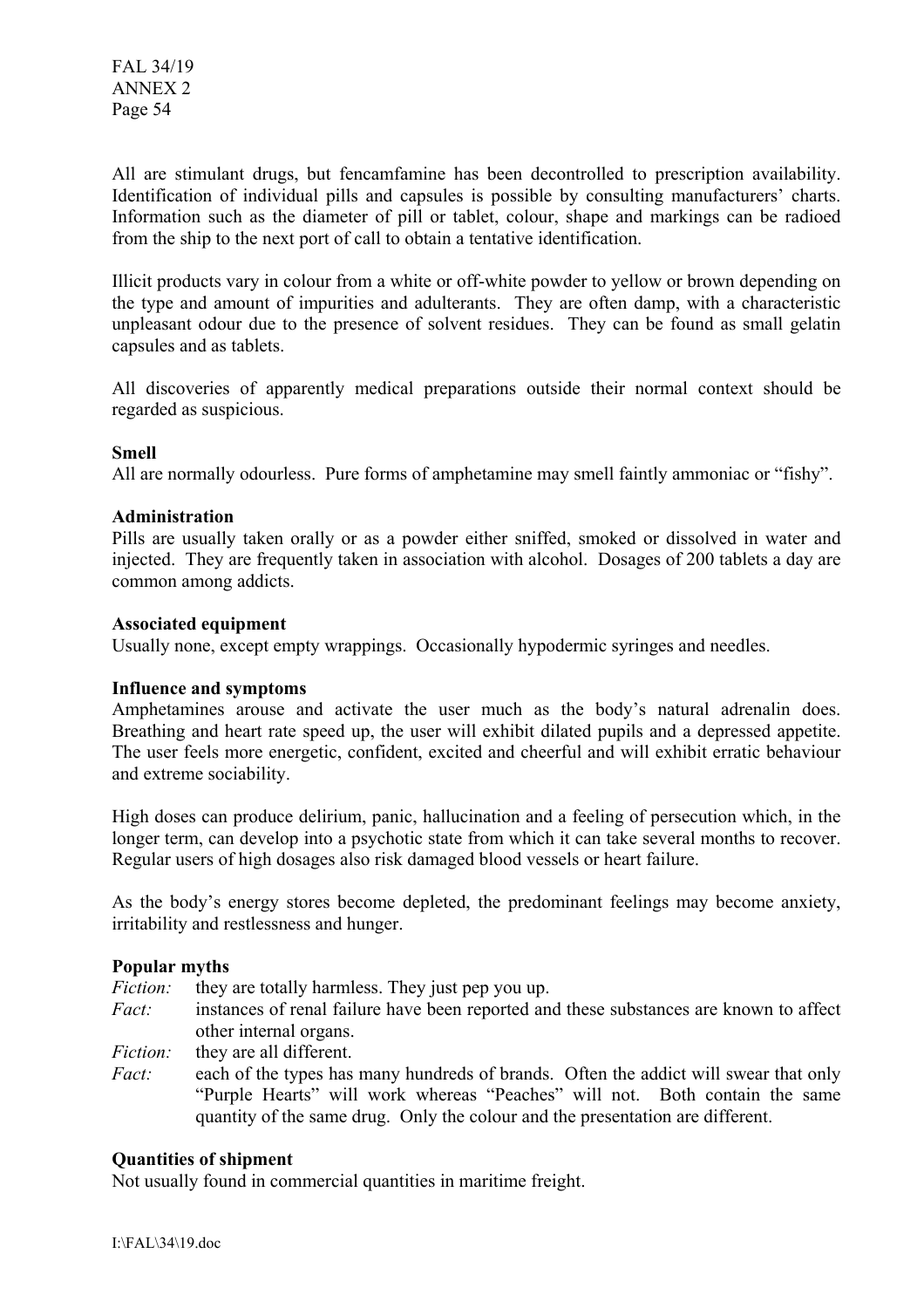### **SEDATIVE DRUGS**

Sedatives depress the nervous system in the same way as alcohol, producing similar effects. They come in two forms: barbiturates and methaqualone.

In their pure form all are white powders. There are many hundreds of brand names when the substances are found as pills, tablets and capsules.

All discoveries of apparent medical preparations outside their normal context should be regarded as suspicious.

#### **Smell**

All forms are normally odourless.

#### **Administration**

Pills are usually taken orally, sometimes with alcohol. Occasionally the substances may be injected.

#### **Associated equipment**

Usually none, except empty wrappings. Occasionally hypodermic syringes and needles.

#### *Note***:**

There are many other forms of sedative which are available on prescription. Although the above forms are controlled, numerous other sedatives can be equally abused (for example diazepam, marketed as Librium, etc.).

#### **Degree of addiction**

| Psychological addiction: | strong        |
|--------------------------|---------------|
| Environmental addiction: | fairly strong |
| Physical addiction:      | fairly strong |
| Body tolerance:          | fairly strong |

#### **Influence and symptoms**

The user will exhibit dilated pupils, drowsy appearance and slurred speech. There can be extreme unpredictable emotional reactions and mental confusion. Large doses can produce unconsciousness, eventual respiratory failure and death.

### **Popular myths**

*Fiction:* not a dangerous drug, easy to get hold of, cheaper than the hard drugs.

*Fact:* it is easily overdosed. Where prescription control exists, each illicit tablet may cost many times the "white" market price.

Synthetic or designer drugs: The United Nations uses this term to describe the illicit drugs deriving from chemical modification of matrix substances, the latter sometimes corresponding to pharmacological compounds.